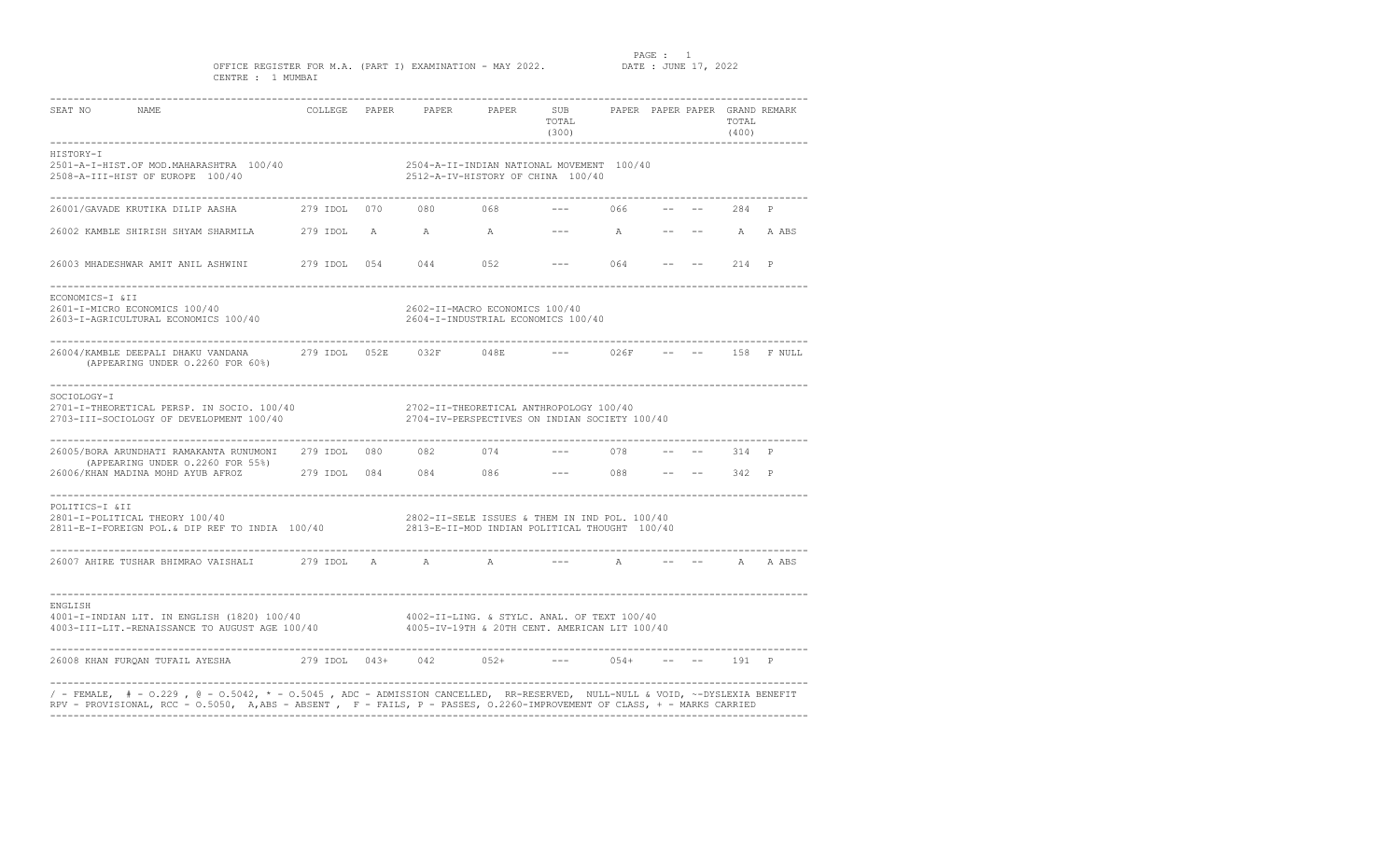OFFICE REGISTER FOR M.A. (PART I) EXAMINATION - MAY 2022. CENTRE : 1 MUMBAI

| SEAT NO | NAME.                                                                                                                                                                                                                                                      | COLLEGE. | PAPER   | PAPER                                                                                        | PAPER  | SUB<br>TOTAL<br>(300) | PAPER PAPER PAPER |  | TOTAL.<br>(400) | GRAND REMARK |
|---------|------------------------------------------------------------------------------------------------------------------------------------------------------------------------------------------------------------------------------------------------------------|----------|---------|----------------------------------------------------------------------------------------------|--------|-----------------------|-------------------|--|-----------------|--------------|
| ENGLISH | 4001-I-INDIAN LIT. IN ENGLISH (1820) 100/40<br>4003-III-LIT.-RENAISSANCE TO AUGUST AGE 100/40                                                                                                                                                              |          |         | 4002-II-LING. & STYLC. ANAL. OF TEXT 100/40<br>4005-IV-19TH & 20TH CENT. AMERICAN LIT 100/40 |        |                       |                   |  |                 |              |
|         | 26009/VIMALA THANGARAJ ESTHER RANI                                                                                                                                                                                                                         | 279 IDOL | $0.56+$ | 040                                                                                          | $044+$ |                       | $048+$            |  | 188 P           |              |
|         | / - FEMALE, $#$ - 0.229 , @ - 0.5042, * - 0.5045 , ADC - ADMISSION CANCELLED, RR-RESERVED, NULL-NULL & VOID, ~-DYSLEXIA BENEFIT<br>RPV - PROVISIONAL, RCC - 0.5050, A,ABS - ABSENT , F - FAILS, P - PASSES, 0.2260-IMPROVEMENT OF CLASS, + - MARKS CARRIED |          |         |                                                                                              |        |                       |                   |  |                 |              |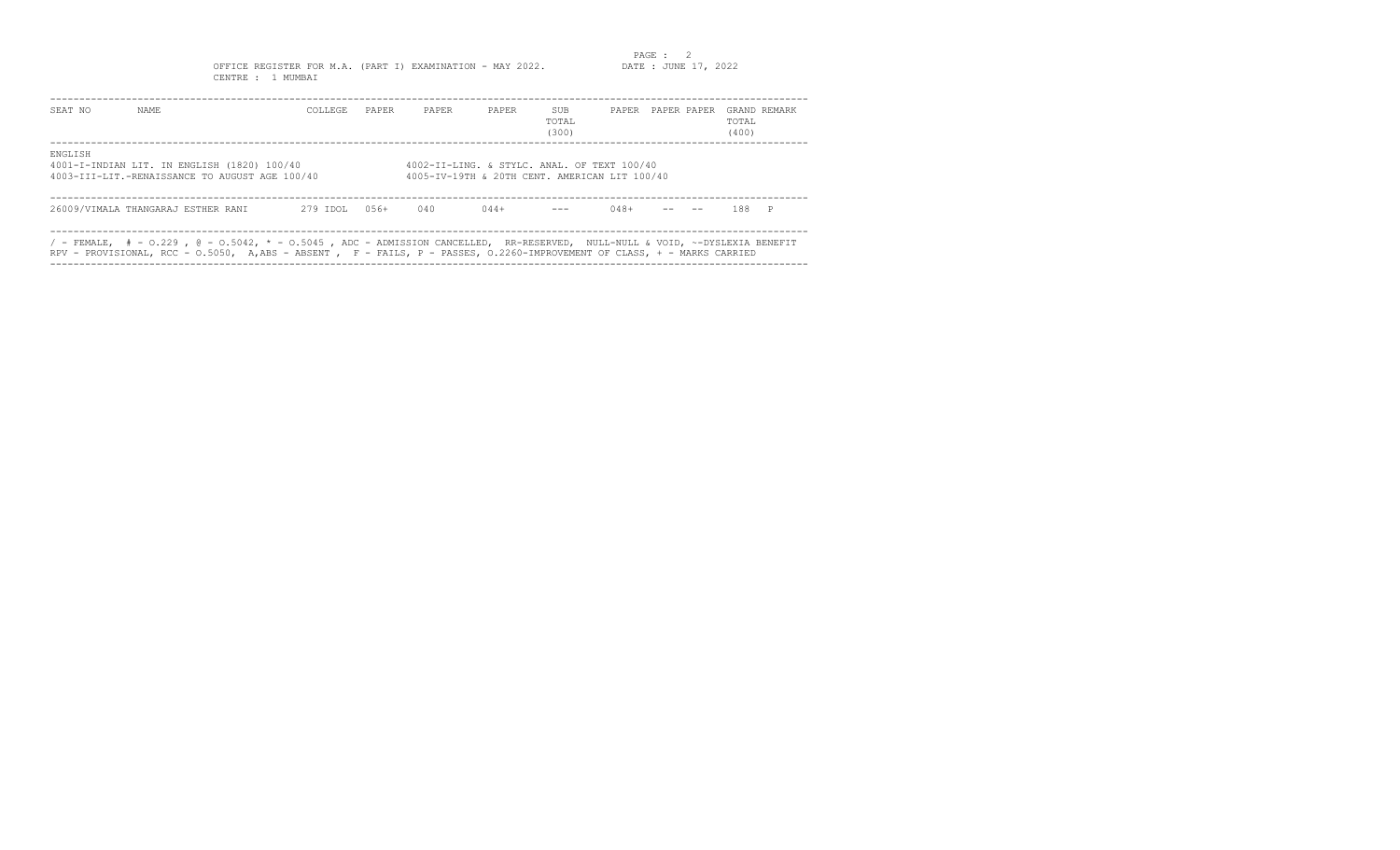PAGE : 3<br>DATE : JUNE 17, 2022

OFFICE REGISTER FOR M.A. (PART I) EXAMINATION - MAY 2022. CENTRE : 2 DADAR

| SEAT NO<br>NAME                                                                                                                                        |               |                         | COLLEGE PAPER PAPER PAPER SUB PAPER PAPER PAPER GRAND REMARK                   | TOTAL<br>(300)                                                                                                                                                                                                                                                                                                                                                                                                                                                             |        |       |                                                                                                                                                                                                                                                                                                                                                                                                                                                                                                                          | TOTAL<br>(400) |              |
|--------------------------------------------------------------------------------------------------------------------------------------------------------|---------------|-------------------------|--------------------------------------------------------------------------------|----------------------------------------------------------------------------------------------------------------------------------------------------------------------------------------------------------------------------------------------------------------------------------------------------------------------------------------------------------------------------------------------------------------------------------------------------------------------------|--------|-------|--------------------------------------------------------------------------------------------------------------------------------------------------------------------------------------------------------------------------------------------------------------------------------------------------------------------------------------------------------------------------------------------------------------------------------------------------------------------------------------------------------------------------|----------------|--------------|
| HISTORY-I<br>2501-A-I-HIST.OF MOD.MAHARASHTRA 100/40<br>2508-A-III-HIST OF EUROPE 100/40                                                               |               |                         | 2504-A-II-INDIAN NATIONAL MOVEMENT 100/40<br>2512-A-IV-HISTORY OF CHINA 100/40 |                                                                                                                                                                                                                                                                                                                                                                                                                                                                            |        |       |                                                                                                                                                                                                                                                                                                                                                                                                                                                                                                                          |                |              |
|                                                                                                                                                        |               |                         |                                                                                | $--- 046$                                                                                                                                                                                                                                                                                                                                                                                                                                                                  |        |       |                                                                                                                                                                                                                                                                                                                                                                                                                                                                                                                          | 218 P          |              |
| 26011/MEHRA RANI DAULAT SINGH RAVINDER KA 279 IDOL 080 086 076<br>UR                                                                                   |               |                         |                                                                                | $--- 078$                                                                                                                                                                                                                                                                                                                                                                                                                                                                  |        | $- -$ |                                                                                                                                                                                                                                                                                                                                                                                                                                                                                                                          | 320 P          |              |
| ECONOMICS-I &II<br>2601-I-MICRO ECONOMICS 100/40<br>2603-I-AGRICULTURAL ECONOMICS 100/40                                                               |               |                         | 2602-II-MACRO ECONOMICS 100/40<br>2604-I-INDUSTRIAL ECONOMICS 100/40           |                                                                                                                                                                                                                                                                                                                                                                                                                                                                            |        |       |                                                                                                                                                                                                                                                                                                                                                                                                                                                                                                                          |                |              |
| 26012 CHAVAN DEEPAK RAMESH SUMAN                                                                                                                       |               | 279 IDOL 052+ 060+ 066+ |                                                                                | $--- 048$                                                                                                                                                                                                                                                                                                                                                                                                                                                                  |        |       |                                                                                                                                                                                                                                                                                                                                                                                                                                                                                                                          | $- --$ 226 P   |              |
| 26013/FAIROZ ASGARALI SARAMBEE                                                                                                                         |               |                         | 279 IDOL A 040E 046+                                                           | $--- 044+ --- --- 130 F$                                                                                                                                                                                                                                                                                                                                                                                                                                                   |        |       |                                                                                                                                                                                                                                                                                                                                                                                                                                                                                                                          |                |              |
| 26014/NADAR JANI SELVAKUMAR PUSHPABAI 279 IDOL 074 066 070                                                                                             |               |                         |                                                                                | $--- 054$                                                                                                                                                                                                                                                                                                                                                                                                                                                                  |        |       | and the company of the state of the                                                                                                                                                                                                                                                                                                                                                                                                                                                                                      | 264 P          |              |
| (APPEARING UNDER 0.2260 FOR 55%)<br>26015 SHETE MOHIT VILAS SUNANDA                                                                                    | 279 IDOL 040+ |                         | 040 050                                                                        | $--- 040$                                                                                                                                                                                                                                                                                                                                                                                                                                                                  |        |       | and the company of the company                                                                                                                                                                                                                                                                                                                                                                                                                                                                                           | 170 P          |              |
| 26016/SIDDIQUE SHAMA PARVEEN FEROZ AHMED 279 IDOL 060 056+ 052+<br>RIYAZUNNISA                                                                         |               |                         |                                                                                | $--- 072+$                                                                                                                                                                                                                                                                                                                                                                                                                                                                 |        |       | $\sim$ $ -$                                                                                                                                                                                                                                                                                                                                                                                                                                                                                                              | 240            | $\mathbb{P}$ |
| ENGLISH<br>4001-I-INDIAN LIT. IN ENGLISH (1820) 100/40<br>4003-III-LIT.-RENAISSANCE TO AUGUST AGE 100/40 4005-IV-19TH & 20TH CENT. AMERICAN LIT 100/40 |               |                         | 4002-II-LING. & STYLC. ANAL. OF TEXT 100/40                                    |                                                                                                                                                                                                                                                                                                                                                                                                                                                                            |        |       |                                                                                                                                                                                                                                                                                                                                                                                                                                                                                                                          |                |              |
|                                                                                                                                                        |               |                         |                                                                                | $--- 052+$                                                                                                                                                                                                                                                                                                                                                                                                                                                                 |        |       |                                                                                                                                                                                                                                                                                                                                                                                                                                                                                                                          | $--$ 200 F     |              |
| 26018/DSOUZA MARLYN JACK JACINTA  279 IDOL  074+  032F  055+                                                                                           |               |                         |                                                                                | $--- 060+ --- ---$                                                                                                                                                                                                                                                                                                                                                                                                                                                         |        |       |                                                                                                                                                                                                                                                                                                                                                                                                                                                                                                                          | $221$ F        |              |
| 26019/JAISWAL SUJATA RAMNARAYAN SONI            279 IDOL    054+       024F          056+                                                              |               |                         |                                                                                | $--- 060+$                                                                                                                                                                                                                                                                                                                                                                                                                                                                 |        |       | $\begin{tabular}{lllllllllll} \toprule & $\mathcal{P}$ & $\mathcal{P}$ & $\mathcal{P}$ & $\mathcal{P}$ & $\mathcal{P}$ \\ \multicolumn{3}{l}{} & $\mathcal{P}$ & $\mathcal{P}$ & $\mathcal{P}$ & $\mathcal{P}$ & $\mathcal{P}$ & $\mathcal{P}$ \\ \multicolumn{3}{l}{} & $\mathcal{P}$ & $\mathcal{P}$ & $\mathcal{P}$ & $\mathcal{P}$ & $\mathcal{P}$ & $\mathcal{P}$ & $\mathcal{P}$ \\ \multicolumn{3}{l}{} & $\mathcal{P}$ & $\mathcal{P}$ & $\mathcal{P}$ & $\mathcal{P}$ & $\mathcal{P}$ & $\mathcal{P}$ & $\math$ | 194            | $\mathbf{F}$ |
| 26020/SAHANA ABDULLA SHEHNAZ<br>279 IDOL 068+                                                                                                          |               |                         | $040$ $092+$                                                                   | $--- 072+$                                                                                                                                                                                                                                                                                                                                                                                                                                                                 |        |       |                                                                                                                                                                                                                                                                                                                                                                                                                                                                                                                          | 272            | P            |
| 26021/SUHASINI ARUL ESSAKKIRAJ SELVI INDR 279 IDOL 062+ 028F<br>Α                                                                                      |               |                         | $051+$                                                                         | $\frac{1}{2} \left( \frac{1}{2} \right) \left( \frac{1}{2} \right) \left( \frac{1}{2} \right) \left( \frac{1}{2} \right) \left( \frac{1}{2} \right) \left( \frac{1}{2} \right) \left( \frac{1}{2} \right) \left( \frac{1}{2} \right) \left( \frac{1}{2} \right) \left( \frac{1}{2} \right) \left( \frac{1}{2} \right) \left( \frac{1}{2} \right) \left( \frac{1}{2} \right) \left( \frac{1}{2} \right) \left( \frac{1}{2} \right) \left( \frac{1}{2} \right) \left( \frac$ | $046+$ |       | -- --                                                                                                                                                                                                                                                                                                                                                                                                                                                                                                                    | 187            | $\mathbf{F}$ |

---------------------------------------------------------------------------------------------------------------------------------- / - FEMALE, # - O.229 , @ - O.5042, \* - O.5045 , ADC - ADMISSION CANCELLED, RR-RESERVED, NULL-NULL & VOID, ~-DYSLEXIA BENEFIT RPV - PROVISIONAL, RCC - O.5050, A,ABS - ABSENT , F - FAILS, P - PASSES, O.2260-IMPROVEMENT OF CLASS, + - MARKS CARRIED ----------------------------------------------------------------------------------------------------------------------------------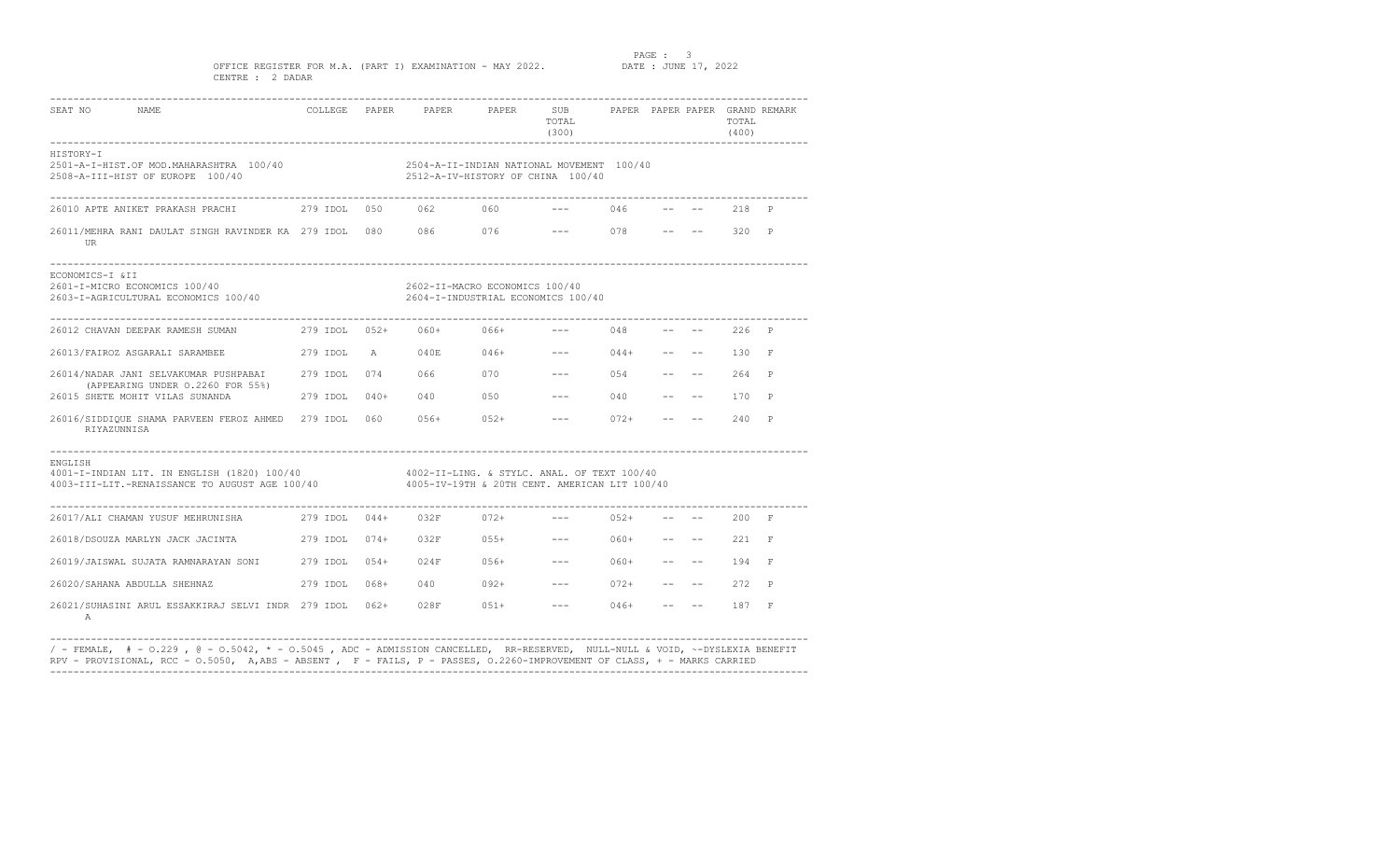PAGE : 4<br>DATE : JUNE 17, 2022 OFFICE REGISTER FOR M.A. (PART I) EXAMINATION - MAY 2022. CENTRE : 2 DADAR

| SEAT NO | NAME.                                                                                                                                                                                                                                                     | COLLEGE. | PAPER | PAPER                                                                                        | PAPER | SUB<br>TOTAL<br>(300) | PAPER | PAPER PAPER | GRAND REMARK<br>TOTAL<br>(400) |  |
|---------|-----------------------------------------------------------------------------------------------------------------------------------------------------------------------------------------------------------------------------------------------------------|----------|-------|----------------------------------------------------------------------------------------------|-------|-----------------------|-------|-------------|--------------------------------|--|
| ENGLISH | 4001-I-INDIAN LIT. IN ENGLISH (1820) 100/40<br>4003-III-LIT.-RENAISSANCE TO AUGUST AGE 100/40                                                                                                                                                             |          |       | 4002-II-LING. & STYLC. ANAL. OF TEXT 100/40<br>4005-IV-19TH & 20TH CENT. AMERICAN LIT 100/40 |       |                       |       |             |                                |  |
|         | 26022/SUTAR VANITA VASANT SINDHU                                                                                                                                                                                                                          | 279 IDOL | 060   | 0.50                                                                                         | 062   | $\frac{1}{2}$         | 062   |             | 234 P                          |  |
|         | / - FEMALE, $#$ - 0.229 , @ - 0.5042, * - 0.5045 , ADC - ADMISSION CANCELLED, RR-RESERVED, NULL-NULL & VOID, ~-DYSLEXIA BENEFIT<br>RPV - PROVISIONAL, RCC - 0.5050, A,ABS - ABSENT, F - FAILS, P - PASSES, 0.2260-IMPROVEMENT OF CLASS, + - MARKS CARRIED |          |       |                                                                                              |       |                       |       |             |                                |  |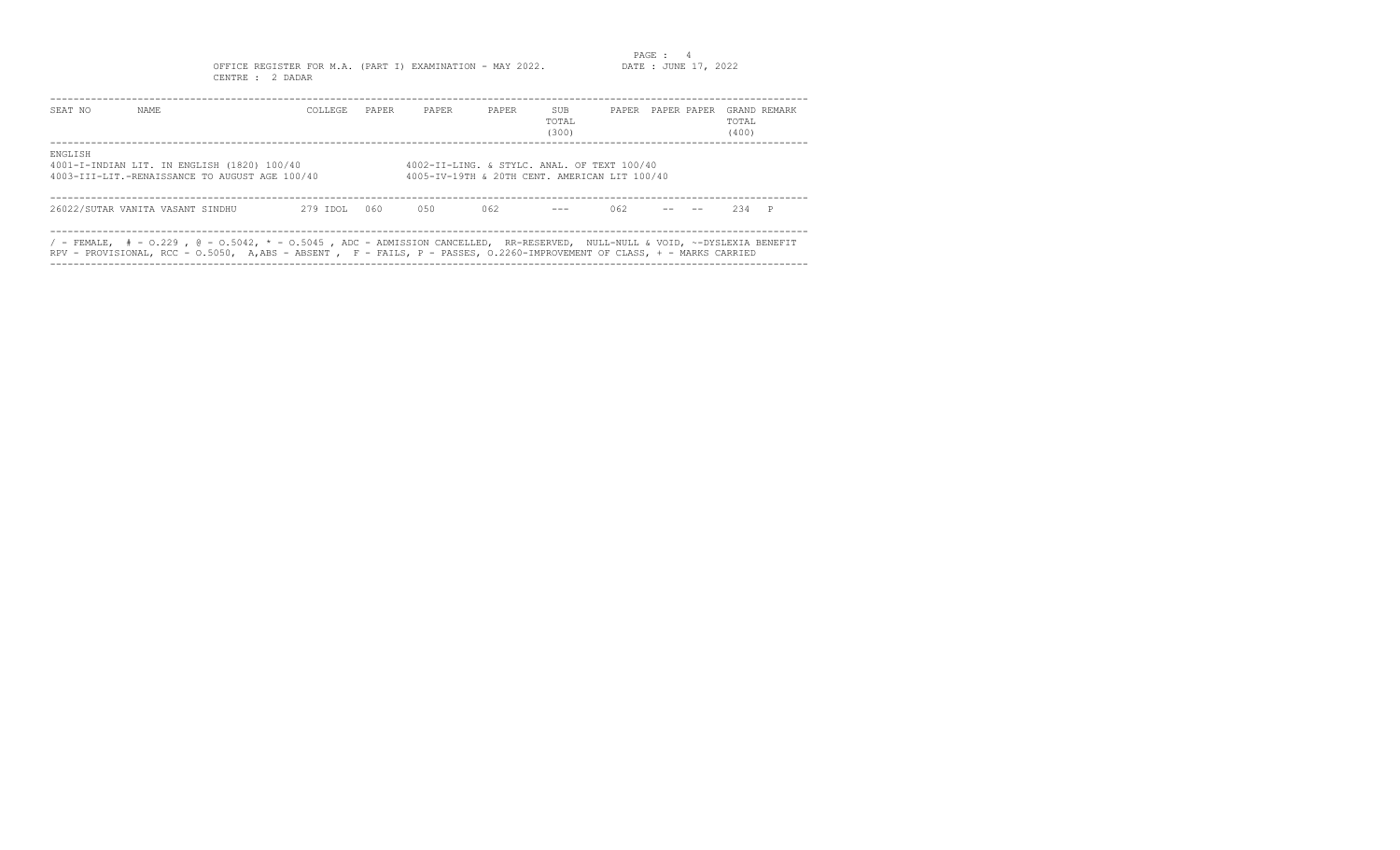PAGE : 5<br>DATE : JUNE 17, 2022

OFFICE REGISTER FOR M.A. (PART I) EXAMINATION - MAY 2022. CENTRE : 3 ANDHERI

| SEAT NO NAME                                                                                                                                                                                                                                                                                                                                                                                                                                                                                                                 |  |                                                      | TOTAL<br>(300)       |  | TOTAL<br>(400)<br>----------------------- |                  |
|------------------------------------------------------------------------------------------------------------------------------------------------------------------------------------------------------------------------------------------------------------------------------------------------------------------------------------------------------------------------------------------------------------------------------------------------------------------------------------------------------------------------------|--|------------------------------------------------------|----------------------|--|-------------------------------------------|------------------|
| MARATHI<br>1401-I-STUDY OF FORMS-LIT.STORIES 100/40<br>1403-V-LING. STUDY OF MARATHI LANG. 100/40 1404-VII-MODERN MARATHI PROSE & POETRY 100/40                                                                                                                                                                                                                                                                                                                                                                              |  | 1402-III-HISTORY OF MARATHI LITERATURE 100/40        |                      |  |                                           |                  |
| 26023/GHADAGE SUREKHA BHIMARAO ANJANA        279 IDOL    060         050            064            174          060                                                                                                                                                                                                                                                                                                                                                                                                          |  |                                                      |                      |  | -- -- 234 P                               |                  |
|                                                                                                                                                                                                                                                                                                                                                                                                                                                                                                                              |  |                                                      |                      |  |                                           |                  |
| HINDI (REV)<br>1801-I-MODERN PROSE 100/40<br>1803-V-OLD AND MEDIEVAL POETRY 100/40 1804-VII-FUNCTIONAL HINDI 100/40                                                                                                                                                                                                                                                                                                                                                                                                          |  | 1802-III-HISTORY OF HINDI LITERATURE 100/40          |                      |  |                                           |                  |
| 26025/ARCHANA JHA DAYANAND RANI                  279 IDOL    040E         046E           134         034F<br>(APPEARING UNDER 0.2260 FOR 60%)                                                                                                                                                                                                                                                                                                                                                                                |  |                                                      |                      |  |                                           | -- -- 168 F NULL |
| 26026 KALKATTE RUPAS KASHIRAM KODABAI 279 IDOL 048+ 040+ 034F 122 046+ -- -- 168 F                                                                                                                                                                                                                                                                                                                                                                                                                                           |  |                                                      |                      |  |                                           |                  |
| EDUCATION<br>2401-I-ADV. PHILO. & SOCIO. OF EDUC. 80/32 - 20/8 100/40 2402-II-ADV. EDUCATIONAL PSYCHOLOGY 80/32 - 20/8 100/40<br>2403-III-RESEARCH METHODOLOGY IN EDUC. 80/32 - 20/8 100/40 2404-IV-TEACHER EDUCATION 80/32 - 20/8 100/40                                                                                                                                                                                                                                                                                    |  |                                                      |                      |  |                                           |                  |
| 26027 BHANDAGE ASHOK MURLIDHAR HOUSABAI 279 IDOL 043                                                                                                                                                                                                                                                                                                                                                                                                                                                                         |  | $040$ 056 --- 060<br>28F 15E 26F 14E 40E 16E 42E 18E |                      |  | $-- - - - 199$ F                          |                  |
| ${\tt 26028/NAYAK \; NIVEDITA \; NITYANAND \; USA} \hspace{1.5cm} {\tt USHA} \hspace{1.5cm} {\tt 279 \; IDOL} \hspace{1.5cm} {\tt 072} \hspace{1.5cm} {\tt 086} \hspace{1.5cm} {\tt 065} \hspace{1.5cm} {\tt ----} \hspace{1.5cm} {\tt 067} \hspace{1.5cm} {\tt ----} \hspace{1.5cm} {\tt ---} \hspace{1.5cm} {\tt 290} \hspace{1.5cm} {\tt P} \hspace{1.5cm} }$                                                                                                                                                             |  |                                                      |                      |  |                                           |                  |
| $26029 / \text{SHROFF}\text{ TINA RUDOLPH MARGELINE} \text{ MARGE} \text{ MARGE} \text{ MARGE} \text{ Msize} \text{ Msize} \text{ Msize} \text{ Msize} \text{ Msize} \text{ Msize} \text{ Msize} \text{ Msize} \text{ Msize} \text{ Msize} \text{ Msize} \text{ Msize} \text{ Msize} \text{ Msize} \text{ Msize} \text{ Msize} \text{ Msize} \text{ Msize} \text{ Msize} \text{ Msize} \text{ Msize} \text{ Msize} \text{ Msize} \text{ Msize} \text{ Msize} \text{ Msize} \text{ Msize} \text{ Msize} \text{ Msize} \text{$ |  |                                                      |                      |  |                                           |                  |
| HISTORY-I<br>HISTORY-I<br>2501-A-I-HIST.OF MOD.MAHARASHTRA 100/40<br>2512-A-IV-HISTORY OF CHINA 100/40                                                                                                                                                                                                                                                                                                                                                                                                                       |  | 2504-A-II-INDIAN NATIONAL MOVEMENT 100/40            |                      |  |                                           |                  |
| 26030 GOSAVI NUPUR CHANDRAKANT ROHINI 279 IDOL 080+ 084+ 040                                                                                                                                                                                                                                                                                                                                                                                                                                                                 |  |                                                      | --- 084+ -- -- 288 P |  |                                           |                  |
| 26031 LEMBHE DHEERAJ RAJENDRA CHHAYA 279 IDOL 052E 048E 048E --- A -- -- 148 F                                                                                                                                                                                                                                                                                                                                                                                                                                               |  |                                                      |                      |  |                                           |                  |
| / - FEMALE, # - 0.229 , @ - 0.5042, * - 0.5045 , ADC - ADMISSION CANCELLED, RR-RESERVED, NULL-NULL & VOID, ~-DYSLEXIA BENEFIT<br>RPV - PROVISIONAL, RCC - 0.5050, A,ABS - ABSENT, F - FAILS, P - PASSES, 0.2260-IMPROVEMENT OF CLASS, + - MARKS CARRIED                                                                                                                                                                                                                                                                      |  |                                                      |                      |  |                                           |                  |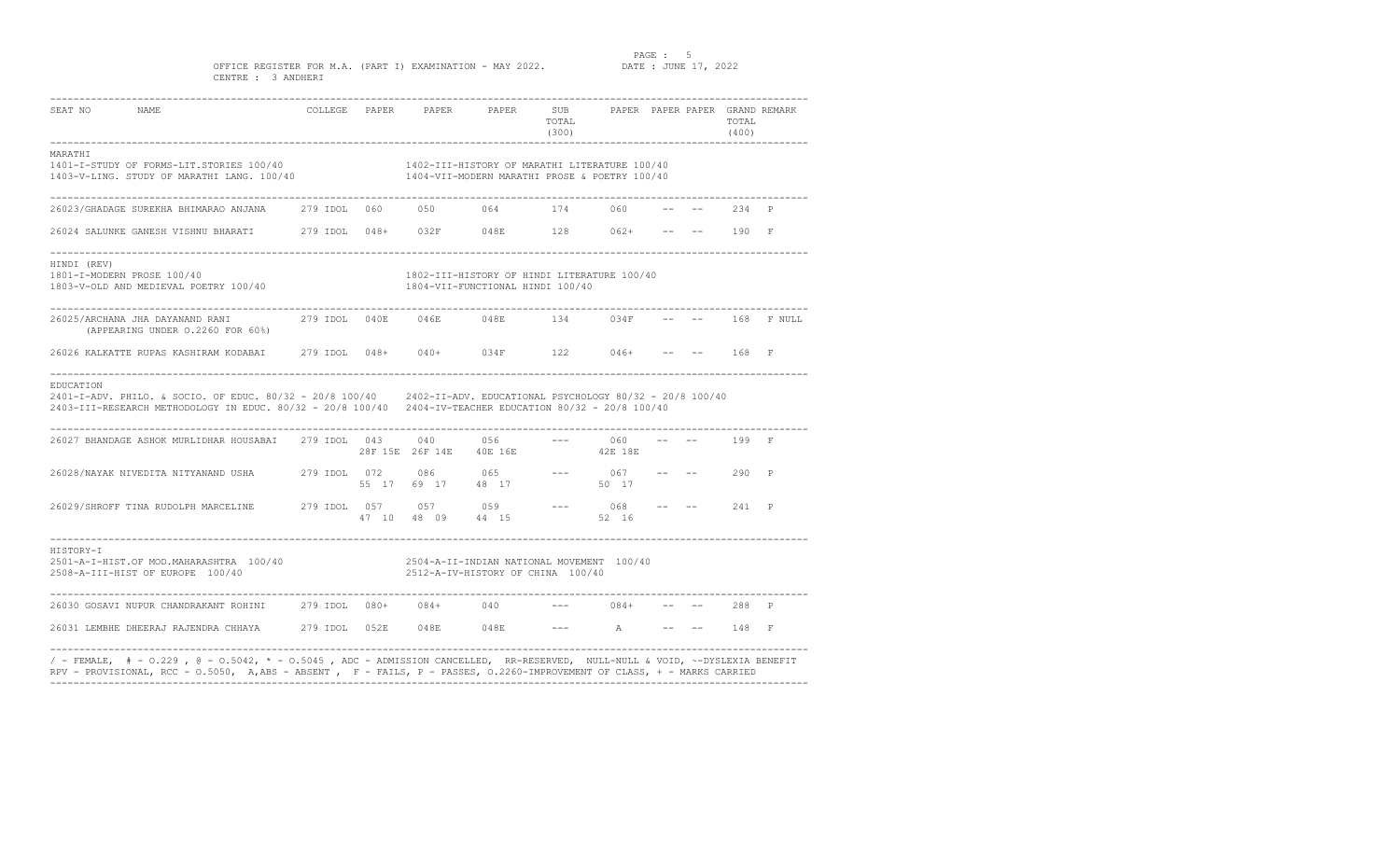PAGE : 6<br>DATE : JUNE 17, 2022

OFFICE REGISTER FOR M.A. (PART I) EXAMINATION - MAY 2022. CENTRE : 3 ANDHERI

| SEAT NO NAME                                                                                                                                                                                                                                              |  |                                                                                | TOTAL<br>(300)        |        |                                   | TOTAL<br>(400) |                  |
|-----------------------------------------------------------------------------------------------------------------------------------------------------------------------------------------------------------------------------------------------------------|--|--------------------------------------------------------------------------------|-----------------------|--------|-----------------------------------|----------------|------------------|
| HISTORY-I<br>2501-A-I-HIST.OF MOD.MAHARASHTRA 100/40<br>2508-A-III-HIST OF EUROPE 100/40                                                                                                                                                                  |  | 2504-A-II-INDIAN NATIONAL MOVEMENT 100/40<br>2512-A-IV-HISTORY OF CHINA 100/40 |                       |        |                                   |                |                  |
| 26032/MADKE ARCHANA CHINTAMAN JIJABAI 279 IDOL 043+ 040+ 022F                                                                                                                                                                                             |  |                                                                                |                       | $054+$ |                                   | 159 F          |                  |
| (APPEARING UNDER 0.2260 FOR 60%)                                                                                                                                                                                                                          |  |                                                                                |                       |        |                                   |                |                  |
| ECONOMICS-I &II<br>2601-I-MICRO ECONOMICS 100/40<br>2603-I-AGRICULTURAL ECONOMICS 100/40                                                                                                                                                                  |  | 2602-II-MACRO ECONOMICS 100/40<br>2604-I-INDUSTRIAL ECONOMICS 100/40           |                       |        |                                   |                |                  |
| 26034/ANSARI SAMREEN SHAMIM AHMED FATIMA 279 IDOL 044 046+ 040+                                                                                                                                                                                           |  |                                                                                | --- 070+ -- --        |        |                                   | 200 P          |                  |
| 26035 JAVLEKAR NAVJYOT NATHURAM LAXUMI 279 IDOL 060 064 072 --- 068 -- -- 264 P                                                                                                                                                                           |  |                                                                                |                       |        |                                   |                |                  |
| (APPEARING UNDER 0.2260 FOR 55%)<br>26036/KADAM KIRAN CHANDRAKANT JAYASHREE 279 IDOL 050 040 056                                                                                                                                                          |  |                                                                                | $--- 050 --- --- 196$ |        |                                   |                | $\mathbf{P}$     |
| 26037/KHAN NIDA FARHIN MOHAMMAD AZHAR ISH 279 IDOL 052<br>RAT JAHAN                                                                                                                                                                                       |  | 044 058                                                                        | $--- 056$             |        | and the state of the state of the | 210            | P                |
| (APPEARING UNDER 0.2260 FOR 50%)<br>26038/SHRIVASTAVA ANJALI MUNNA LAL SANTOS 279 IDOL 060<br>H DEVI                                                                                                                                                      |  | 048<br>078                                                                     | $--- 056$             |        | $  \,$                            | 242            | $\mathbb{P}$     |
| (APPEARING UNDER 0.2260 FOR 60%)                                                                                                                                                                                                                          |  | 062 050                                                                        | $--- 050$             |        | $-- - - - 222 P$                  |                |                  |
| 26040/YASMEEN BEGUM MOHD RASHID AALAM MUN 279 IDOL 034F 052E 048E --- 040E<br>NI BEGUM<br>(APPEARING UNDER 0.2260 FOR 55%)                                                                                                                                |  |                                                                                |                       |        |                                   |                | $--- 174$ F NULL |
| SOCIOLOGY-I<br>2701-I-THEORETICAL PERSP. IN SOCIO. 100/40 2702-II-THEORETICAL ANTHROPOLOGY 100/40<br>2703-III-SOCIOLOGY OF DEVELOPMENT 100/40                                                                                                             |  | 2704-IV-PERSPECTIVES ON INDIAN SOCIETY 100/40                                  |                       |        |                                   |                |                  |
| 26041 KURLE MAHENDRA BHIWA INDIRA                 279 IDOL    062+       046E         034F                                                                                                                                                                |  |                                                                                | $--- 078+$            |        |                                   | $--$ 220 F     |                  |
| 26042/MENDONSA NICOLE ANTHONY HELEN 279 IDOL 048+ 074+ 060+ --- 052 -- -- 234 P                                                                                                                                                                           |  |                                                                                |                       |        |                                   |                |                  |
|                                                                                                                                                                                                                                                           |  |                                                                                |                       |        |                                   |                |                  |
| / - FEMALE,   # - 0.229 , @ - 0.5042, * - 0.5045 , ADC - ADMISSION CANCELLED, RR-RESERVED, NULL-NULL & VOID, ~-DYSLEXIA BENEFIT<br>RPV - PROVISIONAL, RCC - 0.5050, A,ABS - ABSENT, F - FAILS, P - PASSES, 0.2260-IMPROVEMENT OF CLASS, + - MARKS CARRIED |  |                                                                                |                       |        |                                   |                |                  |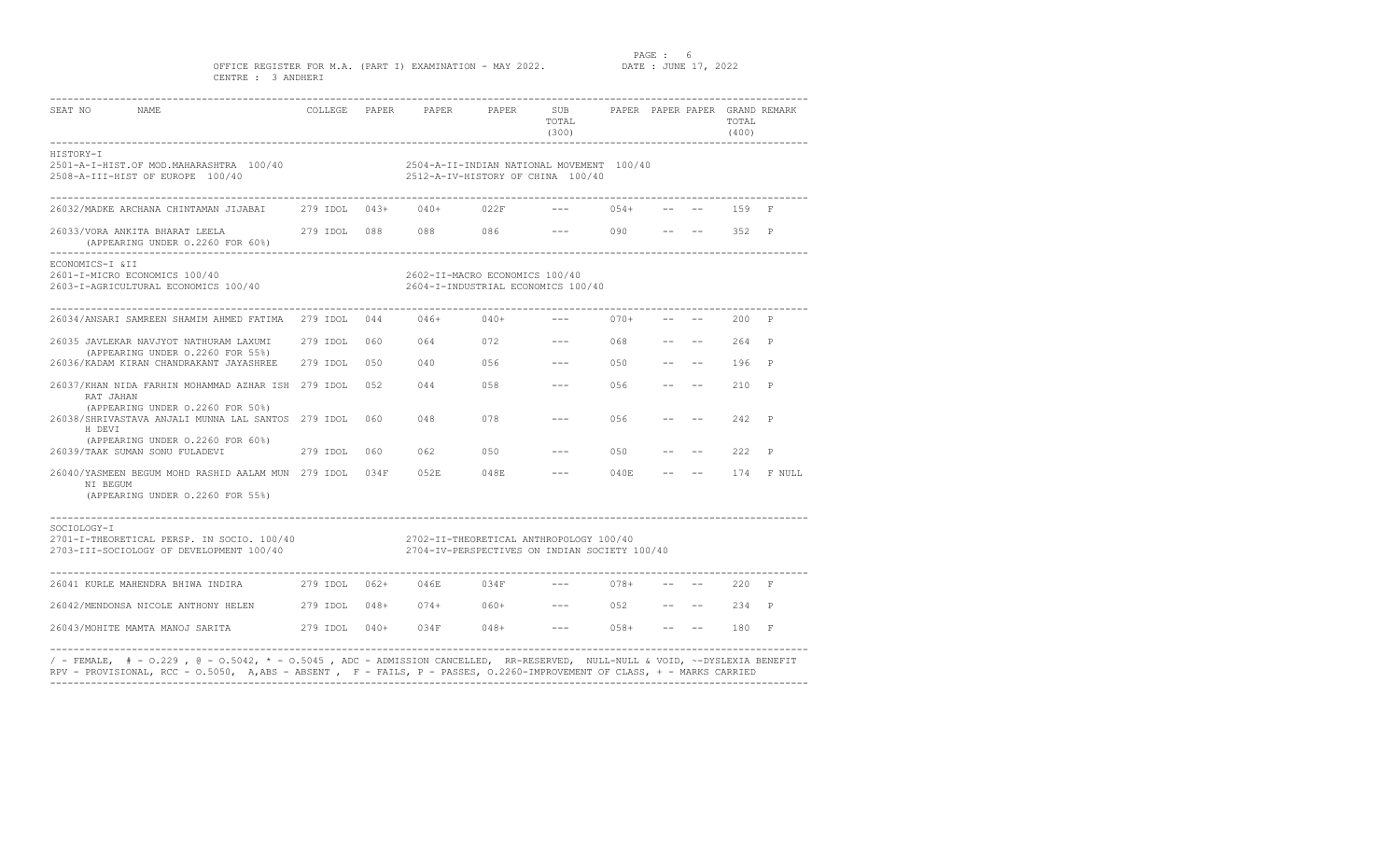PAGE : 7<br>DATE : JUNE 17, 2022

OFFICE REGISTER FOR M.A. (PART I) EXAMINATION - MAY 2022. CENTRE : 3 ANDHERI

| SEAT NO NAME                                                                                                                                                                                       |     | COLLEGE PAPER PAPER PAPER SUB PAPER PAPER PAPER GRAND REMARK |            | TOTAL<br>(300)                                                                                                                                                                                                                                                                                                                                                                                                                                                             |      |  | TOTAL<br>(400)   |          |
|----------------------------------------------------------------------------------------------------------------------------------------------------------------------------------------------------|-----|--------------------------------------------------------------|------------|----------------------------------------------------------------------------------------------------------------------------------------------------------------------------------------------------------------------------------------------------------------------------------------------------------------------------------------------------------------------------------------------------------------------------------------------------------------------------|------|--|------------------|----------|
| SOCTOLOGY-T<br>2701-I-THEORETICAL PERSP. IN SOCIO. 100/40 2702-II-THEORETICAL ANTHROPOLOGY 100/40<br>2703-III-SOCIOLOGY OF DEVELOPMENT 100/40                                                      |     | 2704-IV-PERSPECTIVES ON INDIAN SOCIETY 100/40                |            |                                                                                                                                                                                                                                                                                                                                                                                                                                                                            |      |  |                  |          |
| 26044 MORE SURESH SARJERAO KISABAI            279 IDOL   048+      024F         040E            ---        050+                                                                                    |     |                                                              |            |                                                                                                                                                                                                                                                                                                                                                                                                                                                                            |      |  | $-- - - - 162$ F |          |
| ENGLISH<br>4001-I-INDIAN LIT. IN ENGLISH (1820) 100/40 4002-II-LING. & STYLC. ANAL. OF TEXT 100/40<br>4003-III-LIT.-RENAISSANCE TO AUGUST AGE 100/40 4005-IV-19TH & 20TH CENT. AMERICAN LIT 100/40 |     |                                                              |            |                                                                                                                                                                                                                                                                                                                                                                                                                                                                            |      |  |                  |          |
|                                                                                                                                                                                                    |     |                                                              |            |                                                                                                                                                                                                                                                                                                                                                                                                                                                                            |      |  | $--- 232 P$      |          |
|                                                                                                                                                                                                    | 076 | 048                                                          | 080 0      | $\frac{1}{2} \left( \frac{1}{2} \right) \left( \frac{1}{2} \right) \left( \frac{1}{2} \right) \left( \frac{1}{2} \right) \left( \frac{1}{2} \right) \left( \frac{1}{2} \right) \left( \frac{1}{2} \right) \left( \frac{1}{2} \right) \left( \frac{1}{2} \right) \left( \frac{1}{2} \right) \left( \frac{1}{2} \right) \left( \frac{1}{2} \right) \left( \frac{1}{2} \right) \left( \frac{1}{2} \right) \left( \frac{1}{2} \right) \left( \frac{1}{2} \right) \left( \frac$ | 078  |  | 282 P            |          |
| 26047 KAMBLE TUSHAR PANDURANG ANTTA 279 TDOL 086                                                                                                                                                   |     | 040                                                          | 086        | $\qquad \qquad - -$                                                                                                                                                                                                                                                                                                                                                                                                                                                        | 070  |  | 282 P            |          |
| (APPEARING UNDER 0.2260 FOR 60%)<br>26048/PANDEY PRIYANKA AWADHESHNARAYAN SAR 279 IDOL 068E<br>O <sub>T</sub>                                                                                      |     | 0.30F                                                        | 072E       | $\qquad \qquad - -$                                                                                                                                                                                                                                                                                                                                                                                                                                                        | 066E |  | 236              | <b>F</b> |
| 26049/PHUNGSHOK MASOWON JONAH PHUNGSHOK A 279 IDOL 040+<br>TEO PHUNGSHOK                                                                                                                           |     | $040+$                                                       | 044        |                                                                                                                                                                                                                                                                                                                                                                                                                                                                            | 040  |  | 164 P            |          |
| 26050/REMEDIOS PEARL AUSTIN LOURDES 279 IDOL 042+                                                                                                                                                  |     |                                                              | $042+040+$ | the company of the company of the                                                                                                                                                                                                                                                                                                                                                                                                                                          | 072  |  | -- 196 P         |          |
| 26051/SUNDKE RUHEENA HASAN ALI MASRAT 279 IDOL 042+                                                                                                                                                |     | $046+$                                                       | $040+$     | $- - - -$                                                                                                                                                                                                                                                                                                                                                                                                                                                                  | 040  |  | 168 P            |          |

/ - FEMALE, # - O.229 , @ - O.5042, \* - O.5045 , ADC - ADMISSION CANCELLED, RR-RESERVED, NULL-NULL & VOID, ~-DYSLEXIA BENEFIT RPV - PROVISIONAL, RCC - O.5050, A,ABS - ABSENT , F - FAILS, P - PASSES, O.2260-IMPROVEMENT OF CLASS, + - MARKS CARRIED ----------------------------------------------------------------------------------------------------------------------------------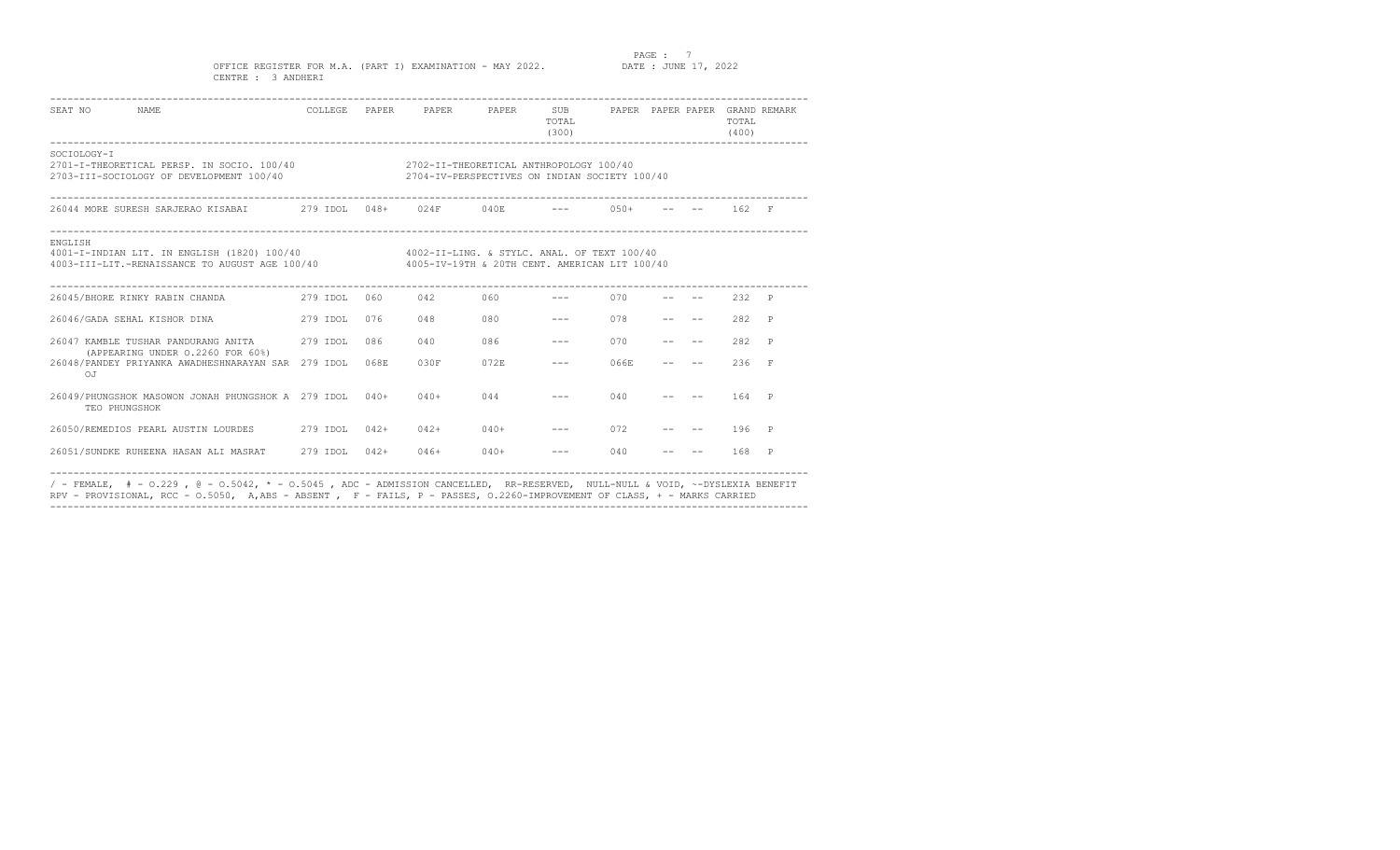PAGE : 8<br>DATE : JUNE 17, 2022

### OFFICE REGISTER FOR M.A. (PART I) EXAMINATION - MAY 2022. CENTRE : 4 GHATKOPAR

| SEAT NO<br>NAME                                                                                                                                                                                                                                            |  | COLLEGE PAPER PAPER PAPER                                                                      | SUB<br>TOTAL<br>(300)<br>-------------- |           |  | TOTAL<br>(400) | PAPER PAPER PAPER GRAND REMARK |
|------------------------------------------------------------------------------------------------------------------------------------------------------------------------------------------------------------------------------------------------------------|--|------------------------------------------------------------------------------------------------|-----------------------------------------|-----------|--|----------------|--------------------------------|
| MARATHI<br>1401-I-STUDY OF FORMS-LIT.STORIES 100/40<br>1403-V-LING. STUDY OF MARATHI LANG. 100/40                                                                                                                                                          |  | 1402-III-HISTORY OF MARATHI LITERATURE 100/40<br>1404-VII-MODERN MARATHI PROSE & POETRY 100/40 |                                         |           |  |                |                                |
| 26052 HASHMAT KHAN AFZAL KHAN HAZRABI 279 IDOL 042+ 040+ 028F 110 042+                                                                                                                                                                                     |  |                                                                                                |                                         |           |  | 152 F          |                                |
| 26053/SURADKAR RATNA SHRIRANG DWARKABAI 279 IDOL 056+ 055+ 040 151 058+ -- --                                                                                                                                                                              |  |                                                                                                |                                         |           |  | 209 P          |                                |
| HINDI (REV)<br>$1801 - I - MODERN PROSE 100/40$ $1802 - I II - HISTORY OF HINDI LITERATIVE 100/401803 - V -OLD AND MEDIEVAL POETRY 100/401804 - VII - FUNCTIONAL HINDI 100/40$                                                                             |  |                                                                                                |                                         |           |  |                |                                |
| 26054/NIKALJE PRITI HARIBHAU BALUBAI         279 IDOL    020F       040E          018F           078         048E                                                                                                                                          |  |                                                                                                |                                         |           |  | 126 F          |                                |
| EDUCATION<br>2401-I-ADV. PHILO. & SOCIO. OF EDUC. 80/32 - 20/8 100/40 2402-II-ADV. EDUCATIONAL PSYCHOLOGY 80/32 - 20/8 100/40<br>2403-III-RESEARCH METHODOLOGY IN EDUC. 80/32 - 20/8 100/40 2404-IV-TEACHER EDUCATION 80/32 - 20/8 100/40                  |  |                                                                                                |                                         |           |  |                |                                |
| 26055/WAGH CHARUSHILA VISHWAJIT SUSHILA 279 IDOL 056                                                                                                                                                                                                       |  | $0.56$ $0.46$ $0.49$ --- $0.46$<br>$0.46 + 10$ $32$ $14$ $36 + 13$ $32 + 14$                   |                                         |           |  | 197 P          |                                |
| 26056 YADAV ANURAG BABULAL SUSHILA $279$ IDOL 061 059 062 --- 069 -- -- 251 P                                                                                                                                                                              |  |                                                                                                |                                         |           |  |                |                                |
| HISTORY-I<br>2501-A-I-HIST.OF MOD.MAHARASHTRA 100/40<br>2508-A-III-HIST OF EUROPE 100/40                                                                                                                                                                   |  | 2504-A-II-INDIAN NATIONAL MOVEMENT 100/40<br>2512-A-IV-HISTORY OF CHINA 100/40                 |                                         |           |  |                |                                |
| 26057/CHANDRIMANI PAYAL ARJAN KIRAN 279 IDOL 064 074 058                                                                                                                                                                                                   |  |                                                                                                |                                         | $--- 062$ |  | 258 P          |                                |
|                                                                                                                                                                                                                                                            |  |                                                                                                |                                         |           |  |                |                                |
| ECONOMICS-I &II<br>2601-I-MICRO ECONOMICS 100/40<br>2603-I-AGRICULTURAL ECONOMICS 100/40                                                                                                                                                                   |  | 2602-II-MACRO ECONOMICS 100/40<br>2604-I-INDUSTRIAL ECONOMICS 100/40                           |                                         |           |  |                |                                |
| _________________________________<br>26059 ASAGEKAR PRAVIN SHIVRAM JAYWANTHI 279 IDOL 048+ 040+                                                                                                                                                            |  | $040+$                                                                                         |                                         | 02.6F     |  | 154 F          |                                |
| / - FEMALE,  # - 0.229 , @ - 0.5042, * - 0.5045 , ADC - ADMISSION CANCELLED,  RR-RESERVED,  NULL-NULL & VOID, ~-DYSLEXIA BENEFIT<br>RPV - PROVISIONAL, RCC - 0.5050, A,ABS - ABSENT, F - FAILS, P - PASSES, 0.2260-IMPROVEMENT OF CLASS, + - MARKS CARRIED |  |                                                                                                |                                         |           |  |                |                                |

----------------------------------------------------------------------------------------------------------------------------------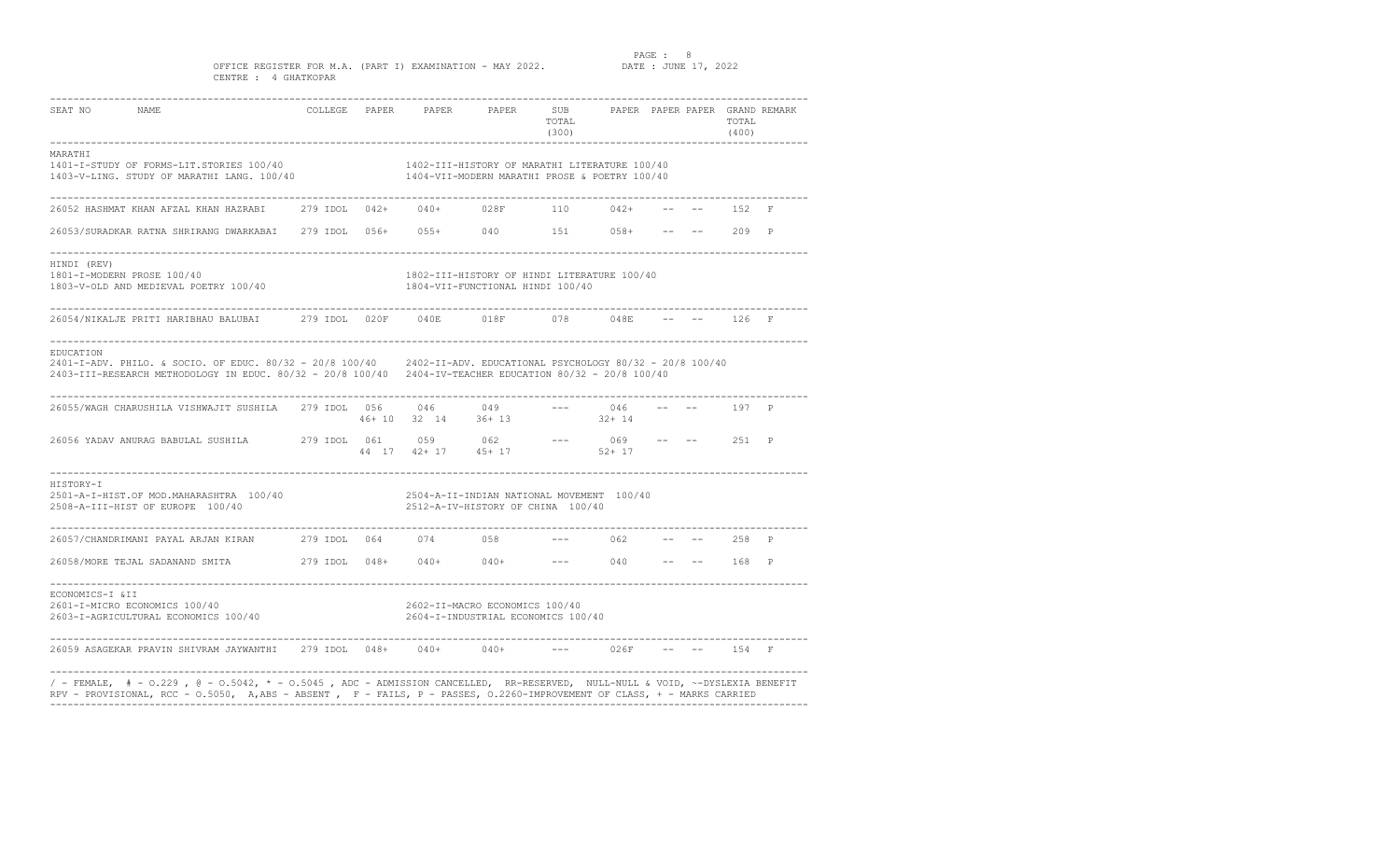### PAGE : 9<br>DATE : JUNE 17, 2022

### OFFICE REGISTER FOR M.A. (PART I) EXAMINATION - MAY 2022. CENTRE : 4 GHATKOPAR

| 2603-I-AGRICULTURAL ECONOMICS 100/40<br>26060 JADHAV TARKESH BABAN MALANI $279$ IDOL 040+<br>26061/KADAM PRAGATI JEENARATNA SEEMA 279 IDOL<br>26062 KHOPADE DATTATRAY PANDURNG RATNABAI 279 IDOL | $048+$ | $040+040+$             | 2602-II-MACRO ECONOMICS 100/40<br>2604-I-INDUSTRIAL ECONOMICS 100/40 |                                                                                                                                                                                                                                                                                                                                                                                                                                                                            | A                                                                                                                |                                                                                                                                                                                                                                                                                                                                                                                                                                                                                                                                                                                        |                                                                                                                                                                                                                    |       |                                                                                                                                                                                                                                                                                                                                                                                                                           |
|--------------------------------------------------------------------------------------------------------------------------------------------------------------------------------------------------|--------|------------------------|----------------------------------------------------------------------|----------------------------------------------------------------------------------------------------------------------------------------------------------------------------------------------------------------------------------------------------------------------------------------------------------------------------------------------------------------------------------------------------------------------------------------------------------------------------|------------------------------------------------------------------------------------------------------------------|----------------------------------------------------------------------------------------------------------------------------------------------------------------------------------------------------------------------------------------------------------------------------------------------------------------------------------------------------------------------------------------------------------------------------------------------------------------------------------------------------------------------------------------------------------------------------------------|--------------------------------------------------------------------------------------------------------------------------------------------------------------------------------------------------------------------|-------|---------------------------------------------------------------------------------------------------------------------------------------------------------------------------------------------------------------------------------------------------------------------------------------------------------------------------------------------------------------------------------------------------------------------------|
|                                                                                                                                                                                                  |        |                        |                                                                      |                                                                                                                                                                                                                                                                                                                                                                                                                                                                            |                                                                                                                  |                                                                                                                                                                                                                                                                                                                                                                                                                                                                                                                                                                                        |                                                                                                                                                                                                                    |       |                                                                                                                                                                                                                                                                                                                                                                                                                           |
|                                                                                                                                                                                                  |        |                        |                                                                      |                                                                                                                                                                                                                                                                                                                                                                                                                                                                            |                                                                                                                  |                                                                                                                                                                                                                                                                                                                                                                                                                                                                                                                                                                                        |                                                                                                                                                                                                                    |       | 120 A ABS                                                                                                                                                                                                                                                                                                                                                                                                                 |
|                                                                                                                                                                                                  |        | $040+$                 | $040+$                                                               | $\frac{1}{2} \left( \frac{1}{2} \right) \left( \frac{1}{2} \right) \left( \frac{1}{2} \right) \left( \frac{1}{2} \right) \left( \frac{1}{2} \right) \left( \frac{1}{2} \right) \left( \frac{1}{2} \right) \left( \frac{1}{2} \right) \left( \frac{1}{2} \right) \left( \frac{1}{2} \right) \left( \frac{1}{2} \right) \left( \frac{1}{2} \right) \left( \frac{1}{2} \right) \left( \frac{1}{2} \right) \left( \frac{1}{2} \right) \left( \frac{1}{2} \right) \left( \frac$ | 044                                                                                                              |                                                                                                                                                                                                                                                                                                                                                                                                                                                                                                                                                                                        | and the second state of the second                                                                                                                                                                                 | 172   | P                                                                                                                                                                                                                                                                                                                                                                                                                         |
|                                                                                                                                                                                                  | 056    | $058+$                 | $054+$                                                               | $\frac{1}{2} \frac{1}{2} \frac{1}{2} \frac{1}{2} \frac{1}{2} \frac{1}{2} \frac{1}{2} \frac{1}{2} \frac{1}{2} \frac{1}{2} \frac{1}{2} \frac{1}{2} \frac{1}{2} \frac{1}{2} \frac{1}{2} \frac{1}{2} \frac{1}{2} \frac{1}{2} \frac{1}{2} \frac{1}{2} \frac{1}{2} \frac{1}{2} \frac{1}{2} \frac{1}{2} \frac{1}{2} \frac{1}{2} \frac{1}{2} \frac{1}{2} \frac{1}{2} \frac{1}{2} \frac{1}{2} \frac{$                                                                               | $070+$                                                                                                           |                                                                                                                                                                                                                                                                                                                                                                                                                                                                                                                                                                                        |                                                                                                                                                                                                                    | 238 P |                                                                                                                                                                                                                                                                                                                                                                                                                           |
| 26063/LONE ASHVINI DIGAMBARAO ASHA 279 IDOL                                                                                                                                                      | $045+$ |                        |                                                                      |                                                                                                                                                                                                                                                                                                                                                                                                                                                                            | 040E                                                                                                             |                                                                                                                                                                                                                                                                                                                                                                                                                                                                                                                                                                                        |                                                                                                                                                                                                                    | 152   | $\mathbb{F}$                                                                                                                                                                                                                                                                                                                                                                                                              |
| 26064/SABIHA NAAZ SK BABU HASEENA BANO 279 IDOL                                                                                                                                                  | $048+$ | $040+$                 |                                                                      |                                                                                                                                                                                                                                                                                                                                                                                                                                                                            |                                                                                                                  |                                                                                                                                                                                                                                                                                                                                                                                                                                                                                                                                                                                        |                                                                                                                                                                                                                    |       | 136 A ABS                                                                                                                                                                                                                                                                                                                                                                                                                 |
| 26065/SARDAR DIPALI GANESH SUJATA 279 IDOL                                                                                                                                                       |        | $042+$                 |                                                                      | $\frac{1}{2}$                                                                                                                                                                                                                                                                                                                                                                                                                                                              | 046                                                                                                              | $- -$                                                                                                                                                                                                                                                                                                                                                                                                                                                                                                                                                                                  |                                                                                                                                                                                                                    | 200   | $\mathbb{P}$                                                                                                                                                                                                                                                                                                                                                                                                              |
| 26066 SAWANT MAHENDRA MARUTI MEENA 279 IDOL                                                                                                                                                      |        | 040E                   |                                                                      |                                                                                                                                                                                                                                                                                                                                                                                                                                                                            | $050+$                                                                                                           |                                                                                                                                                                                                                                                                                                                                                                                                                                                                                                                                                                                        |                                                                                                                                                                                                                    | 1.52  | $\mathbb{F}$                                                                                                                                                                                                                                                                                                                                                                                                              |
| 26067/SHAIKH IRFATJAHAN VAKILAHMED ROUSHA 279 IDOL                                                                                                                                               |        |                        |                                                                      |                                                                                                                                                                                                                                                                                                                                                                                                                                                                            | 048                                                                                                              |                                                                                                                                                                                                                                                                                                                                                                                                                                                                                                                                                                                        |                                                                                                                                                                                                                    | 2.30  | P NULL                                                                                                                                                                                                                                                                                                                                                                                                                    |
|                                                                                                                                                                                                  |        |                        |                                                                      |                                                                                                                                                                                                                                                                                                                                                                                                                                                                            |                                                                                                                  |                                                                                                                                                                                                                                                                                                                                                                                                                                                                                                                                                                                        |                                                                                                                                                                                                                    |       |                                                                                                                                                                                                                                                                                                                                                                                                                           |
| 2701-I-THEORETICAL PERSP. IN SOCIO. 100/40                                                                                                                                                       |        |                        |                                                                      |                                                                                                                                                                                                                                                                                                                                                                                                                                                                            |                                                                                                                  |                                                                                                                                                                                                                                                                                                                                                                                                                                                                                                                                                                                        |                                                                                                                                                                                                                    |       |                                                                                                                                                                                                                                                                                                                                                                                                                           |
|                                                                                                                                                                                                  |        |                        |                                                                      |                                                                                                                                                                                                                                                                                                                                                                                                                                                                            |                                                                                                                  |                                                                                                                                                                                                                                                                                                                                                                                                                                                                                                                                                                                        |                                                                                                                                                                                                                    |       |                                                                                                                                                                                                                                                                                                                                                                                                                           |
|                                                                                                                                                                                                  |        |                        |                                                                      |                                                                                                                                                                                                                                                                                                                                                                                                                                                                            |                                                                                                                  |                                                                                                                                                                                                                                                                                                                                                                                                                                                                                                                                                                                        |                                                                                                                                                                                                                    |       |                                                                                                                                                                                                                                                                                                                                                                                                                           |
|                                                                                                                                                                                                  |        |                        |                                                                      |                                                                                                                                                                                                                                                                                                                                                                                                                                                                            |                                                                                                                  |                                                                                                                                                                                                                                                                                                                                                                                                                                                                                                                                                                                        |                                                                                                                                                                                                                    |       |                                                                                                                                                                                                                                                                                                                                                                                                                           |
|                                                                                                                                                                                                  |        |                        |                                                                      |                                                                                                                                                                                                                                                                                                                                                                                                                                                                            |                                                                                                                  |                                                                                                                                                                                                                                                                                                                                                                                                                                                                                                                                                                                        |                                                                                                                                                                                                                    |       |                                                                                                                                                                                                                                                                                                                                                                                                                           |
|                                                                                                                                                                                                  |        |                        | 066                                                                  | $\frac{1}{2}$                                                                                                                                                                                                                                                                                                                                                                                                                                                              |                                                                                                                  |                                                                                                                                                                                                                                                                                                                                                                                                                                                                                                                                                                                        |                                                                                                                                                                                                                    |       |                                                                                                                                                                                                                                                                                                                                                                                                                           |
|                                                                                                                                                                                                  |        | $050+$<br>022F<br>0.58 | 26072 PATIL SUSHANT DHONDIRAM GEETA 279 IDOL 056 090                 | $048+$<br>$040+$                                                                                                                                                                                                                                                                                                                                                                                                                                                           | $062+$<br>0.64 0.60<br>26068 VISHWAKARMA NIRAJ RAVINDRA SAVITA      279 IDOL    066           066            066 | $026F$ $041+$ $---$<br>$--- A$<br>$\frac{1}{2} \left( \frac{1}{2} \right) \left( \frac{1}{2} \right) \left( \frac{1}{2} \right) \left( \frac{1}{2} \right) \left( \frac{1}{2} \right) \left( \frac{1}{2} \right) \left( \frac{1}{2} \right) \left( \frac{1}{2} \right) \left( \frac{1}{2} \right) \left( \frac{1}{2} \right) \left( \frac{1}{2} \right) \left( \frac{1}{2} \right) \left( \frac{1}{2} \right) \left( \frac{1}{2} \right) \left( \frac{1}{2} \right) \left( \frac{1}{2} \right) \left( \frac$<br><b>Service</b> Construction<br>2702-II-THEORETICAL ANTHROPOLOGY 100/40 | $--- 042$<br>2704-IV-PERSPECTIVES ON INDIAN SOCIETY 100/40<br>2802-II-SELE ISSUES & THEM IN IND POL. 100/40<br>2811-E-I-FOREIGN POL.& DIP REF TO INDIA 100/40 2813-E-II-MOD INDIAN POLITICAL THOUGHT 100/40<br>084 | $ -$  | <b>Contract Contract Contract</b><br>$--$ 240 P<br>26070/GOSWAMI MANISHA JAIPRAKASH SONIYA 279 IDOL 040+ 040+ 052+ --- 042 -- -- 174 P<br>26071/MADKAIKAR SUNILA ANIL MANGALA         279 IDOL   048E      030F        040E            --        072E      --          190    F<br>296 P<br>/ - FEMALE, # - 0.229 , @ - 0.5042, * - 0.5045 , ADC - ADMISSION CANCELLED, RR-RESERVED, NULL-NULL & VOID, ~-DYSLEXIA BENEFIT |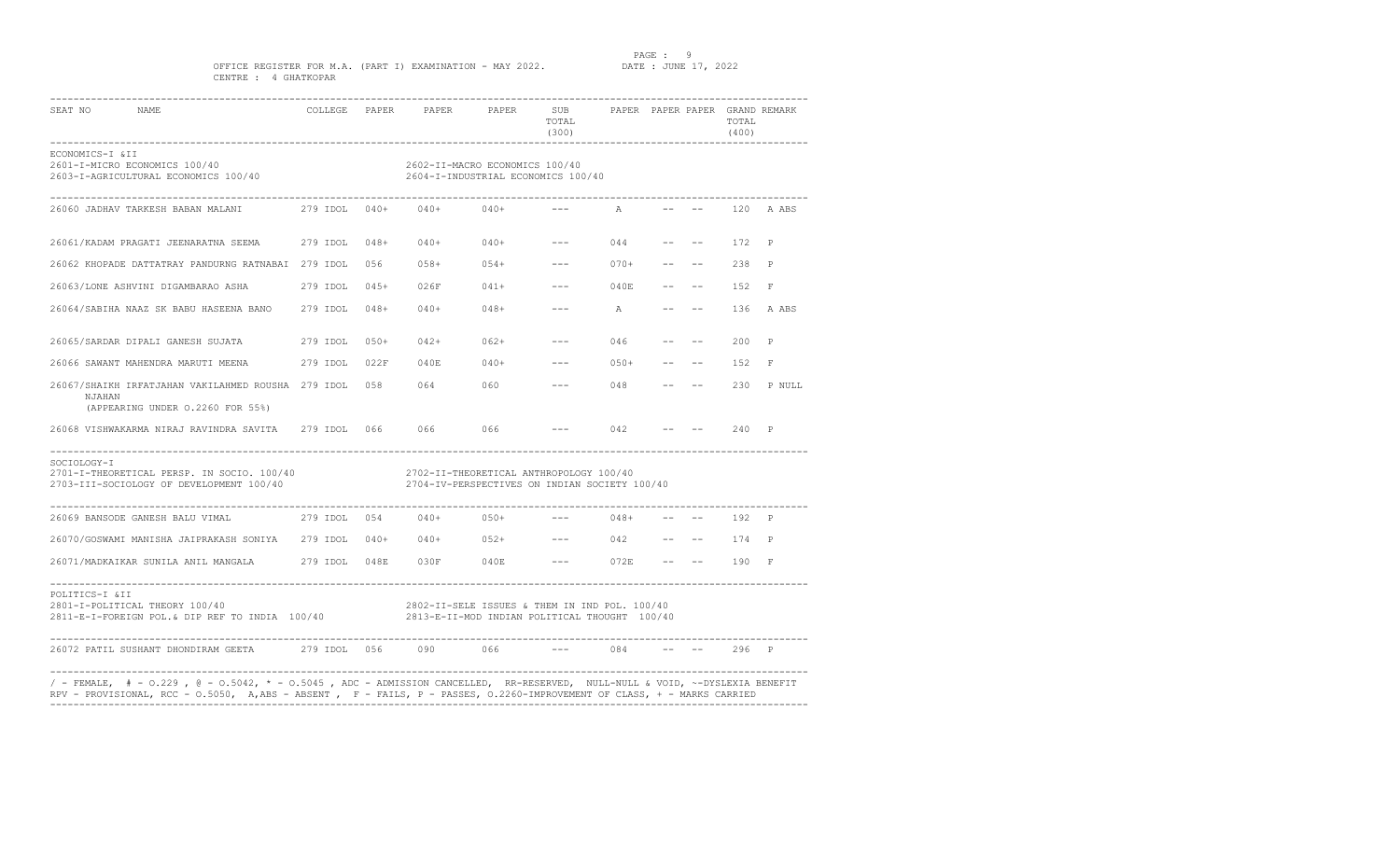### OFFICE REGISTER FOR M.A. (PART I) EXAMINATION - MAY 2022. CENTRE : 4 GHATKOPAR

| SEAT NO    | NAME                                                                                                                                                                                                                                                       | COLLEGE | PAPER | PAPER                                                                                        | PAPER | SUB<br>TOTAL<br>(300) |      | PAPER PAPER PAPER | TOTAL<br>(400) | GRAND REMARK |
|------------|------------------------------------------------------------------------------------------------------------------------------------------------------------------------------------------------------------------------------------------------------------|---------|-------|----------------------------------------------------------------------------------------------|-------|-----------------------|------|-------------------|----------------|--------------|
| ENGLISH    | 4001-I-INDIAN LIT. IN ENGLISH (1820) 100/40<br>4003-III-LIT.-RENAISSANCE TO AUGUST AGE 100/40                                                                                                                                                              |         |       | 4002-II-LING. & STYLC. ANAL. OF TEXT 100/40<br>4005-IV-19TH & 20TH CENT. AMERICAN LIT 100/40 |       |                       |      |                   |                |              |
| DERJITKAUR | 26073/KALSI GURPREETKAUR RAJENDRASINGH IN 279 IDOL 056                                                                                                                                                                                                     |         |       | 042                                                                                          | 064   |                       | 0.54 |                   | $216$ P        |              |
|            | / - FEMALE, $#$ - 0.229 , @ - 0.5042, * - 0.5045 , ADC - ADMISSION CANCELLED, RR-RESERVED, NULL-NULL & VOID, ~-DYSLEXIA BENEFIT<br>RPV - PROVISIONAL, RCC - 0.5050, A,ABS - ABSENT , F - FAILS, P - PASSES, 0.2260-IMPROVEMENT OF CLASS, + - MARKS CARRIED |         |       |                                                                                              |       |                       |      |                   |                |              |

----------------------------------------------------------------------------------------------------------------------------------

### PAGE : 10<br>DATE : JUNE 17, 2022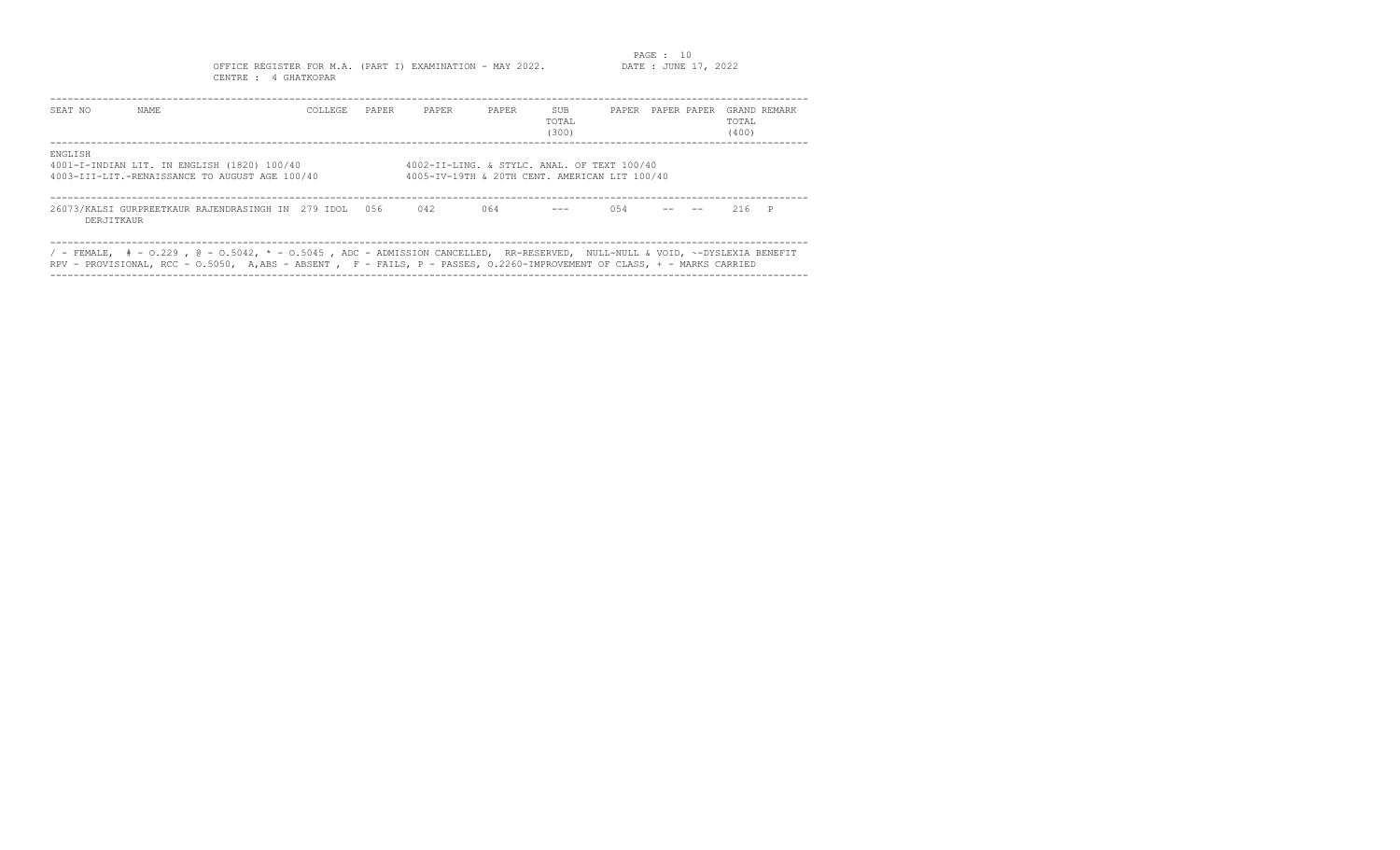PAGE : 11<br>DATE : JUNE 17, 2022

OFFICE REGISTER FOR M.A. (PART I) EXAMINATION - MAY 2022. CENTRE : 5 THANE

| SEAT NO<br><b>NAME</b>                                                                                                                                                                                                                                    |                        | COLLEGE PAPER PAPER PAPER SUB                                        |     | TOTAL<br>(300) |                        |  | TOTAL<br>(400) | PAPER PAPER PAPER GRAND REMARK |
|-----------------------------------------------------------------------------------------------------------------------------------------------------------------------------------------------------------------------------------------------------------|------------------------|----------------------------------------------------------------------|-----|----------------|------------------------|--|----------------|--------------------------------|
| MARATHI<br>1401-I-STUDY OF FORMS-LIT.STORIES 100/40<br>1403 - VISIT OF MARATHI LANG. 100/40<br>1403 - VISIT PROSE & POETRY 100/40                                                                                                                         |                        | 1402-III-HISTORY OF MARATHI LITERATURE 100/40                        |     |                |                        |  |                |                                |
| 26074/JADHAV DIPTI CHANDRAKANT CHAYA                                                                                                                                                                                                                      | 279 IDOL A A           |                                                                      | A   | A              | A                      |  |                | A A ABS                        |
|                                                                                                                                                                                                                                                           |                        |                                                                      |     |                |                        |  | 190            | $\mathsf{P}$                   |
| 26076 SALUNKE SUDESH KACHMOHAN SMITA 279 IDOL 018F 042E 040E 100 054E                                                                                                                                                                                     |                        |                                                                      |     |                |                        |  | $- --$ 154 F   |                                |
| EDUCATION<br>2401-I-ADV. PHILO. & SOCIO. OF EDUC. 80/32 - 20/8 100/40 2402-II-ADV. EDUCATIONAL PSYCHOLOGY 80/32 - 20/8 100/40<br>2403-III-RESEARCH METHODOLOGY IN EDUC. 80/32 - 20/8 100/40 2404-IV-TEACHER EDUCATION 80/32 - 20/8 100/40                 |                        |                                                                      |     |                |                        |  |                |                                |
| 26077 MOHITE PRASHANT TANAJI VIMAL                279 IDOL    047                                                                                                                                                                                         |                        | 038 039<br>32+ 15E 26F 12E 36+ 18E                                   | 054 |                | 049<br>32+ 17E         |  | 188 F          |                                |
| HISTORY-I<br>$2501 - A - I - HIST.$ OF MOD.MAHARASHTRA $100/40$<br>$2508 - A - II - HIST OF EUROPE 100/40$<br>$2512 - A - IV - HISTORY OF CHINA 100/40$                                                                                                   |                        |                                                                      |     |                |                        |  |                |                                |
| 26078/BUDHWANT MANISHA ASARAM RENUKA                                                                                                                                                                                                                      | 279 IDOL 054+ 058+ 050 |                                                                      |     |                | $048+$                 |  | 210 P          |                                |
| 26079 KADAM DEEPAK ANAND VAISHALI 279 IDOL 057+ 057+ 040                                                                                                                                                                                                  |                        |                                                                      |     |                | $--- 040+ --- --- 194$ |  |                | $\mathbb{P}$                   |
| 26080 YASHWANTRAO TUSHAR VASANT VAIJITA 279 IDOL 060 058 060<br>(APPEARING UNDER 0.2260 FOR 60%)                                                                                                                                                          |                        |                                                                      |     |                | $--- 052$ $---$        |  |                | 230 P NULL                     |
| ECONOMICS-I &II<br>2601-I-MICRO ECONOMICS 100/40<br>2603-I-AGRICULTURAL ECONOMICS 100/40                                                                                                                                                                  |                        | 2602-II-MACRO ECONOMICS 100/40<br>2604-I-INDUSTRIAL ECONOMICS 100/40 |     |                |                        |  |                |                                |
|                                                                                                                                                                                                                                                           |                        |                                                                      |     |                | $--- 040$              |  | 160 P          |                                |
| (APPEARING UNDER 0.2260 FOR 55%)                                                                                                                                                                                                                          |                        |                                                                      |     |                |                        |  |                |                                |
| / - FEMALE, $#$ - 0.229 , @ - 0.5042, * - 0.5045 , ADC - ADMISSION CANCELLED, RR-RESERVED, NULL-NULL & VOID, ~-DYSLEXIA BENEFIT<br>RPV - PROVISIONAL, RCC - 0.5050, A,ABS - ABSENT, F - FAILS, P - PASSES, 0.2260-IMPROVEMENT OF CLASS, + - MARKS CARRIED |                        |                                                                      |     |                |                        |  |                |                                |

----------------------------------------------------------------------------------------------------------------------------------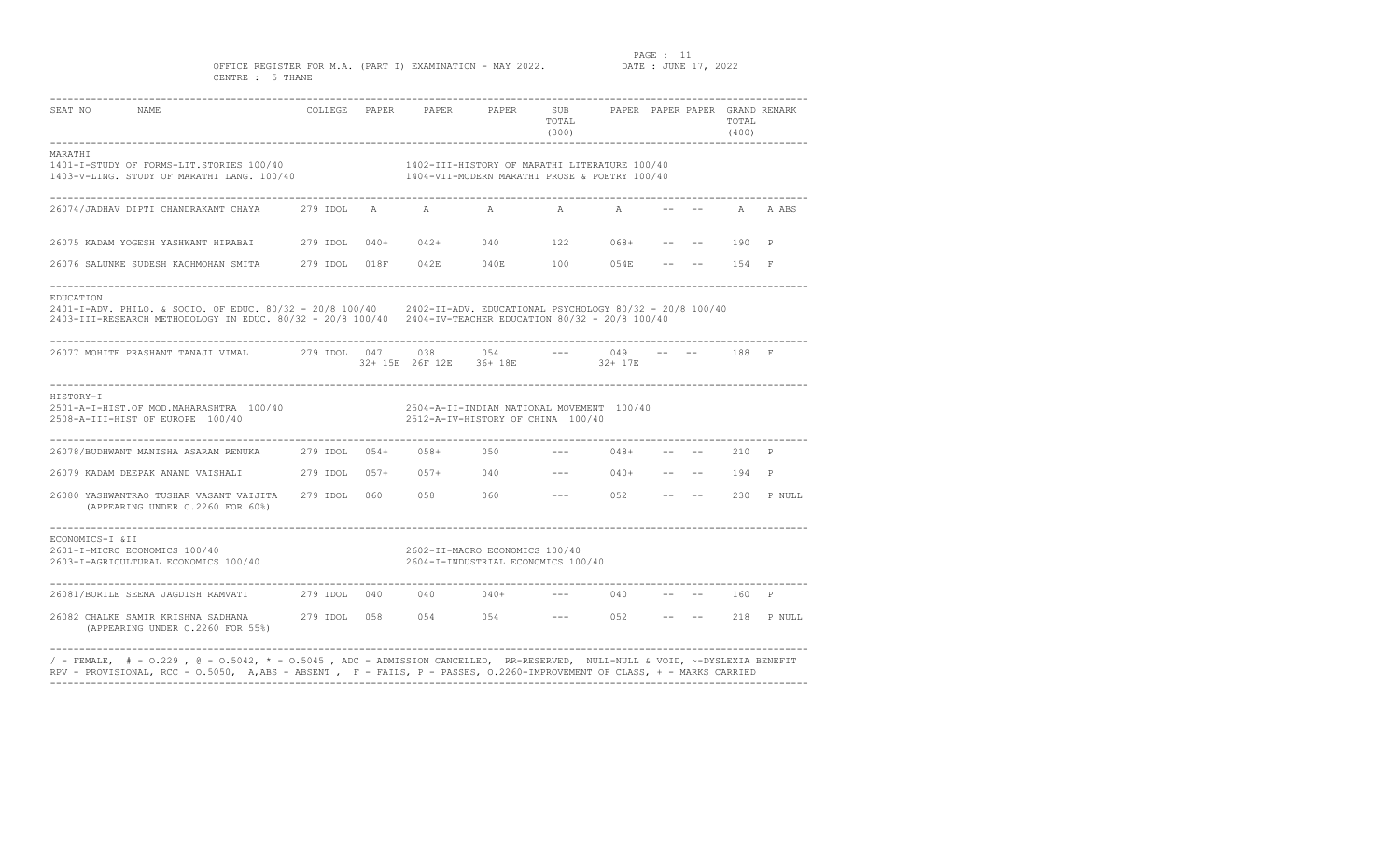PAGE : 12<br>DATE : JUNE 17, 2022

### OFFICE REGISTER FOR M.A. (PART I) EXAMINATION - MAY 2022. CENTRE : 5 THANE

| SEAT NO<br>NAME                                                                                                                                                                                    |  |         | COLLEGE PAPER PAPER PAPER SUB PAPER PAPER PAPER GRAND REMARK | TOTAL<br>(300) |                    |  | TOTAL<br>(400) |                |
|----------------------------------------------------------------------------------------------------------------------------------------------------------------------------------------------------|--|---------|--------------------------------------------------------------|----------------|--------------------|--|----------------|----------------|
| ECONOMICS-I &II<br>2601-I-MICRO ECONOMICS 100/40<br>2603-I-AGRICULTURAL ECONOMICS 100/40 2604-I-INDUSTRIAL ECONOMICS 100/40                                                                        |  |         | 2602-II-MACRO ECONOMICS 100/40                               |                |                    |  |                |                |
| 26083 KELUSKAR SOPAN NIVRUTTI PRATIBHA 279 IDOL 064 066 062                                                                                                                                        |  |         |                                                              |                | 042                |  | 234 P          |                |
| 26084 SHILEWANT VISHAL SURESH UJAWALA 279 IDOL 040+ 022F 064+ --- 026F -- --                                                                                                                       |  |         |                                                              |                |                    |  | 152            | $\mathbb{F}$   |
| 26085 TAYADE SAGAR PADMAKAR JAYASHREE 279 IDOL 054+ A A A                                                                                                                                          |  |         |                                                              |                | $--- 042+ --- ---$ |  |                | 096 A ABS      |
| SOCIOLOGY-I<br>2701-I-THEORETICAL PERSP. IN SOCIO. 100/40 2702-II-THEORETICAL ANTHROPOLOGY 100/40<br>2703-III-SOCIOLOGY OF DEVELOPMENT 100/40                                                      |  |         | 2704-IV-PERSPECTIVES ON INDIAN SOCIETY 100/40                |                |                    |  |                |                |
| 26086/VISHWAKARMA GEETA NILESH PRABHAVATI 279 IDOL 040+ 040+ 052 --- 056+                                                                                                                          |  |         |                                                              |                |                    |  | $--- 188 P$    |                |
| ENGLISH<br>4001-I-INDIAN LIT. IN ENGLISH (1820) 100/40 4002-II-LING. & STYLC. ANAL. OF TEXT 100/40<br>4003-III-LIT.-RENAISSANCE TO AUGUST AGE 100/40 4005-IV-19TH & 20TH CENT. AMERICAN LIT 100/40 |  |         |                                                              |                |                    |  |                |                |
| 26087/ANSARI AMREEN SALIM SAMINA $279$ IDOL $068+$ 030F $068+$                                                                                                                                     |  |         |                                                              |                | $--- 072+$         |  | $--- 238 F$    |                |
| 26088/AUSARMAL SHILPA ATMARAM SHOBHA          279 IDOL      A                 A<br>(APPEARING UNDER 0.2260 FOR 60%)                                                                                |  |         |                                                              |                | $--- A$            |  |                | $--- A A NULL$ |
| $1--0/00$<br>4003-III-LIT.-RENAISSANCE TO AUGUST AGE 100/40 4005-IV-19TH & 20TH CENT. AMERICAN LIT 100/40                                                                                          |  | ENGLISH | 4002-II-LING, & STYLC, ANAL, OF TEXT 100/40                  |                |                    |  |                |                |
| 26089/HASBE JASWINDER TATOBA BHAJAN KAUR 279 IDOL 068E 030F 076E 174 078E -- -- 252 F                                                                                                              |  |         |                                                              |                |                    |  |                |                |
| / - FEMALE, # - 0.229, @ - 0.5042, * - 0.5045, ADC - ADMISSION CANCELLED, RR-RESERVED, NULL-NULL & VOID, ~-DYSLEXIA BENEFIT                                                                        |  |         |                                                              |                |                    |  |                |                |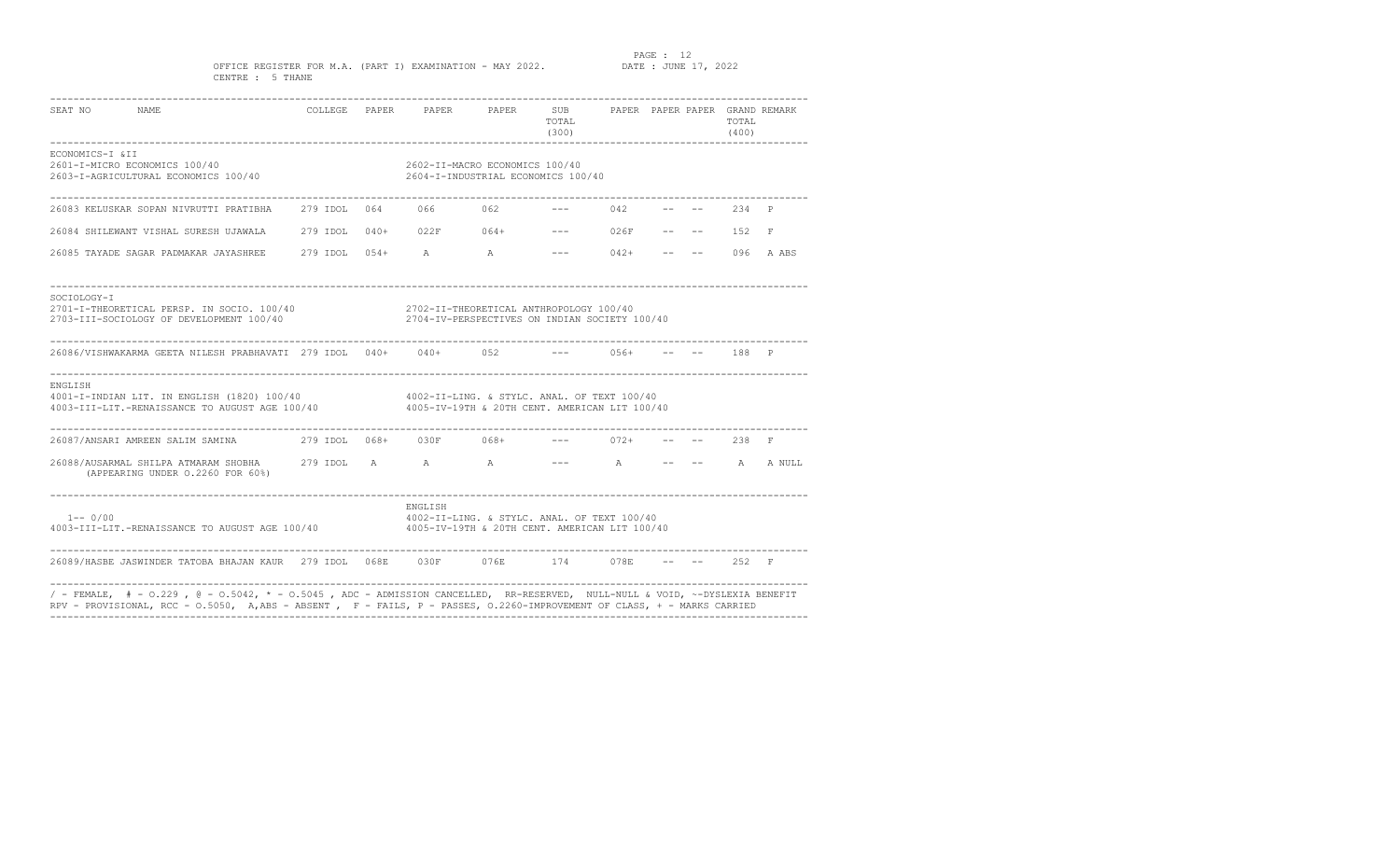### PAGE : 13<br>DATE : JUNE 17, 2022

### OFFICE REGISTER FOR M.A. (PART I) EXAMINATION - MAY 2022. CENTRE : 6 ULHASNAGAR

| SEAT NO<br>NAME                                                                                                                                                                                                                                         |          |      |                         | COLLEGE PAPER PAPER PAPER                                                       | SUB<br>TOTAL<br>(300)                                                                                                                                                                                                                                                                                                                                                                        |                    |                                         | TOTAL<br>(400) | PAPER PAPER PAPER GRAND REMARK |
|---------------------------------------------------------------------------------------------------------------------------------------------------------------------------------------------------------------------------------------------------------|----------|------|-------------------------|---------------------------------------------------------------------------------|----------------------------------------------------------------------------------------------------------------------------------------------------------------------------------------------------------------------------------------------------------------------------------------------------------------------------------------------------------------------------------------------|--------------------|-----------------------------------------|----------------|--------------------------------|
| MARATHI<br>1401-I-STUDY OF FORMS-LIT.STORIES 100/40<br>1403-V-LING. STUDY OF MARATHI LANG. 100/40                        1404-VII-MODERN MARATHI PROSE & POETRY 100/40                                                                                  |          |      |                         |                                                                                 |                                                                                                                                                                                                                                                                                                                                                                                              |                    |                                         |                |                                |
| 26090 NAKHALE SHASHIKANT BABURAO KAMAL      279 IDOL   058        058          060            176          088<br>(APPEARING UNDER 0.2260 FOR 55%)                                                                                                      |          |      |                         |                                                                                 |                                                                                                                                                                                                                                                                                                                                                                                              |                    | $-- - - - 264 P$                        |                |                                |
| HINDI (REV)<br>1801-I-MODERN PROSE 100/40<br>1803-V-OLD AND MEDIEVAL POETRY 100/40                                                                                                                                                                      |          |      |                         | 1802-III-HISTORY OF HINDI LITERATURE 100/40<br>1804-VII-FUNCTIONAL HINDI 100/40 |                                                                                                                                                                                                                                                                                                                                                                                              |                    |                                         |                |                                |
| 26091/ANTULE NIKHAT ABDUL REHMAN ASMA 279 IDOL 040+ 042+ 040+ 122 046                                                                                                                                                                                   |          |      |                         |                                                                                 |                                                                                                                                                                                                                                                                                                                                                                                              |                    | $- --$ 168 P                            |                |                                |
| 26092/SHARMA KAJAL VINOD SUNITA (279 IDOL 046 068+ 042+ 156 052+ -- -- 208 P                                                                                                                                                                            |          |      |                         |                                                                                 |                                                                                                                                                                                                                                                                                                                                                                                              |                    |                                         |                |                                |
| EDUCATION<br>2401-I-ADV. PHILO. & SOCIO. OF EDUC. 80/32 - 20/8 100/40 2402-II-ADV. EDUCATIONAL PSYCHOLOGY 80/32 - 20/8 100/40<br>2403-III-RESEARCH METHODOLOGY IN EDUC. 80/32 - 20/8 100/40 2404-IV-TEACHER EDUCATION 80/32 - 20/8 100/40               |          |      |                         |                                                                                 |                                                                                                                                                                                                                                                                                                                                                                                              |                    |                                         |                |                                |
| 26093/BAKAL ANITA PURUSHOTTAM JIJABAI        279 IDOL    010F       011F        012F                                                                                                                                                                    |          |      |                         | A 10E A 11E A 12E                                                               | <b>A</b> 11E                                                                                                                                                                                                                                                                                                                                                                                 | $--- 011F$         |                                         | 044 F          |                                |
| HISTORY-I<br>2501-A-I-HIST.OF MOD.MAHARASHTRA 100/40<br>2508-A-III-HIST OF EUROPE 100/40                                                                                                                                                                |          |      |                         | 2504-A-II-INDIAN NATIONAL MOVEMENT 100/40<br>2512-A-IV-HISTORY OF CHINA 100/40  |                                                                                                                                                                                                                                                                                                                                                                                              |                    |                                         |                |                                |
| 26094/GAIKWAD YOGITA PANDURANG NANDA                                                                                                                                                                                                                    |          |      | 279 IDOL 040E 060E 032F |                                                                                 |                                                                                                                                                                                                                                                                                                                                                                                              | $--- 048E$         |                                         | 180 F          |                                |
|                                                                                                                                                                                                                                                         |          |      |                         |                                                                                 |                                                                                                                                                                                                                                                                                                                                                                                              | $--- 040+ --- ---$ |                                         | 194            | $\mathbb{P}$                   |
| 26096/SAVALE KIRAN LOTAN RAMAN                                                                                                                                                                                                                          | 279 IDOL | 046E |                         | $044E$ 030F                                                                     | $\frac{1}{2} \frac{1}{2} \frac{1}{2} \frac{1}{2} \frac{1}{2} \frac{1}{2} \frac{1}{2} \frac{1}{2} \frac{1}{2} \frac{1}{2} \frac{1}{2} \frac{1}{2} \frac{1}{2} \frac{1}{2} \frac{1}{2} \frac{1}{2} \frac{1}{2} \frac{1}{2} \frac{1}{2} \frac{1}{2} \frac{1}{2} \frac{1}{2} \frac{1}{2} \frac{1}{2} \frac{1}{2} \frac{1}{2} \frac{1}{2} \frac{1}{2} \frac{1}{2} \frac{1}{2} \frac{1}{2} \frac{$ | 040E               | and the state of the state of the       | 160            | -F.                            |
| 26097 TALPADE UMESH VASANT HIRABAI 279 IDOL                                                                                                                                                                                                             |          | 064  |                         | 078 056 078                                                                     |                                                                                                                                                                                                                                                                                                                                                                                              | $--- 078$          |                                         | 276            | $\mathbb{P}$                   |
| 26098 TIWARI AJAY HAUSHILA PRASAD SUDHA 279 IDOL                                                                                                                                                                                                        |          | 070  |                         | $094$ 090 --- 084                                                               |                                                                                                                                                                                                                                                                                                                                                                                              |                    | the transfer of the second state of the | 338 P          |                                |
| ECONOMICS-I &II<br>2601-I-MICRO ECONOMICS 100/40<br>2603-I-AGRICULTURAL ECONOMICS 100/40                                                                                                                                                                |          |      |                         | 2602-II-MACRO ECONOMICS 100/40<br>2604-I-INDUSTRIAL ECONOMICS 100/40            |                                                                                                                                                                                                                                                                                                                                                                                              |                    |                                         |                |                                |
|                                                                                                                                                                                                                                                         |          |      |                         |                                                                                 |                                                                                                                                                                                                                                                                                                                                                                                              | $--- 060+$         | $--- 208 P$                             |                |                                |
| / - FEMALE, # - 0.229 , @ - 0.5042, * - 0.5045 , ADC - ADMISSION CANCELLED, RR-RESERVED, NULL-NULL & VOID, ~-DYSLEXIA BENEFIT<br>RPV - PROVISIONAL, RCC - 0.5050, A,ABS - ABSENT, F - FAILS, P - PASSES, 0.2260-IMPROVEMENT OF CLASS, + - MARKS CARRIED |          |      |                         |                                                                                 |                                                                                                                                                                                                                                                                                                                                                                                              |                    |                                         |                |                                |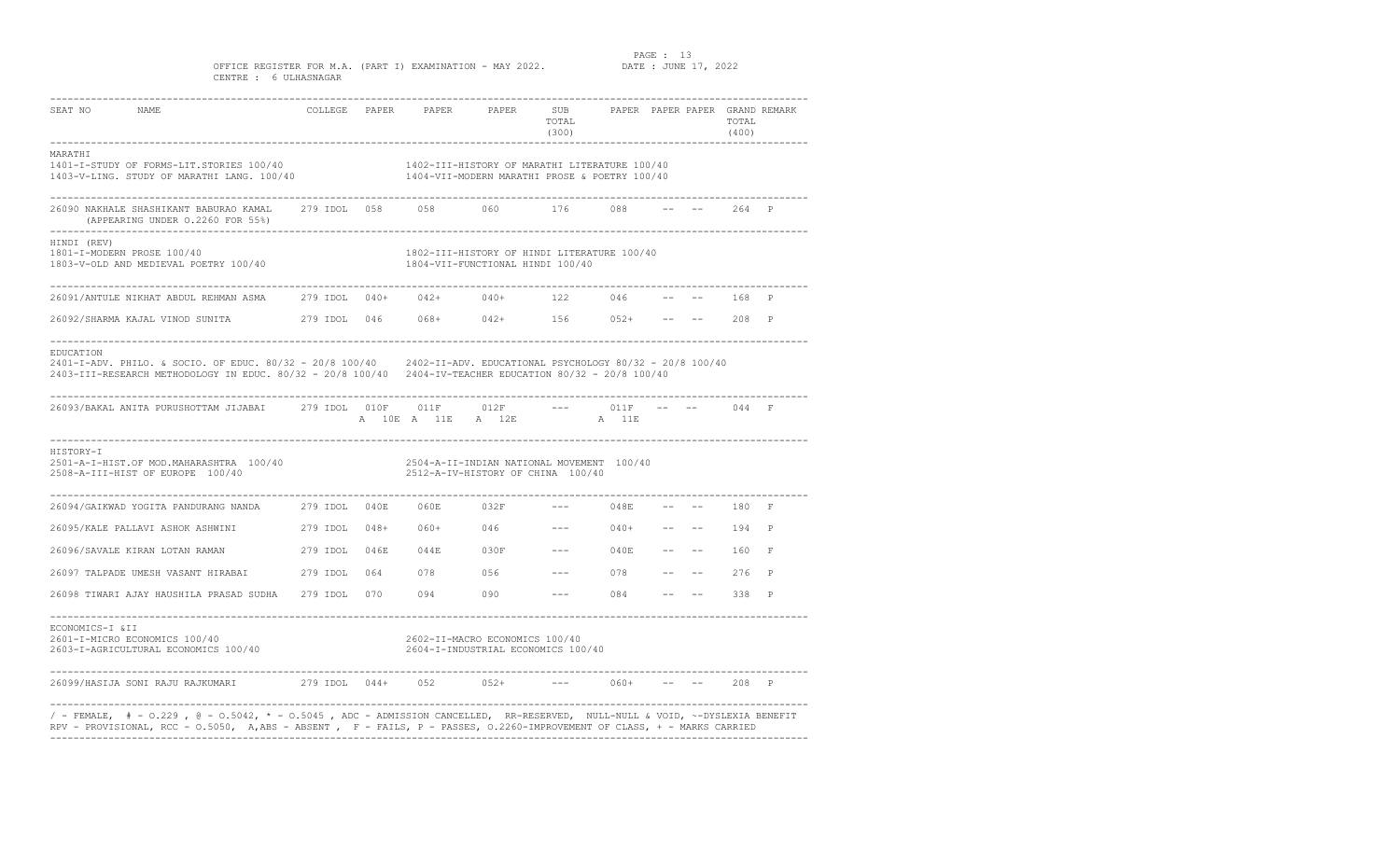PAGE : 14<br>DATE : JUNE 17, 2022

### OFFICE REGISTER FOR M.A. (PART I) EXAMINATION - MAY 2022. CENTRE : 6 ULHASNAGAR

| SEAT NO<br>NAME                                                                                                                                                                                                |  |                      |                                | COLLEGE PAPER PAPER PAPER SUB PAPER PAPER PAPER GRAND REMARK<br>TOTAL<br>(300)                                                                                                                                                                                                                                                                                                               |        |        | TOTAL<br>(400) |               |
|----------------------------------------------------------------------------------------------------------------------------------------------------------------------------------------------------------------|--|----------------------|--------------------------------|----------------------------------------------------------------------------------------------------------------------------------------------------------------------------------------------------------------------------------------------------------------------------------------------------------------------------------------------------------------------------------------------|--------|--------|----------------|---------------|
| ECONOMICS-I &II<br>2601-I-MICRO ECONOMICS 100/40<br>2603-I-AGRICULTURAL ECONOMICS 100/40                                                                                                                       |  |                      | 2602-II-MACRO ECONOMICS 100/40 | 2604-I-INDUSTRIAL ECONOMICS 100/40                                                                                                                                                                                                                                                                                                                                                           |        |        |                |               |
|                                                                                                                                                                                                                |  |                      |                                |                                                                                                                                                                                                                                                                                                                                                                                              |        |        |                |               |
| 26101 LANGHI AJIT SAKHARAM LAXMI              279 IDOL    064        052          074             --           070        --    --                                                                             |  |                      |                                |                                                                                                                                                                                                                                                                                                                                                                                              |        |        | $260$ P        |               |
| 26102/MALUSARE CHETANA CHANDRAKANT RAJESH 279 IDOL 044 052+ 040+<br><b>REE</b>                                                                                                                                 |  |                      |                                | $\frac{1}{2} \frac{1}{2} \frac{1}{2} \frac{1}{2} \frac{1}{2} \frac{1}{2} \frac{1}{2} \frac{1}{2} \frac{1}{2} \frac{1}{2} \frac{1}{2} \frac{1}{2} \frac{1}{2} \frac{1}{2} \frac{1}{2} \frac{1}{2} \frac{1}{2} \frac{1}{2} \frac{1}{2} \frac{1}{2} \frac{1}{2} \frac{1}{2} \frac{1}{2} \frac{1}{2} \frac{1}{2} \frac{1}{2} \frac{1}{2} \frac{1}{2} \frac{1}{2} \frac{1}{2} \frac{1}{2} \frac{$ | $048+$ |        | $--- 184 P$    |               |
|                                                                                                                                                                                                                |  |                      |                                | $--- 030F$                                                                                                                                                                                                                                                                                                                                                                                   |        | $  \,$ | -- 160 F       |               |
| SOCIOLOGY-I<br>2701-I-THEORETICAL PERSP. IN SOCIO. 100/40<br>2703-III-SOCIOLOGY OF DEVELOPMENT 100/40                                                                                                          |  |                      |                                | 2702-II-THEORETICAL ANTHROPOLOGY 100/40<br>2704-IV-PERSPECTIVES ON INDIAN SOCIETY 100/40                                                                                                                                                                                                                                                                                                     |        |        |                |               |
| 26104/SOKHI AMANDEEP KAUR MAKHAN SINGH GU 279 IDOL 068 058 064 --- 068<br>RBAX KAUR                                                                                                                            |  |                      |                                |                                                                                                                                                                                                                                                                                                                                                                                              |        |        | $--- 258 P$    |               |
| POLITICS-I &II<br>2801-I-POLITICAL THEORY 100/40<br>2811-E-I-FOREIGN POL.& DIP REF TO INDIA 100/40 2813-E-II-MOD INDIAN POLITICAL THOUGHT 100/40                                                               |  |                      |                                | 2802-II-SELE ISSUES & THEM IN IND POL. 100/40                                                                                                                                                                                                                                                                                                                                                |        |        |                |               |
| 26105/DORE VARSHA SURESH ALKA                                                                                                                                                                                  |  | 279 IDOL A 052+ 064+ |                                |                                                                                                                                                                                                                                                                                                                                                                                              | $048+$ |        |                | $--- 164 ABS$ |
| ENGLISH<br>$4001$ -I-INDIAN LIT. IN ENGLISH (1820) 100/40 $4002$ -II-LING. & STYLC. ANAL. OF TEXT 100/40<br>$4003$ -III-LIT.-RENAISSANCE TO AUGUST AGE 100/40 $4005$ -IV-19TH & 20TH CENT. AMERICAN LIT 100/40 |  |                      |                                |                                                                                                                                                                                                                                                                                                                                                                                              |        |        |                |               |
| 26106/GAIKWAD PRIYANJALI SUDHAKAR SUJATA 279 IDOL 074 040+ 044+                                                                                                                                                |  |                      |                                | $--- 048+$                                                                                                                                                                                                                                                                                                                                                                                   |        |        | $- --$ 206 P   |               |
| 26107/MOMIN GANIA AANWAR ALI GAUSIA 279 IDOL 040E 044+ 040+ --- 020F -- -- 144 F                                                                                                                               |  |                      |                                |                                                                                                                                                                                                                                                                                                                                                                                              |        |        |                |               |
| 26108/SHOBHA NAVAMANI MURUGESHWARI 279 IDOL 040+ 040+ 054 --- 040+                                                                                                                                             |  |                      |                                |                                                                                                                                                                                                                                                                                                                                                                                              |        |        | $--- 174 P$    |               |
| / - FEMALE, # - 0.229 , @ - 0.5042, * - 0.5045 , ADC - ADMISSION CANCELLED, RR-RESERVED, NULL-NULL & VOID, ~-DYSLEXIA BENEFIT                                                                                  |  |                      |                                |                                                                                                                                                                                                                                                                                                                                                                                              |        |        |                |               |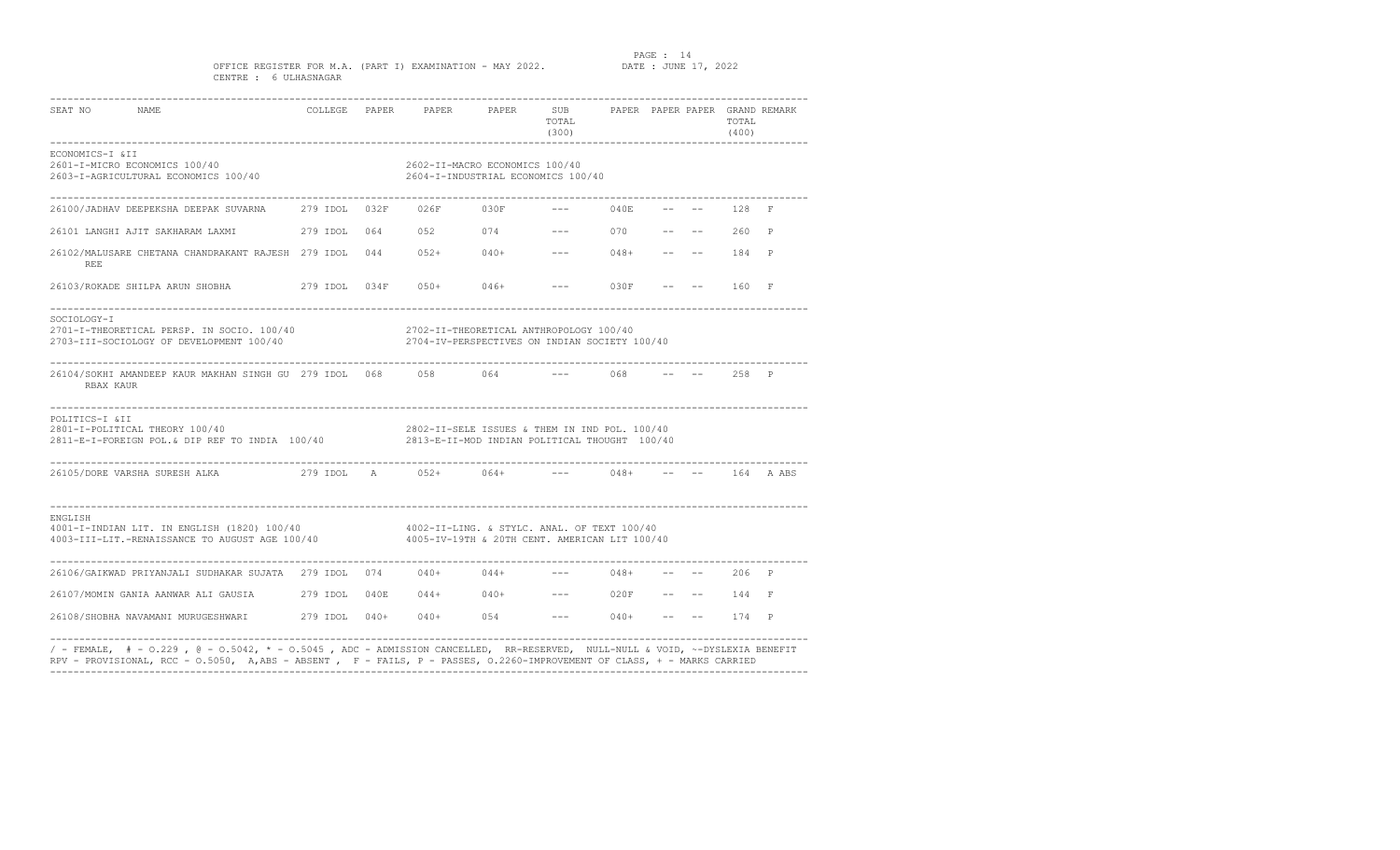## PAGE : 15<br>DATE : JUNE 17, 2022

OFFICE REGISTER FOR M.A. (PART I) EXAMINATION - MAY 2022. CENTRE : 7 ALIBAG

| SEAT NO                                   | NAME.                                                                                                                                                                                                                                                      | COLLEGE. | PAPER   | PAPER                            | PAPER | SUB<br>TOTAL<br>(300)                       | PAPER   | PAPER PAPER | TOTAL<br>(400) | GRAND REMARK |
|-------------------------------------------|------------------------------------------------------------------------------------------------------------------------------------------------------------------------------------------------------------------------------------------------------------|----------|---------|----------------------------------|-------|---------------------------------------------|---------|-------------|----------------|--------------|
| HINDI (REV)<br>1801-I-MODERN PROSE 100/40 | 1803-V-OLD AND MEDIEVAL POETRY 100/40                                                                                                                                                                                                                      |          |         | 1804-VII-FUNCTIONAL HINDI 100/40 |       | 1802-III-HISTORY OF HINDI LITERATURE 100/40 |         |             |                |              |
|                                           | 26109/MHATRE RUPALI RAJANINATH RASIKA 279 IDOL                                                                                                                                                                                                             |          | $0.54+$ | $0.50+$                          | 040   | 144                                         | $0.50+$ |             | 194 P          |              |
|                                           | / - FEMALE, $#$ - 0.229 , @ - 0.5042, * - 0.5045 , ADC - ADMISSION CANCELLED, RR-RESERVED, NULL-NULL & VOID, ~-DYSLEXIA BENEFIT<br>RPV - PROVISIONAL, RCC - 0.5050, A,ABS - ABSENT , F - FAILS, P - PASSES, 0.2260-IMPROVEMENT OF CLASS, + - MARKS CARRIED |          |         |                                  |       |                                             |         |             |                |              |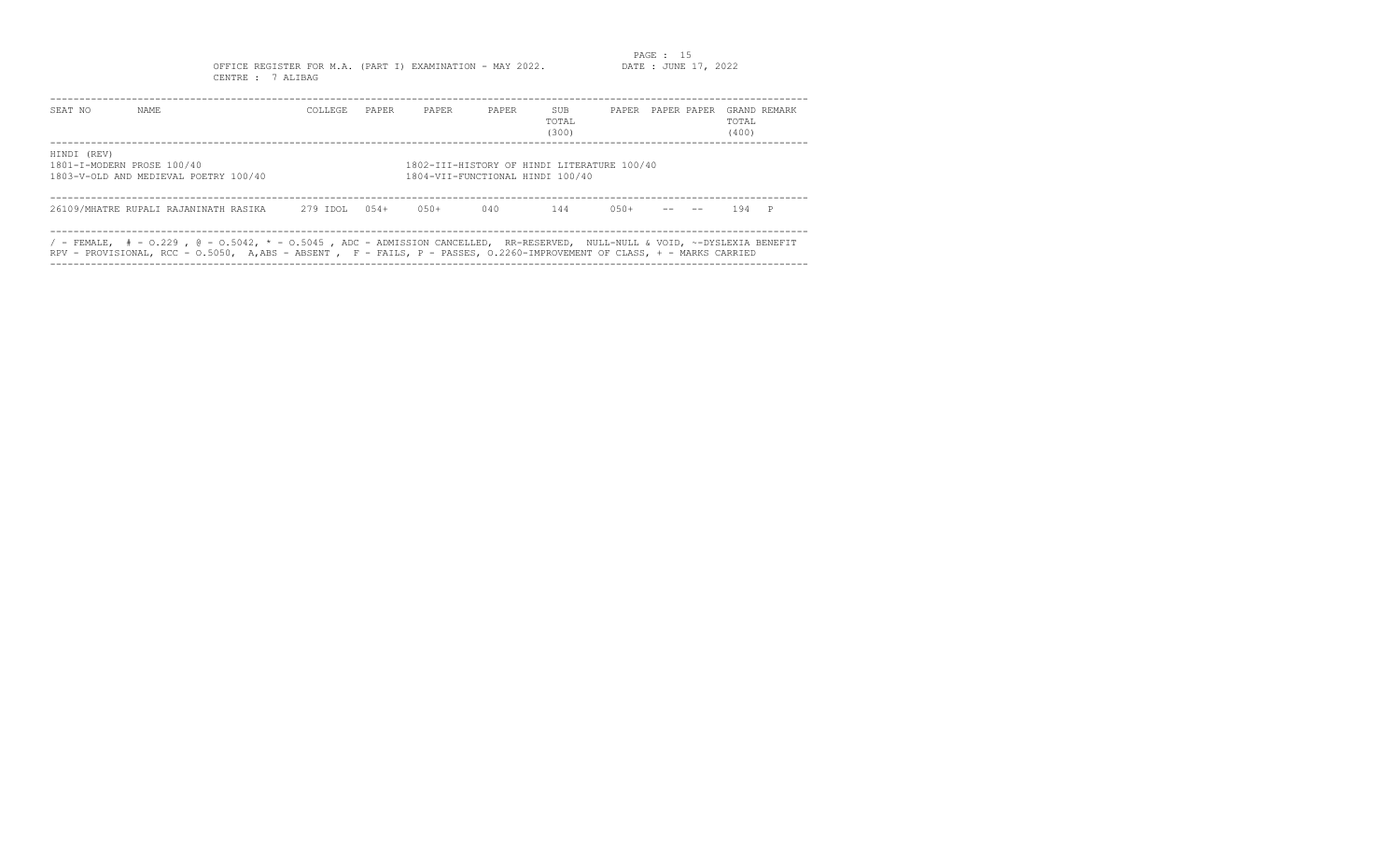### PAGE : 16<br>DATE : JUNE 17, 2022

### OFFICE REGISTER FOR M.A. (PART I) EXAMINATION - MAY 2022. CENTRE : 8 RATNAGIRI

| SEAT NO NAME                              |                                                                                                                                                                                                                                                                |  | COLLEGE PAPER PAPER PAPER SUB PAPER PAPER PAPER GRAND REMARK                    |                                                                      | TOTAL<br>(300) |  | TOTAL<br>(400) |  |
|-------------------------------------------|----------------------------------------------------------------------------------------------------------------------------------------------------------------------------------------------------------------------------------------------------------------|--|---------------------------------------------------------------------------------|----------------------------------------------------------------------|----------------|--|----------------|--|
| HINDI (REV)<br>1801-T-MODERN PROSE 100/40 | 1803-V-OLD AND MEDIEVAL POETRY 100/40                                                                                                                                                                                                                          |  | 1802-TIT-HISTORY OF HINDI LITERATURE 100/40<br>1804-VII-FUNCTIONAL HINDI 100/40 |                                                                      |                |  |                |  |
|                                           | 26110/SHIRKE POOJA KUMAR KUMUDINI             279 IDOL   056        064           184        064         --        248    P<br>(APPEARING UNDER 0.2260 FOR 50%)                                                                                                |  |                                                                                 |                                                                      |                |  |                |  |
| ECONOMICS-I & II                          | 2601-I-MICRO ECONOMICS 100/40<br>2603-I-AGRICULTURAL ECONOMICS 100/40                                                                                                                                                                                          |  |                                                                                 | 2602-II-MACRO ECONOMICS 100/40<br>2604-I-INDUSTRIAL ECONOMICS 100/40 |                |  |                |  |
|                                           |                                                                                                                                                                                                                                                                |  |                                                                                 |                                                                      |                |  |                |  |
| POLITICS-I & II                           | $2801 - T - POLTTTCAI$ , THEORY $100/40$<br>2811-E-I-FOREIGN POL.& DIP REF TO INDIA 100/40 2813-E-II-MOD INDIAN POLITICAL THOUGHT 100/40                                                                                                                       |  | 2802-II-SELE ISSUES & THEM IN IND POL. 100/40                                   |                                                                      |                |  |                |  |
| 26112 MORE AMOL ARUN ARUNA                | 2.79 TDOT, 0.40 + 0.40 + 0.48 + 0.48 + 0.52 + -- -- 1.80 + 0.48 + 0.48 + 0.48 + 0.48 + 0.48 + 0.52 + 0.52 + 0.52 + 0.52 + 0.52 + 0.52 + 0.52 + 0.52 + 0.52 + 0.52 + 0.52 + 0.52 + 0.52 + 0.52 + 0.52 + 0.52 + 0.52 + 0.52 + 0                                  |  |                                                                                 |                                                                      |                |  |                |  |
|                                           | / - FEMALE, $# - 0.229$ , $@ - 0.5042$ , $* - 0.5045$ , ADC - ADMISSION CANCELLED, RR-RESERVED, NULL-NULL & VOID, ~-DYSLEXIA BENEFIT<br>RPV - PROVISIONAL, RCC - 0.5050, A,ABS - ABSENT, F - FAILS, P - PASSES, 0.2260-IMPROVEMENT OF CLASS, + - MARKS CARRIED |  |                                                                                 |                                                                      |                |  |                |  |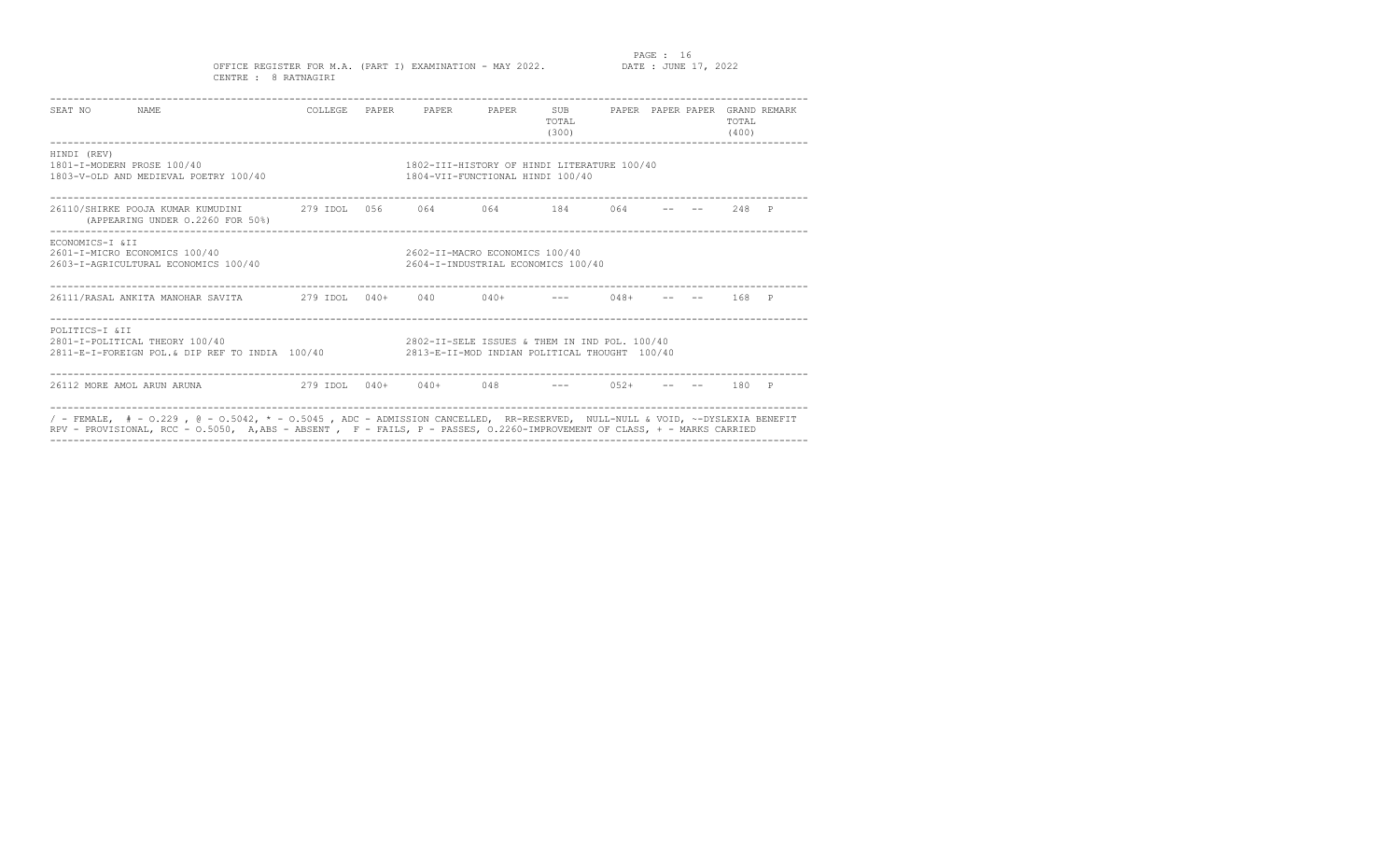PAGE : 17<br>DATE : JUNE 17, 2022

OFFICE REGISTER FOR M.A. (PART I) EXAMINATION - MAY 2022. CENTRE : 9 PANVEL

| SEAT NO<br>NAME                                                                                                                                                                                                                                           |  | COLLEGE PAPER PAPER PAPER SUB                                                            | TOTAL<br>(300) |  | PAPER PAPER PAPER GRAND REMARK<br>TOTAL<br>(400) |  |
|-----------------------------------------------------------------------------------------------------------------------------------------------------------------------------------------------------------------------------------------------------------|--|------------------------------------------------------------------------------------------|----------------|--|--------------------------------------------------|--|
| EDUCATION<br>2401-I-ADV. PHILO. & SOCIO. OF EDUC. 80/32 - 20/8 100/40 2402-II-ADV. EDUCATIONAL PSYCHOLOGY 80/32 - 20/8 100/40<br>2403-III-RESEARCH METHODOLOGY IN EDUC. 80/32 - 20/8 100/40 2404-IV-TEACHER EDUCATION 80/32 - 20/8 100/40                 |  |                                                                                          |                |  |                                                  |  |
|                                                                                                                                                                                                                                                           |  | 48 17 60 13 45 16 44 16                                                                  |                |  | 2.59 P                                           |  |
| ECONOMICS-I & TT<br>2601-I-MICRO ECONOMICS 100/40<br>2603-I-AGRICULTURAL ECONOMICS 100/40                                                                                                                                                                 |  | 2602-II-MACRO ECONOMICS 100/40<br>2604-I-INDUSTRIAL ECONOMICS 100/40                     |                |  |                                                  |  |
|                                                                                                                                                                                                                                                           |  |                                                                                          |                |  | –– 164 P                                         |  |
| SOCTOLOGY-T<br>2701-I-THEORETICAL PERSP. IN SOCIO. 100/40<br>2703-III-SOCIOLOGY OF DEVELOPMENT 100/40                                                                                                                                                     |  | 2702-II-THEORETICAL ANTHROPOLOGY 100/40<br>2704-IV-PERSPECTIVES ON INDIAN SOCIETY 100/40 |                |  |                                                  |  |
| 26115 BHOSALE PRAKASH HARIDAS YASHODA         279 IDOL    040+                                                                                                                                                                                            |  | $0.32F$ $0.42+$ $-- 0.66+$                                                               |                |  | $- --$ 180 F                                     |  |
| / - FEMALE, $#$ - 0.229 , @ - 0.5042, * - 0.5045 , ADC - ADMISSION CANCELLED, RR-RESERVED, NULL-NULL & VOID, ~-DYSLEXIA BENEFIT<br>RPV - PROVISIONAL, RCC - 0.5050, A,ABS - ABSENT, F - FAILS, P - PASSES, 0.2260-IMPROVEMENT OF CLASS, + - MARKS CARRIED |  |                                                                                          |                |  |                                                  |  |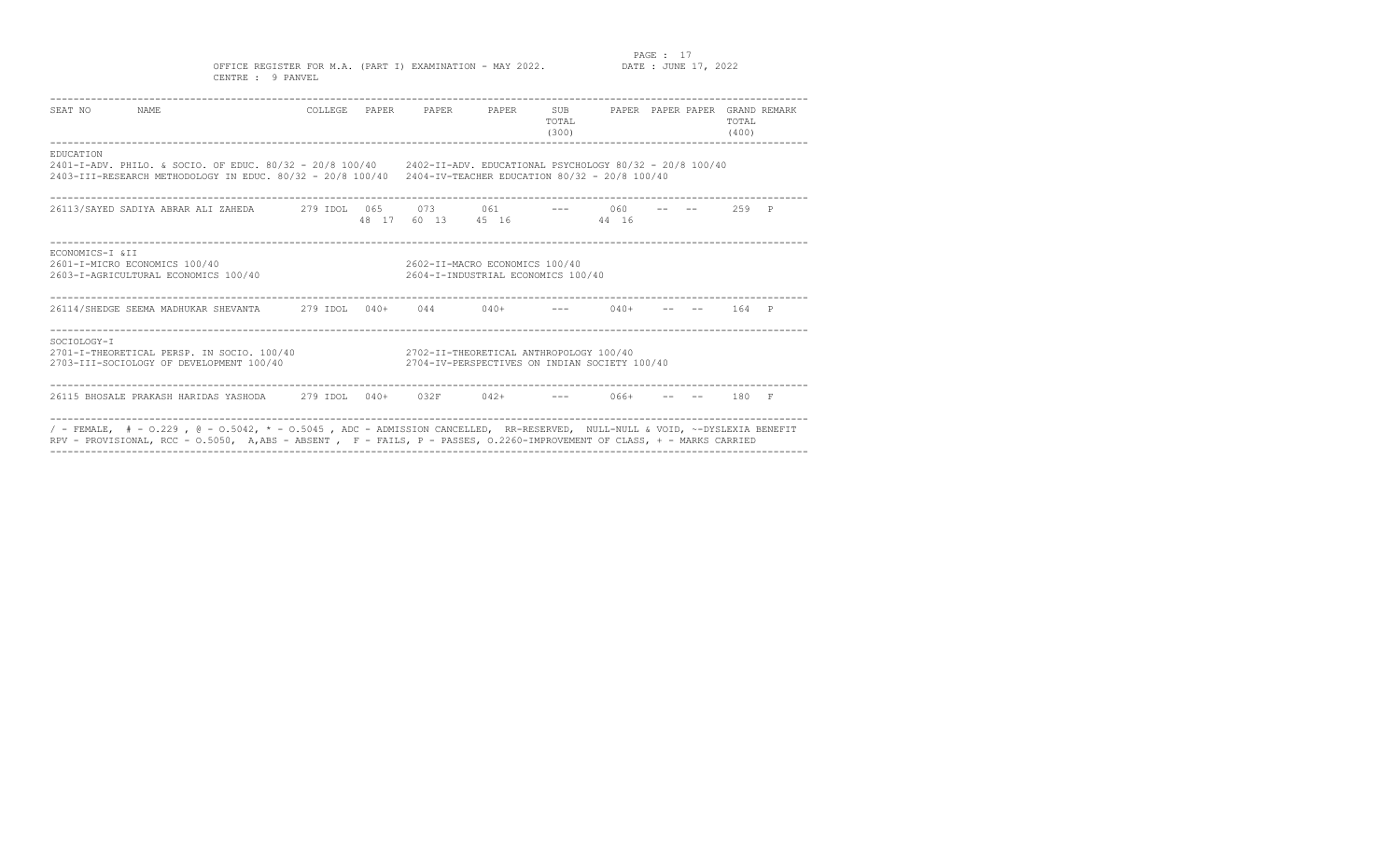PAGE : 18<br>DATE : JUNE 17, 2022

OFFICE REGISTER FOR M.A. (PART I) EXAMINATION - MAY 2022. CENTRE : 11 PALGHAR

| SEAT NO<br>NAME                                                                                                                                                                                                                                           |  | COLLEGE PAPER PAPER PAPER SUB PAPER PAPER PAPER GRAND REMARK                                   | TOTAL<br>(300) |  | TOTAL.<br>(400)          |  |
|-----------------------------------------------------------------------------------------------------------------------------------------------------------------------------------------------------------------------------------------------------------|--|------------------------------------------------------------------------------------------------|----------------|--|--------------------------|--|
| MARATHI<br>1401-I-STUDY OF FORMS-LIT.STORIES 100/40<br>1403-V-LING. STUDY OF MARATHI LANG. 100/40                                                                                                                                                         |  | 1402-III-HISTORY OF MARATHI LITERATURE 100/40<br>1404-VII-MODERN MARATHI PROSE & POETRY 100/40 |                |  |                          |  |
| 26116/KHANDAVI JASMITA SUDHAKAR SAVITA       279 IDOL   066        052           060           178         078                                                                                                                                            |  |                                                                                                |                |  | $-- - - - 256 P$         |  |
|                                                                                                                                                                                                                                                           |  |                                                                                                |                |  | $--$ 190 P               |  |
| HINDI (REV)<br>1801-I-MODERN PROSE 100/40<br>1803-V-OLD AND MEDIEVAL POETRY 100/40                                                                                                                                                                        |  | 1802-III-HISTORY OF HINDI LITERATURE 100/40<br>1804-VII-FUNCTIONAL HINDI 100/40                |                |  |                          |  |
| 26118/PATIL POOJA SUNIL LATA<br>279 IDOL 040+ 054+ 040 134 044+ -- -- 178 P                                                                                                                                                                               |  |                                                                                                |                |  |                          |  |
| ECONOMICS-I &II<br>2601-I-MICRO ECONOMICS 100/40<br>2603-I-AGRICULTURAL ECONOMICS 100/40                                                                                                                                                                  |  | 2602-II-MACRO ECONOMICS 100/40<br>2604-I-INDUSTRIAL ECONOMICS 100/40                           |                |  |                          |  |
| 26119 BANGAD KIRAN LAXMAN SONEE  279 IDOL 052  048+  040+  ---  040+                                                                                                                                                                                      |  |                                                                                                |                |  | $- --$ 180 P             |  |
| ENGLISH<br>4001-I-INDIAN LIT. IN ENGLISH (1820) 100/40 4002-II-LING. & STYLC. ANAL. OF TEXT 100/40<br>4003-III-LIT.-RENAISSANCE TO AUGUST AGE 100/40 4005-IV-19TH & 20TH CENT. AMERICAN LIT 100/40                                                        |  |                                                                                                |                |  |                          |  |
| 26120 GHORKHANA MAHESH SAKYA SHEVANTI 279 IDOL 040E 024F 045+ --- 043+                                                                                                                                                                                    |  |                                                                                                |                |  | $-- - - - 152 \text{ F}$ |  |
| 26121 YADAV RAMDAYAL UGRANATH AARTI 279 IDOL 072 042 074 --- 080 --<br>(APPEARING UNDER 0.2260 FOR 55%)                                                                                                                                                   |  |                                                                                                |                |  | $--$ 268 P               |  |
| / - FEMALE, $#$ - 0.229 , @ - 0.5042, * - 0.5045 , ADC - ADMISSION CANCELLED, RR-RESERVED, NULL-NULL & VOID, ~-DYSLEXIA BENEFIT<br>RPV - PROVISIONAL, RCC - 0.5050, A,ABS - ABSENT, F - FAILS, P - PASSES, 0.2260-IMPROVEMENT OF CLASS, + - MARKS CARRIED |  |                                                                                                |                |  |                          |  |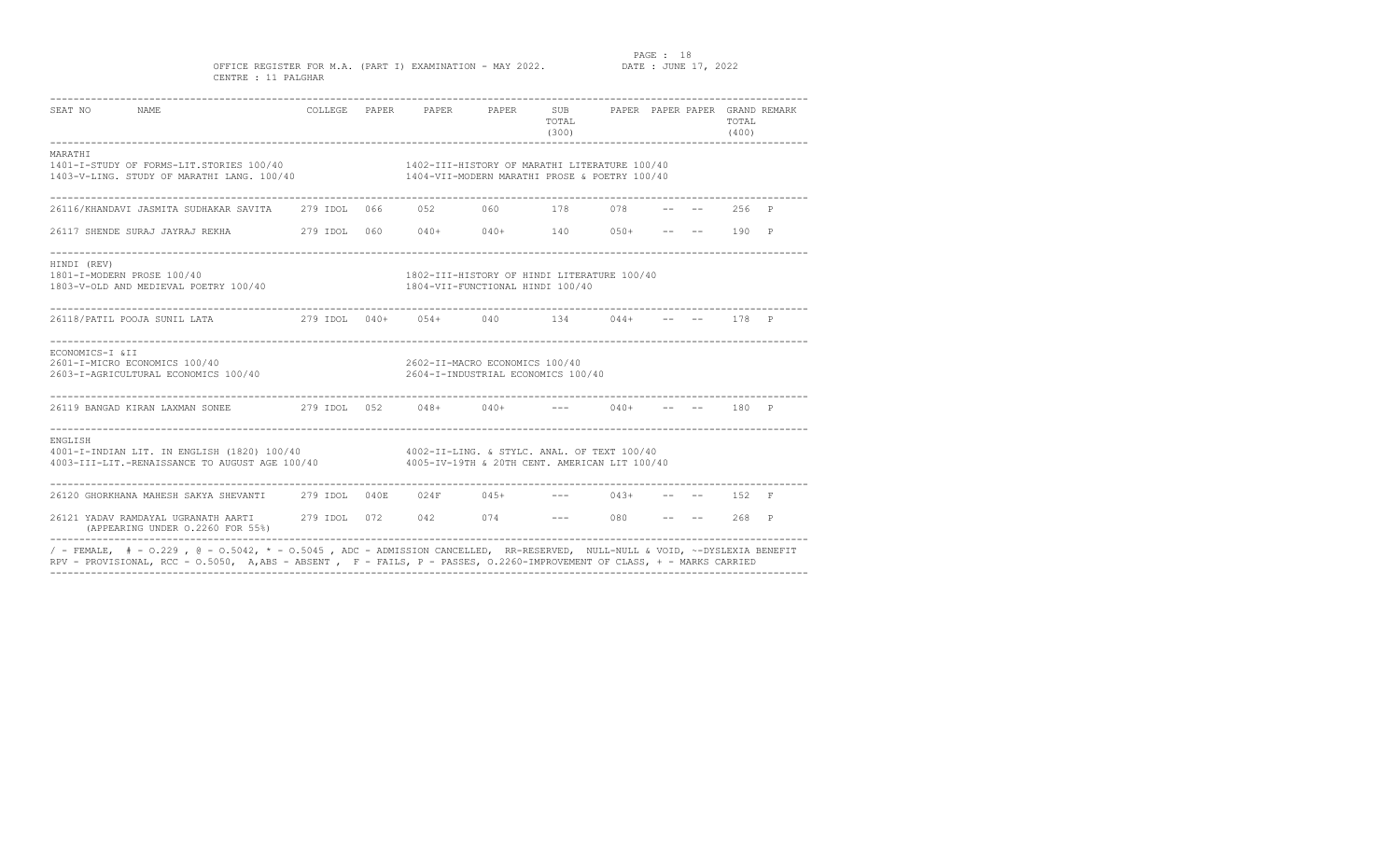### PAGE : 19<br>DATE : JUNE 17, 2022 OFFICE REGISTER FOR M.A. (PART I) EXAMINATION - MAY 2022. CENTRE : 15 SHAHAPUR

| SEAT NO | NAME.                                                                                                                                                                                                                                                      | COLLEGE. | PAPER | PAPER                                                                                          | PAPER | SUB<br>TOTAL<br>(300) | PAPER | PAPER PAPER | TOTAL<br>(400) | GRAND REMARK |
|---------|------------------------------------------------------------------------------------------------------------------------------------------------------------------------------------------------------------------------------------------------------------|----------|-------|------------------------------------------------------------------------------------------------|-------|-----------------------|-------|-------------|----------------|--------------|
| MARATHI | 1401-I-STUDY OF FORMS-LIT.STORIES 100/40<br>1403-V-LING. STUDY OF MARATHI LANG. 100/40                                                                                                                                                                     |          |       | 1402-III-HISTORY OF MARATHI LITERATURE 100/40<br>1404-VII-MODERN MARATHI PROSE & POETRY 100/40 |       |                       |       |             |                |              |
|         | 26122 PATIL VIKAS PARASHARAM YOJANA                                                                                                                                                                                                                        | 279 IDOL | 0.50  | 040                                                                                            | 040   | 1.30                  | 0.58  |             | 188 P          |              |
|         | / - FEMALE, $#$ - 0.229 , @ - 0.5042, * - 0.5045 , ADC - ADMISSION CANCELLED, RR-RESERVED, NULL-NULL & VOID, ~-DYSLEXIA BENEFIT<br>RPV - PROVISIONAL, RCC - 0.5050, A,ABS - ABSENT , F - FAILS, P - PASSES, 0.2260-IMPROVEMENT OF CLASS, + - MARKS CARRIED |          |       |                                                                                                |       |                       |       |             |                |              |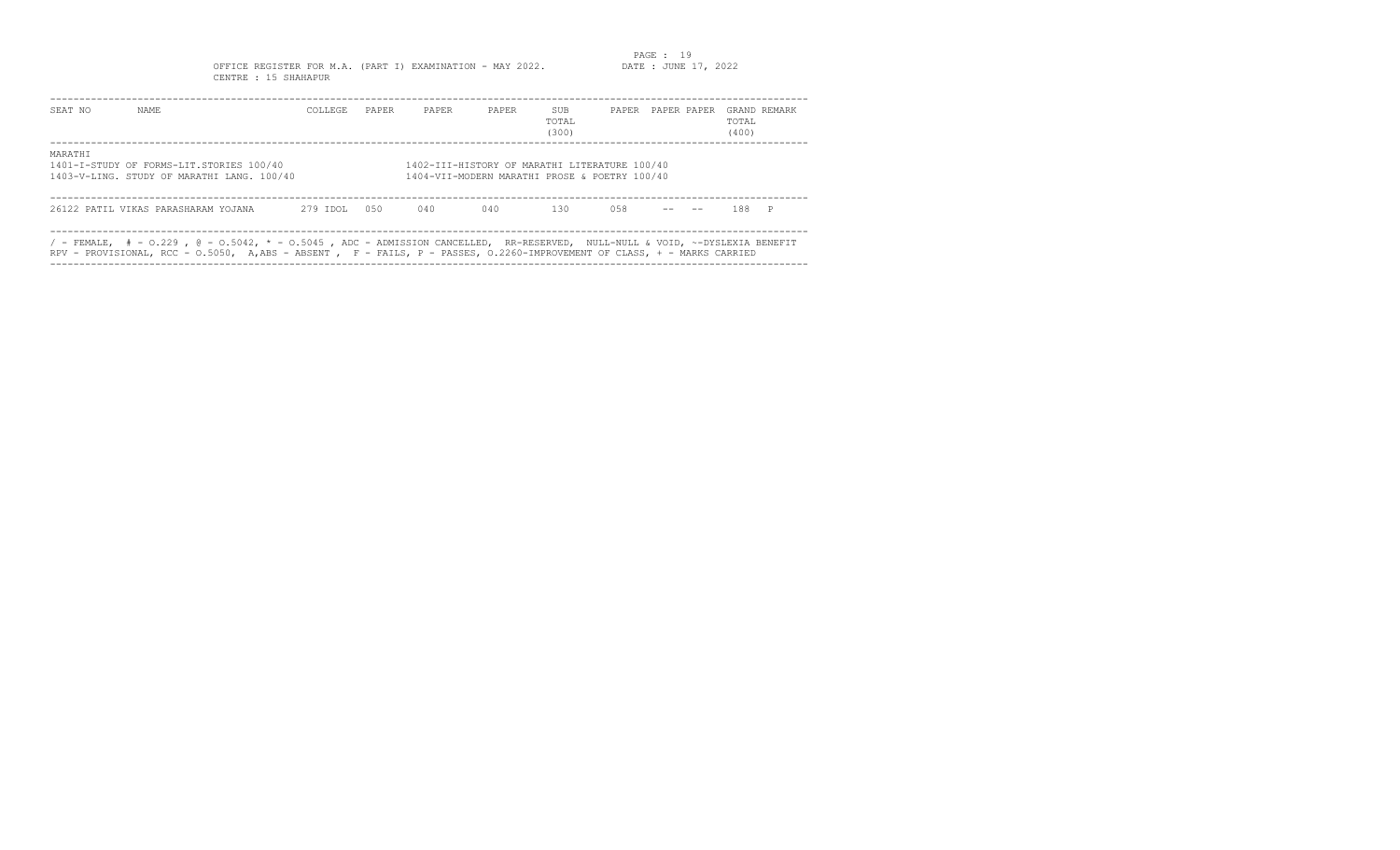### PAGE : 20<br>DATE : JUNE 17, 2022

OFFICE REGISTER FOR M.A. (PART I) EXAMINATION - MAY 2022. CENTRE : 16 VASAI

| SEAT NO<br>NAME                                                                                                                                                                                                                                  |                                |                       | COLLEGE PAPER PAPER PAPER SUB                                                                  | TOTAL<br>(300) |                         |  | TOTAL<br>(400) | PAPER PAPER PAPER GRAND REMARK |
|--------------------------------------------------------------------------------------------------------------------------------------------------------------------------------------------------------------------------------------------------|--------------------------------|-----------------------|------------------------------------------------------------------------------------------------|----------------|-------------------------|--|----------------|--------------------------------|
| MARATHI<br>1401-I-STUDY OF FORMS-LIT.STORIES 100/40<br>1403-V-LING. STUDY OF MARATHI LANG. 100/40                                                                                                                                                | ------------------------------ |                       | 1402-III-HISTORY OF MARATHI LITERATURE 100/40<br>1404-VII-MODERN MARATHI PROSE & POETRY 100/40 |                |                         |  |                |                                |
| 26123/DMELLO SWEEDAL ROBERT TEREJA                                                                                                                                                                                                               |                                |                       | 279 IDOL A A A A A                                                                             |                |                         |  | A              | A ABS                          |
| <b>EDUCATION</b><br>2401-I-ADV, PHILO, & SOCIO, OF EDUC, 80/32 - 20/8 100/40 2402-II-ADV, EDUCATIONAL PSYCHOLOGY 80/32 - 20/8 100/40<br>2403-III-RESEARCH METHODOLOGY IN EDUC. 80/32 - 20/8 100/40 2404-IV-TEACHER EDUCATION 80/32 - 20/8 100/40 |                                |                       |                                                                                                |                |                         |  |                |                                |
| 26124/S R MARY HARRIET                                                                                                                                                                                                                           |                                | 279 IDOL 050 073 066  | 35+ 15 56+ 17 56 10                                                                            |                | $--- 044$<br>$32+12$    |  | $--- 233 P$    |                                |
| 26125/SAYYED PARVEENBI ABDUL KADER FARIDA 279 IDOL 066 072 063 --- 077 52+ 14 58+ 14 48+ 15 61+ 16                                                                                                                                               |                                |                       |                                                                                                |                | $--- 077 --- --- 278 P$ |  |                |                                |
| HISTORY-I<br>2501-A-I-HIST.OF MOD.MAHARASHTRA 100/40<br>2508-A-III-HIST OF EUROPE 100/40                                                                                                                                                         |                                |                       | 2504-A-II-INDIAN NATIONAL MOVEMENT 100/40<br>2512-A-IV-HISTORY OF CHINA 100/40                 |                |                         |  |                |                                |
| 26126/MOON PRATIKSHA DHARMPAL BABEETA 279 IDOL 074 072+ 080+                                                                                                                                                                                     |                                |                       |                                                                                                | $---$          | $072+$                  |  | $--$ 298 P     |                                |
| ECONOMICS-I &II<br>2601-I-MICRO ECONOMICS 100/40<br>2603-I-AGRICULTURAL ECONOMICS 100/40                                                                                                                                                         |                                |                       | 2602-II-MACRO ECONOMICS 100/40<br>2604-I-INDUSTRIAL ECONOMICS 100/40                           |                |                         |  |                |                                |
| 26127 NAIK ROHIT MAHESH MANDA                                                                                                                                                                                                                    |                                | 279 IDOL 046 044+ 048 |                                                                                                |                | $--- 040$               |  | $--- 178 P$    |                                |
| POLITICS-I &II<br>2801-I-POLITICAL THEORY 100/40<br>2811-E-I-FOREIGN POL.& DIP REF TO INDIA 100/40                                                                                                                                               |                                |                       | 2802-II-SELE ISSUES & THEM IN IND POL. 100/40<br>2813-E-II-MOD INDIAN POLITICAL THOUGHT 100/40 |                |                         |  |                |                                |
| 26128/KHAN SHABINAAZ ABDUL RAB SURVARI       279 IDOL     060          044+          058                                                                                                                                                         |                                |                       |                                                                                                |                | $--- 040+$              |  | 202 P          |                                |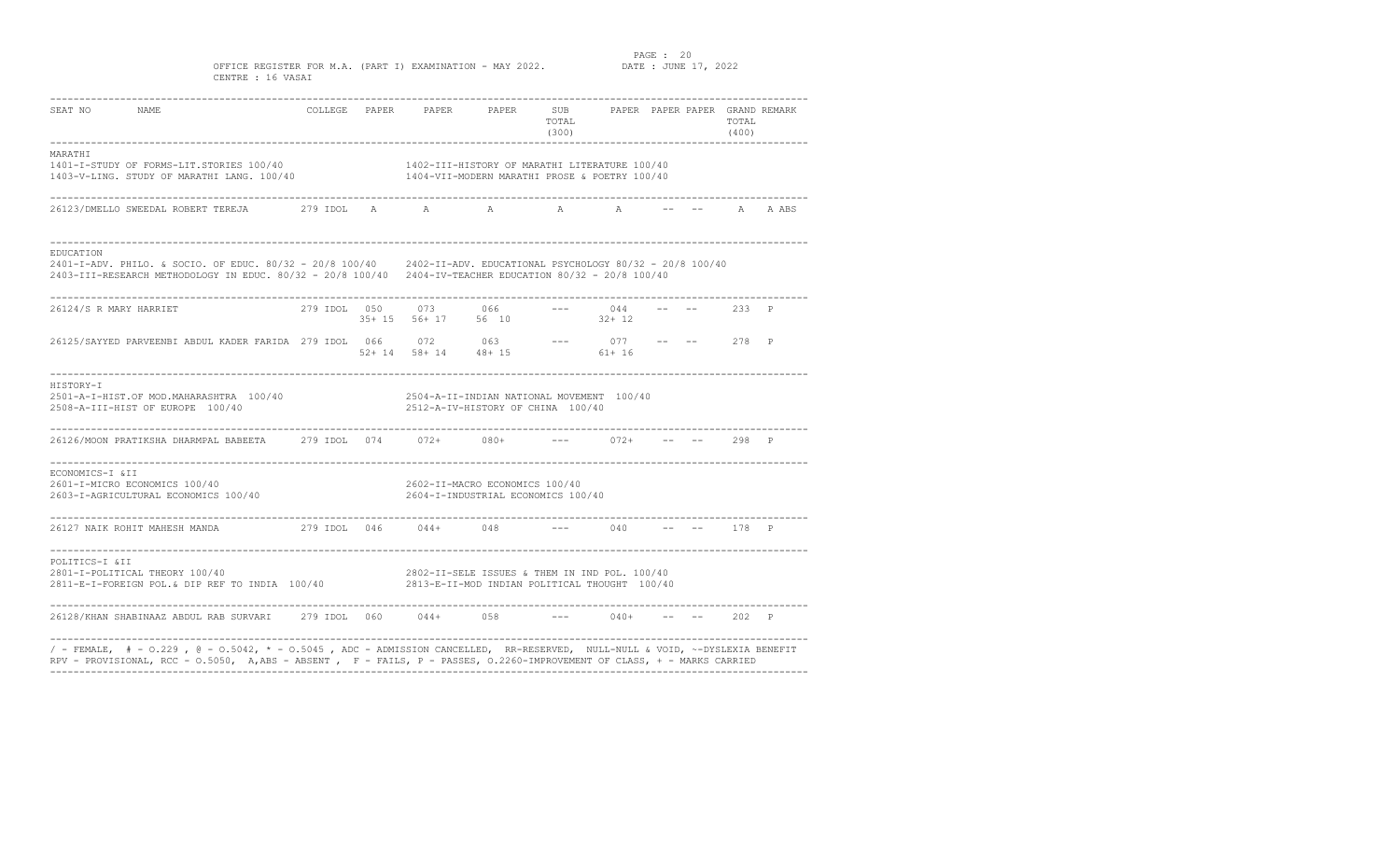PAGE : 21<br>DATE : JUNE 17, 2022

OFFICE REGISTER FOR M.A. (PART I) EXAMINATION - MAY 2022. CENTRE : 16 VASAI

| SEAT NO | NAME                                                                                                                        | COLLEGE  | PAPER  | PAPER                                                                                        | PAPER | SUB<br>TOTAL<br>(300) |        | PAPER PAPER PAPER | TOTAL<br>(400) | GRAND REMARK |
|---------|-----------------------------------------------------------------------------------------------------------------------------|----------|--------|----------------------------------------------------------------------------------------------|-------|-----------------------|--------|-------------------|----------------|--------------|
| ENGLISH | 4001-I-INDIAN LIT. IN ENGLISH (1820) 100/40<br>4003-TIT-LIT -RENAISSANCE TO AUGUST AGE 100/40                               |          |        | 4002-II-LING. & STYLC. ANAL. OF TEXT 100/40<br>4005-IV-19TH & 20TH CENT. AMERICAN LIT 100/40 |       |                       |        |                   |                |              |
|         | 26129/PASHA SONI RIZWAN ASHA<br>(APPEARING UNDER 0.2260 FOR 55%)                                                            | 279 TDOL | 070    | 048                                                                                          | 074   |                       | 064    |                   | $256$ P        |              |
|         | 26130/REBELLO LIBRETA VIZIL STELLA                                                                                          | 279 IDOL | 062    | 040                                                                                          | 078   |                       | 074    |                   | 2.54           |              |
|         | 26131/RUKE VIDNESHA VIDYADHAR VIDNYA                                                                                        | 279 IDOL | $040+$ | 042                                                                                          | 086   |                       | $040+$ |                   | 208            | P            |
|         | / - FEMALE, # - 0.229, @ - 0.5042, * - 0.5045, ADC - ADMISSION CANCELLED, RR-RESERVED, NULL-NULL & VOID, ~-DYSLEXIA BENEFIT |          |        |                                                                                              |       |                       |        |                   |                |              |
|         | RPV - PROVISIONAL, RCC - 0.5050, A,ABS - ABSENT , F - FAILS, P - PASSES, 0.2260-IMPROVEMENT OF CLASS, + - MARKS CARRIED     |          |        |                                                                                              |       |                       |        |                   |                |              |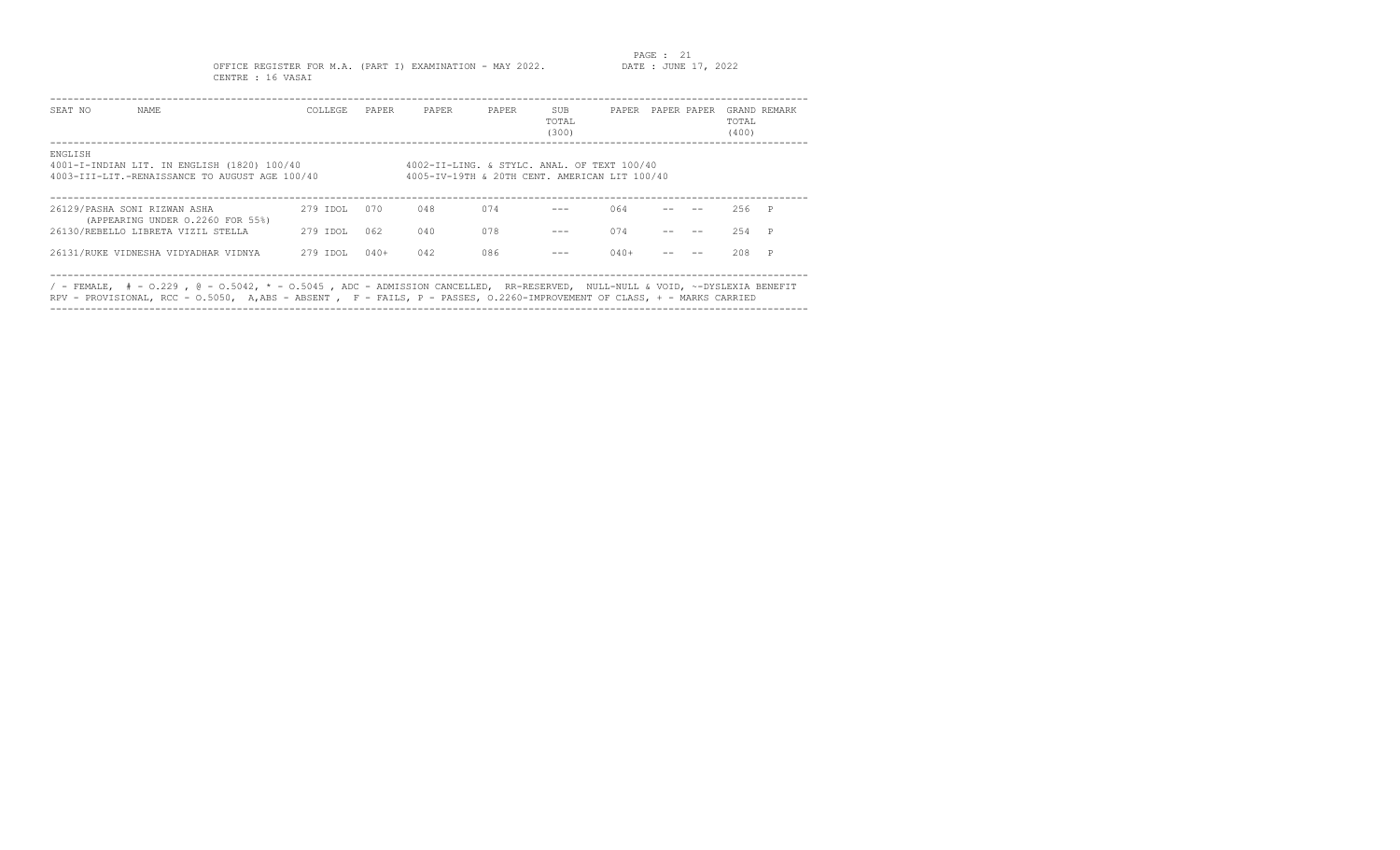PAGE : 22<br>DATE : JUNE 17, 2022 OFFICE REGISTER FOR M.A. (PART I) EXAMINATION - MAY 2022. CENTRE : 17 CHIPLUN

| SEAT NO   | <b>NAME</b>                                                                                                                                                                                                                  | COLLEGE. | PAPER   | PAPER             | PAPER                                                                          | SUB<br>TOTAL<br>(300) | PAPER PAPER PAPER |  | TOTAL.<br>(400) | GRAND REMARK |
|-----------|------------------------------------------------------------------------------------------------------------------------------------------------------------------------------------------------------------------------------|----------|---------|-------------------|--------------------------------------------------------------------------------|-----------------------|-------------------|--|-----------------|--------------|
| EDUCATION | 2401-I-ADV. PHILO. & SOCIO. OF EDUC. 80/32 - 20/8 100/40 2402-II-ADV. EDUCATIONAL PSYCHOLOGY 80/32 - 20/8 100/40<br>2403-III-RESEARCH METHODOLOGY IN EDUC. 80/32 - 20/8 100/40 2404-IV-TEACHER EDUCATION 80/32 - 20/8 100/40 |          |         |                   |                                                                                |                       |                   |  |                 |              |
|           | 26132/KHATIB NILOFAR GULZAR HUSAIN MUMTAZ 279 IDOL 039                                                                                                                                                                       |          | 24F 15E | 0.36<br>21 F 15 E | 050<br>34E 16E                                                                 |                       | 0.38<br>23F 15E   |  | 163 F           |              |
| HISTORY-T | $2501 - A - T - HTST$ . OF MOD. MAHARASHTRA 100/40<br>2508-A-TIT-HIST OF EUROPE 100/40                                                                                                                                       |          |         |                   | 2504-A-TT-INDIAN NATIONAL MOVEMENT 100/40<br>2512-A-TV-HISTORY OF CHINA 100/40 |                       |                   |  |                 |              |
|           | 26133/HOVALE AKSHATA RAJARAM RAJASHRI 279 IDOL                                                                                                                                                                               |          | $040+$  | $044+$            | 032F                                                                           |                       | $040+$            |  | 156 F           |              |
|           | 26134/SURVE SRUSHTI PRABHAKAR PRADNYA                                                                                                                                                                                        | 279 IDOL | $046+$  | $046+$            | 040                                                                            |                       | $040+$            |  | 172             | P            |
|           | / - FEMALE, $# - 0.229$ , $@ - 0.5042$ , $* - 0.5045$ , ADC - ADMISSION CANCELLED, RR-RESERVED, NULL-NULL & VOID, ~-DYSLEXIA BENEFIT                                                                                         |          |         |                   |                                                                                |                       |                   |  |                 |              |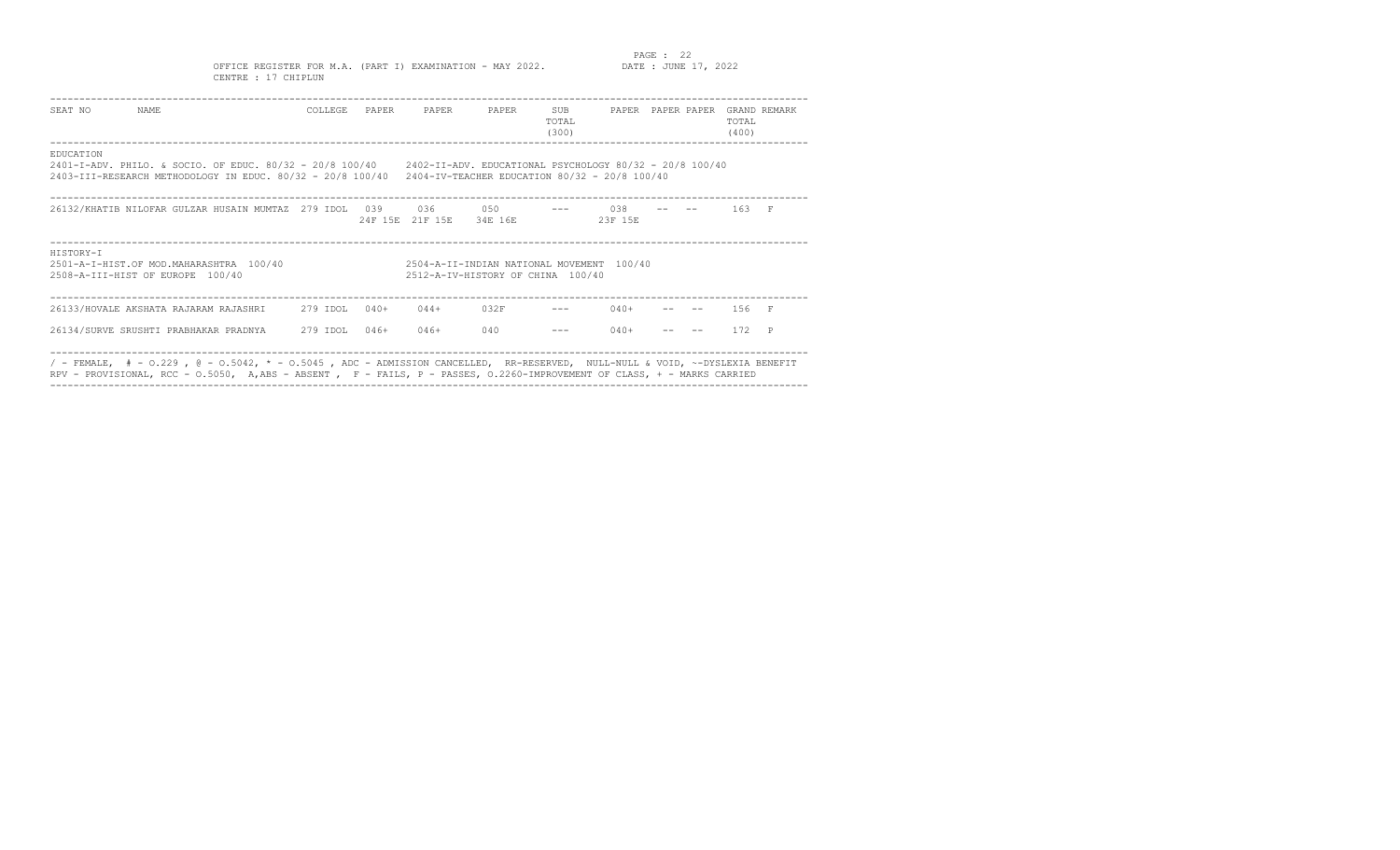# PAGE : 23 OFFICE REGISTER FOR M.A. (PART I) EXAMINATION - MAY 2022. DATE : JUNE 17, 2022 CENTRE : 19 MANGAON(RAIGAD)

| SEAT NO | NAME.                                                                                                                                                                                                                                                     | COLLEGE. | PAPER  | PAPER                                                                                        | PAPER   | <b>SUB</b><br>TOTAL<br>(300) |      | PAPER PAPER PAPER | TOTAL<br>(400) | GRAND REMARK |
|---------|-----------------------------------------------------------------------------------------------------------------------------------------------------------------------------------------------------------------------------------------------------------|----------|--------|----------------------------------------------------------------------------------------------|---------|------------------------------|------|-------------------|----------------|--------------|
| ENGLISH | 4001-I-INDIAN LIT. IN ENGLISH (1820) 100/40<br>4003-III-LIT.-RENAISSANCE TO AUGUST AGE 100/40                                                                                                                                                             |          |        | 4002-II-LING. & STYLC. ANAL. OF TEXT 100/40<br>4005-IV-19TH & 20TH CENT. AMERICAN LIT 100/40 |         |                              |      |                   |                |              |
|         | 26135 KEKANE DIPESH KASHINATH VANITA                                                                                                                                                                                                                      | 279 IDOL | $060+$ | 028F                                                                                         | $0.50+$ | $\qquad \qquad - -$          | 072F |                   | $210$ F        |              |
|         | / - FEMALE, $#$ - 0.229 , @ - 0.5042, * - 0.5045 , ADC - ADMISSION CANCELLED, RR-RESERVED, NULL-NULL & VOID, ~-DYSLEXIA BENEFIT<br>RPV - PROVISIONAL, RCC - 0.5050, A,ABS - ABSENT, F - FAILS, P - PASSES, 0.2260-IMPROVEMENT OF CLASS, + - MARKS CARRIED |          |        |                                                                                              |         |                              |      |                   |                |              |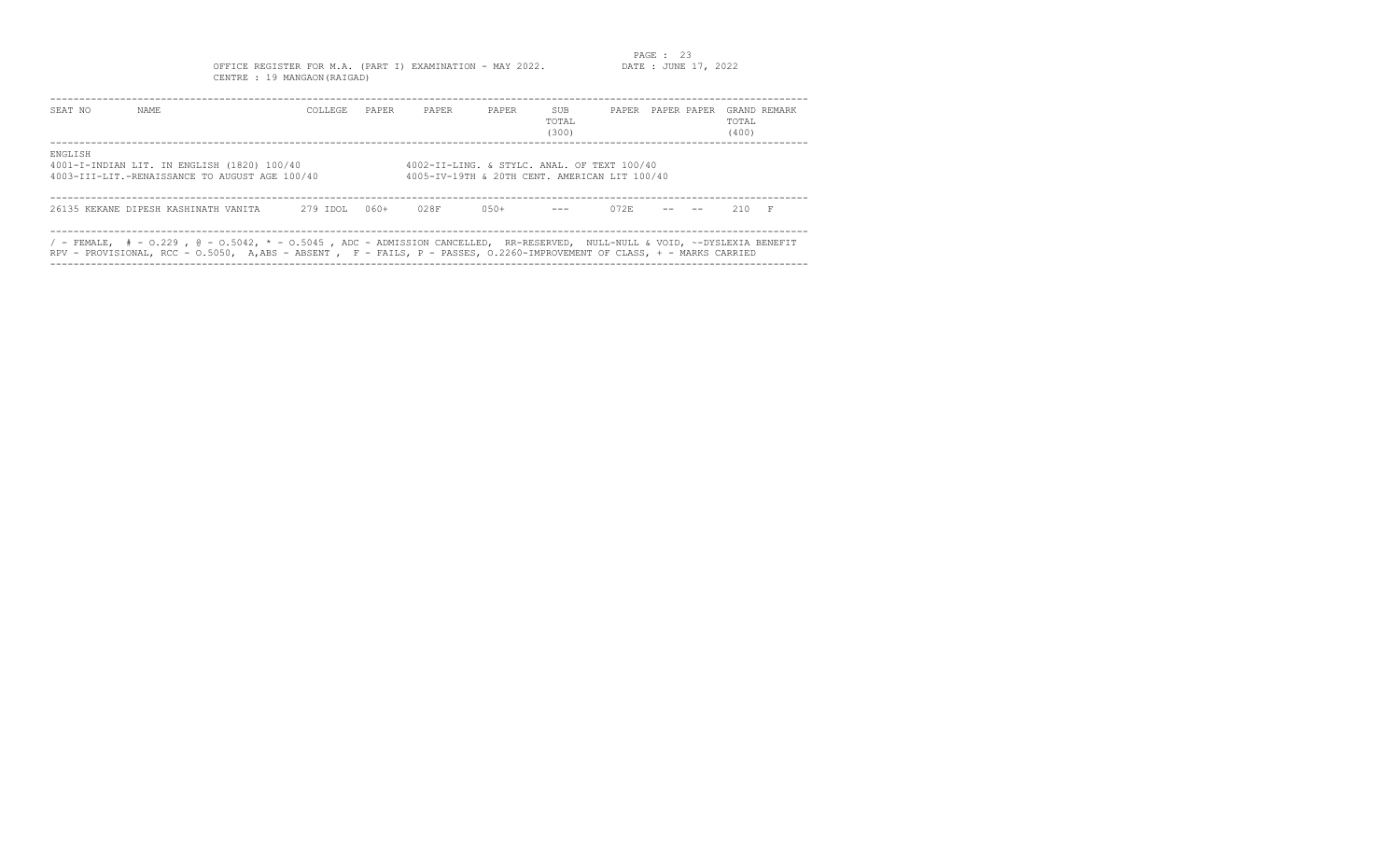PAGE : 24<br>DATE : JUNE 17, 2022

### OFFICE REGISTER FOR M.A. (PART I) EXAMINATION - MAY 2022. CENTRE : 20 NEW PANVEL

| SEAT NO NAME    |                                                                                                                                                                                                                                                       |                                               | COLLEGE PAPER PAPER PAPER SUB PAPER PAPER PAPER GRAND REMARK         |             | TOTAL<br>(300)           |            |  | TOTAL<br>(400)   |  |
|-----------------|-------------------------------------------------------------------------------------------------------------------------------------------------------------------------------------------------------------------------------------------------------|-----------------------------------------------|----------------------------------------------------------------------|-------------|--------------------------|------------|--|------------------|--|
| ECONOMICS-I &II | 2601-I-MICRO ECONOMICS 100/40<br>2603-I-AGRICULTURAL ECONOMICS 100/40                                                                                                                                                                                 |                                               | 2602-II-MACRO ECONOMICS 100/40<br>2604-I-INDUSTRIAL ECONOMICS 100/40 |             |                          |            |  |                  |  |
|                 |                                                                                                                                                                                                                                                       |                                               |                                                                      |             |                          |            |  |                  |  |
|                 | 26137/MHATRE VIBHAKTI RAMESH DHANASHRI 279 IDOL 052E                                                                                                                                                                                                  |                                               |                                                                      |             | $046E$ $040+$ $---$ 032F |            |  | $- --$ 170 F     |  |
|                 | 26138/POL UMA ROHIDAS VIJAYA                                                                                                                                                                                                                          | 279 IDOL 044+                                 | 026F                                                                 | $\mathbb A$ | $--- 020F$               |            |  | $-- - - - 090$ F |  |
|                 | 26139 RATHOD JAGDISH DHARMA KAVERA 279 IDOL 042+                                                                                                                                                                                                      |                                               | $058+$                                                               | $044+$      |                          | $--- 024F$ |  | 168 F            |  |
|                 | 26140/TATWADE SUJATA BALAJI MADHUMALA 279 IDOL 044                                                                                                                                                                                                    |                                               |                                                                      | $040+040+$  |                          | $--- 040+$ |  | $- --$ 164 P     |  |
| POLITICS-I &II  | 2801-I-POLITICAL THEORY 100/40<br>2811-E-I-FOREIGN POL.& DIP REF TO INDIA 100/40 2813-E-II-MOD INDIAN POLITICAL THOUGHT 100/40                                                                                                                        | 2802-II-SELE ISSUES & THEM IN IND POL. 100/40 |                                                                      |             |                          |            |  |                  |  |
|                 | 26141 SONAWANE RAVINDRA MACCHINDRA MANDA 279 IDOL 052 058+ 070+ --- 066+ -- -- 246 P                                                                                                                                                                  |                                               |                                                                      |             |                          |            |  |                  |  |
| ENGLISH         | 4001-I-INDIAN LIT. IN ENGLISH (1820) 100/40 4002-II-LING. & STYLC. ANAL. OF TEXT 100/40<br>4003-III-LIT.-RENAISSANCE TO AUGUST AGE 100/40 4005-IV-19TH & 20TH CENT. AMERICAN LIT 100/40                                                               |                                               |                                                                      |             |                          |            |  |                  |  |
|                 | 26142/BHOPI JYOTI CHANDRAKANT PRATIBHA 279 IDOL 052 040 060+ --- 068+ -- -- 220 P                                                                                                                                                                     |                                               |                                                                      |             |                          |            |  |                  |  |
|                 | / - FEMALE, # - 0.229, @ - 0.5042, * - 0.5045, ADC - ADMISSION CANCELLED, RR-RESERVED, NULL-NULL & VOID, ~-DYSLEXIA BENEFIT<br>RPV - PROVISIONAL, RCC - 0.5050, A,ABS - ABSENT, F - FAILS, P - PASSES, 0.2260-IMPROVEMENT OF CLASS, + - MARKS CARRIED |                                               |                                                                      |             |                          |            |  |                  |  |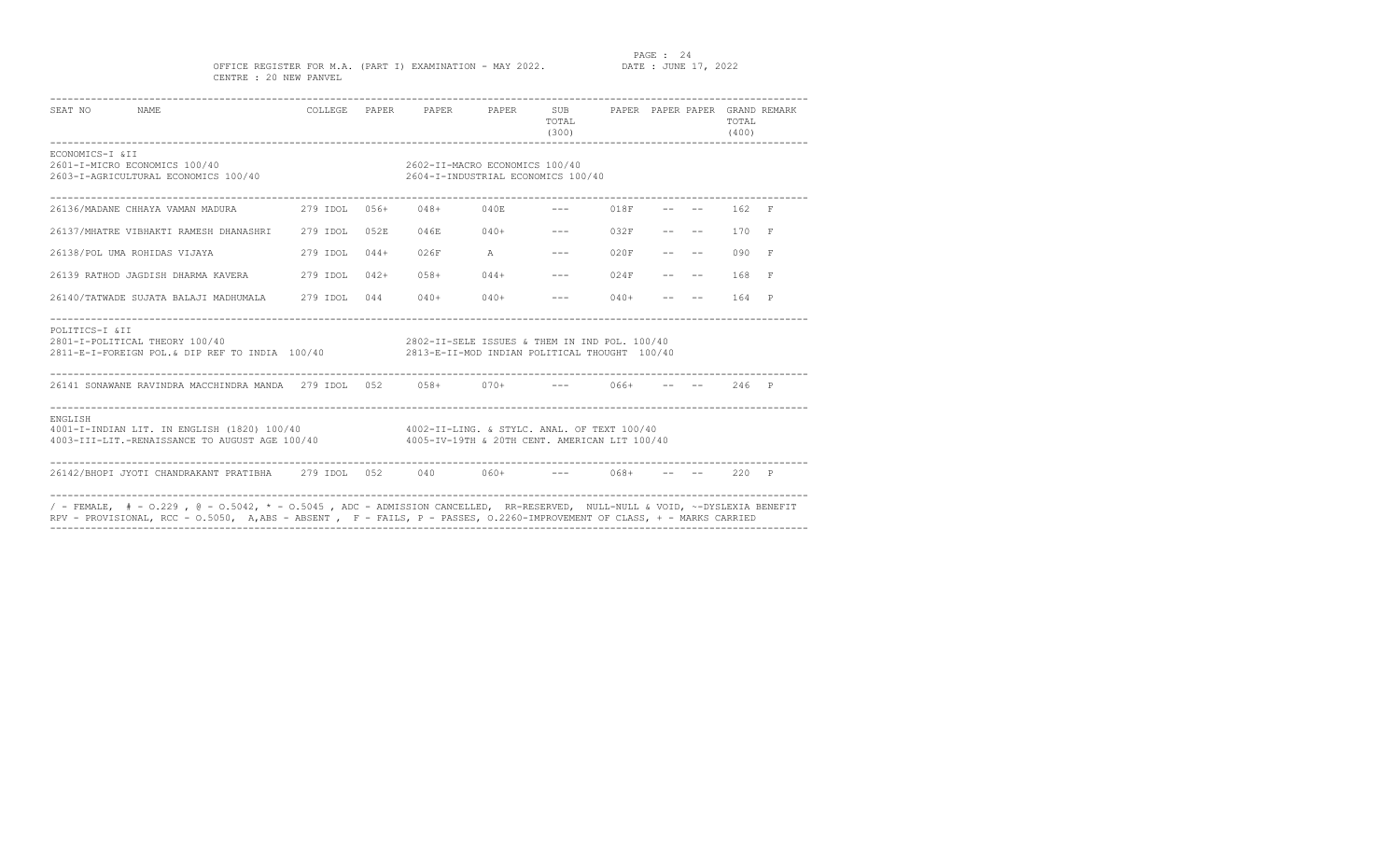PAGE : 25<br>DATE : JUNE 17, 2022 OFFICE REGISTER FOR M.A. (PART I) EXAMINATION - MAY 2022.

| SEAT NO                                                                                                  | NAME                                                                                                                                                                                                                                                       | COLLEGE  | PAPER | PAPER | PAPER  | <b>SUB</b><br>TOTAL<br>(300) | PAPER PAPER PAPER |  |  | TOTAL.<br>(400) | GRAND REMARK |
|----------------------------------------------------------------------------------------------------------|------------------------------------------------------------------------------------------------------------------------------------------------------------------------------------------------------------------------------------------------------------|----------|-------|-------|--------|------------------------------|-------------------|--|--|-----------------|--------------|
| ENGLISH<br>4001-I-INDIAN LIT. IN ENGLISH (1820) 100/40<br>4003-III-LIT.-RENAISSANCE TO AUGUST AGE 100/40 | 4002-II-LING. & STYLC. ANAL. OF TEXT 100/40<br>4005-IV-19TH & 20TH CENT. AMERICAN LIT 100/40                                                                                                                                                               |          |       |       |        |                              |                   |  |  |                 |              |
|                                                                                                          | 26143/SHELAR SONAL SHIVAJI MANDA                                                                                                                                                                                                                           | 279 IDOL | 066+  | 040   | $047+$ | $\frac{1}{2}$                | $058 +$           |  |  | $211$ P         |              |
|                                                                                                          | / - FEMALE, $#$ - 0.229 , @ - 0.5042, * - 0.5045 , ADC - ADMISSION CANCELLED, RR-RESERVED, NULL-NULL & VOID, ~-DYSLEXIA BENEFIT<br>RPV - PROVISIONAL, RCC - 0.5050, A,ABS - ABSENT , F - FAILS, P - PASSES, 0.2260-IMPROVEMENT OF CLASS, + - MARKS CARRIED |          |       |       |        |                              |                   |  |  |                 |              |

----------------------------------------------------------------------------------------------------------------------------------

CENTRE : 21 MAHAD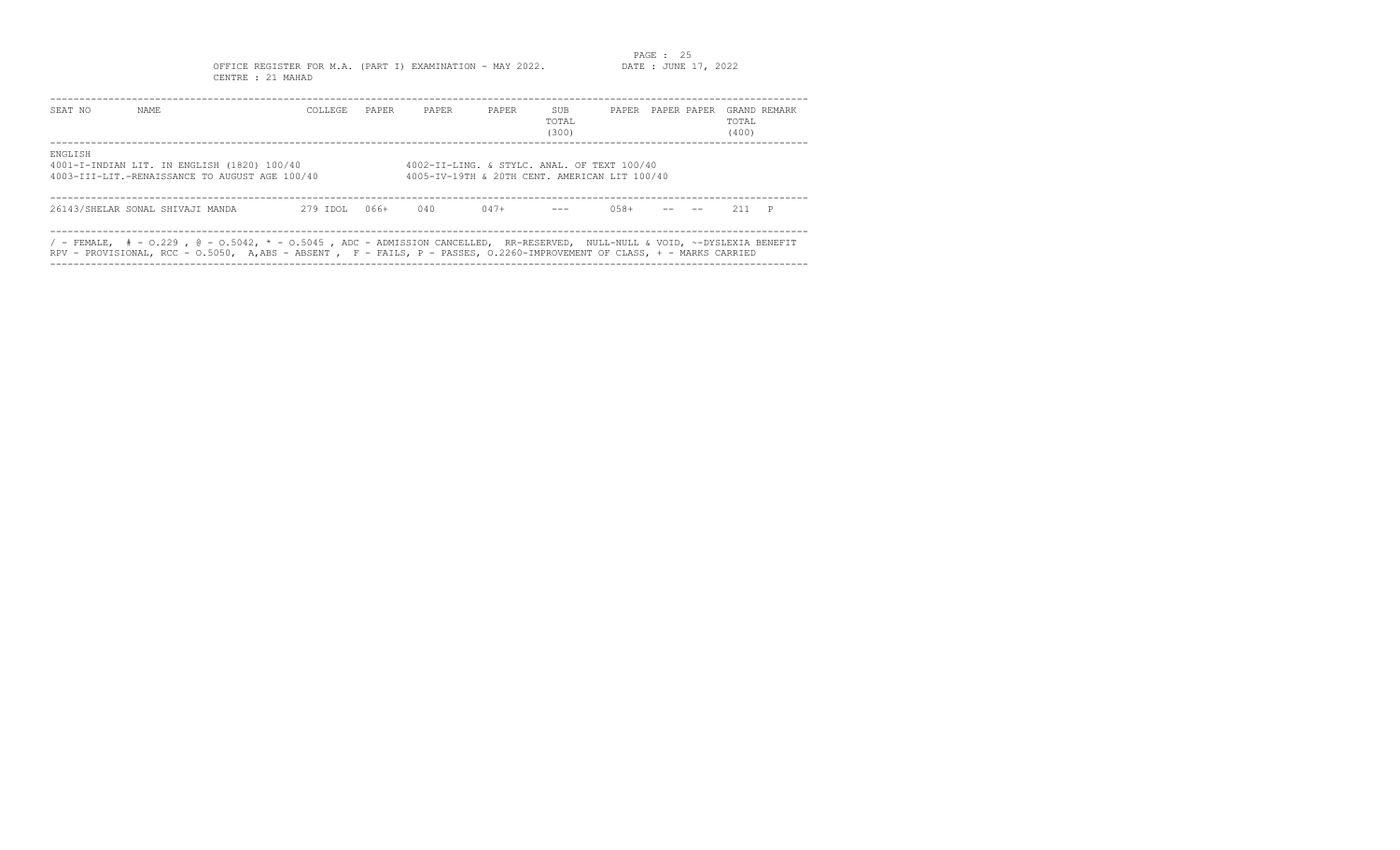PAGE : 26<br>DATE : JUNE 17, 2022

OFFICE REGISTER FOR M.A. (PART I) EXAMINATION - MAY 2022. CENTRE : 23 MUMBRA

| SEAT NO                                                                                                                                                                                                                                                        | NAME.                                                                                  | COLLEGE      | PAPER | PAPER                                                                                    | PAPER  | SUB<br>TOTAL<br>(300) |     | PAPER PAPER PAPER |  | TOTAL<br>(400) | GRAND REMARK |
|----------------------------------------------------------------------------------------------------------------------------------------------------------------------------------------------------------------------------------------------------------------|----------------------------------------------------------------------------------------|--------------|-------|------------------------------------------------------------------------------------------|--------|-----------------------|-----|-------------------|--|----------------|--------------|
| ECONOMICS-I & TT<br>2601-I-MICRO ECONOMICS 100/40<br>2602-II-MACRO ECONOMICS 100/40<br>2603-I-AGRICULTURAL ECONOMICS 100/40<br>2604-I-INDUSTRIAL ECONOMICS 100/40                                                                                              |                                                                                        |              |       |                                                                                          |        |                       |     |                   |  |                |              |
| <b>BANO</b>                                                                                                                                                                                                                                                    | 26144 MIRZA REHMAN HAROON RASHEED SHAHEEN 279 IDOL                                     |              | 040   | 0.58                                                                                     | $040+$ |                       | 074 |                   |  | 212            | $\mathsf{P}$ |
| SOCTOLOGY-T                                                                                                                                                                                                                                                    | 2701-I-THEORETICAL PERSP. IN SOCIO. 100/40<br>2703-III-SOCIOLOGY OF DEVELOPMENT 100/40 |              |       | 2702-II-THEORETICAL ANTHROPOLOGY 100/40<br>2704-IV-PERSPECTIVES ON INDIAN SOCIETY 100/40 |        |                       |     |                   |  |                |              |
|                                                                                                                                                                                                                                                                | 26145 GAIKWAD SACHIN BANKAT PADMINI                                                    | 279 IDOL 052 |       | 060                                                                                      | 0.58   |                       | 056 |                   |  | 226            |              |
| / - FEMALE, $# - 0.229$ , $@ - 0.5042$ , $* - 0.5045$ , ADC - ADMISSION CANCELLED, RR-RESERVED, NULL-NULL & VOID, ~-DYSLEXIA BENEFIT<br>RPV - PROVISIONAL, RCC - 0.5050, A,ABS - ABSENT, F - FAILS, P - PASSES, 0.2260-IMPROVEMENT OF CLASS, + - MARKS CARRIED |                                                                                        |              |       |                                                                                          |        |                       |     |                   |  |                |              |

----------------------------------------------------------------------------------------------------------------------------------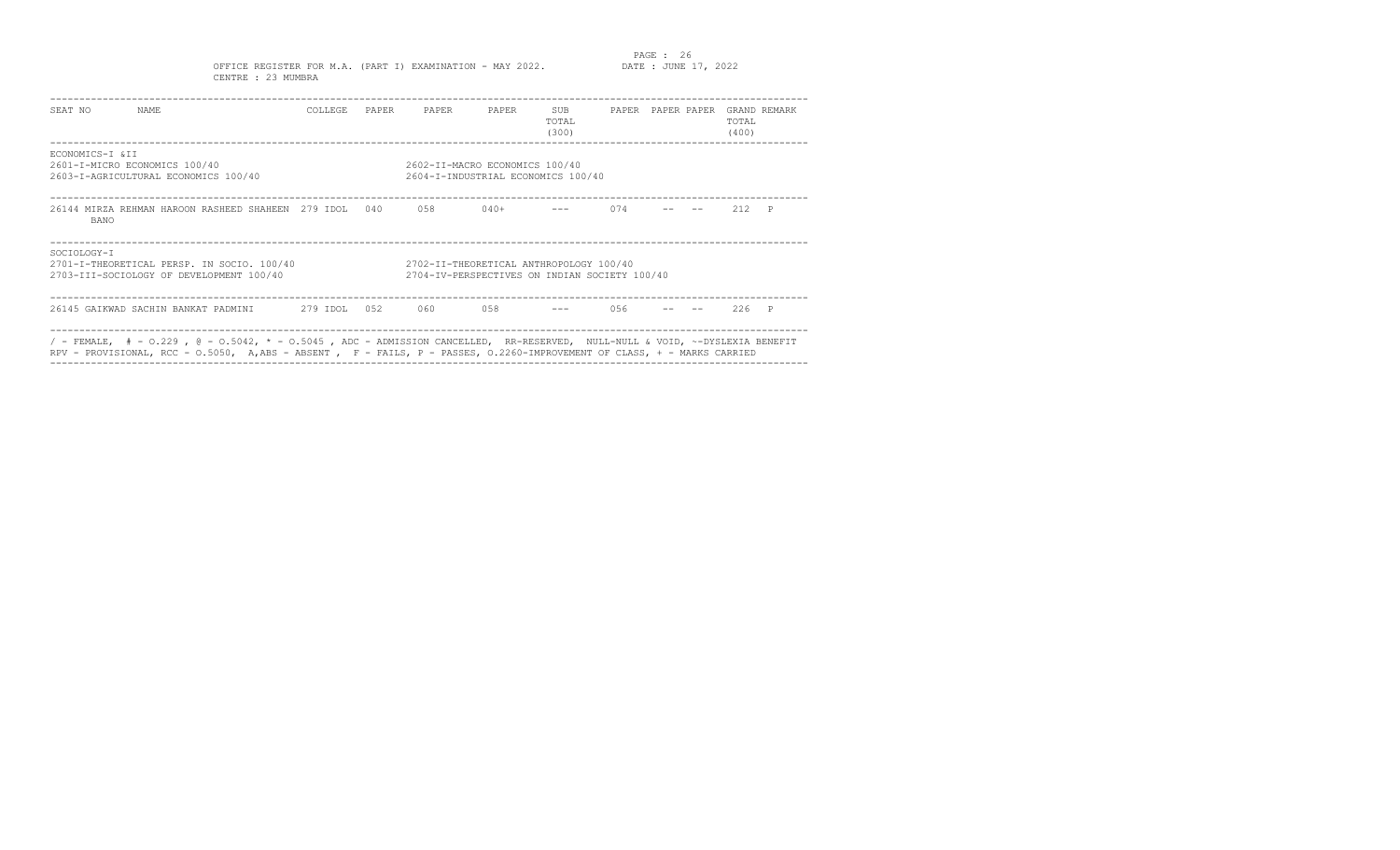PAGE : 27<br>DATE : JUNE 17, 2022 OFFICE REGISTER FOR M.A. (PART I) EXAMINATION - MAY 2022. CENTRE : 26 KHED

| SEAT NO                                                                                                                                                          | NAME                                                                                                                            | COLLEGE       | PAPER                                                                                                                                                                                                                        | PAPER            | PAPER           | SUB<br>TOTAL<br>(300) | PAPER            |  | PAPER PAPER | TOTAL<br>(400) | GRAND REMARK |
|------------------------------------------------------------------------------------------------------------------------------------------------------------------|---------------------------------------------------------------------------------------------------------------------------------|---------------|------------------------------------------------------------------------------------------------------------------------------------------------------------------------------------------------------------------------------|------------------|-----------------|-----------------------|------------------|--|-------------|----------------|--------------|
| EDUCATION                                                                                                                                                        |                                                                                                                                 |               | 2401-I-ADV, PHILO, & SOCIO, OF EDUC, 80/32 - 20/8 100/40 2402-II-ADV, EDUCATIONAL PSYCHOLOGY 80/32 - 20/8 100/40<br>2403-III-RESEARCH METHODOLOGY IN EDUC. 80/32 - 20/8 100/40 2404-IV-TEACHER EDUCATION 80/32 - 20/8 100/40 |                  |                 |                       |                  |  |             |                |              |
|                                                                                                                                                                  | 26146/AMBURLE HEMA RAMESH PUSHPLATA                                                                                             | 279 IDOL      | 049<br>$32 + 17$                                                                                                                                                                                                             | 064 0<br>$47+17$ | 0.70<br>$53+17$ |                       | 069<br>$52 + 17$ |  |             | 252            | $\mathsf{P}$ |
| ECONOMICS-I &II<br>2601-I-MICRO ECONOMICS 100/40<br>2602-II-MACRO ECONOMICS 100/40<br>2603-I-AGRICULTURAL ECONOMICS 100/40<br>2604-I-INDUSTRIAL ECONOMICS 100/40 |                                                                                                                                 |               |                                                                                                                                                                                                                              |                  |                 |                       |                  |  |             |                |              |
|                                                                                                                                                                  | 26147/GHAG ASHMA SITARAM SHEELA                                                                                                 | 279 IDOL 042+ |                                                                                                                                                                                                                              | $046+$           | 046+            |                       | 046              |  |             | 180            |              |
|                                                                                                                                                                  | / - FEMALE, $#$ - 0.229 , @ - 0.5042, * - 0.5045 , ADC - ADMISSION CANCELLED, RR-RESERVED, NULL-NULL & VOID, ~-DYSLEXIA BENEFIT |               |                                                                                                                                                                                                                              |                  |                 |                       |                  |  |             |                |              |

RPV - PROVISIONAL, RCC - O.5050, A,ABS - ABSENT , F - FAILS, P - PASSES, O.2260-IMPROVEMENT OF CLASS, + - MARKS CARRIED

----------------------------------------------------------------------------------------------------------------------------------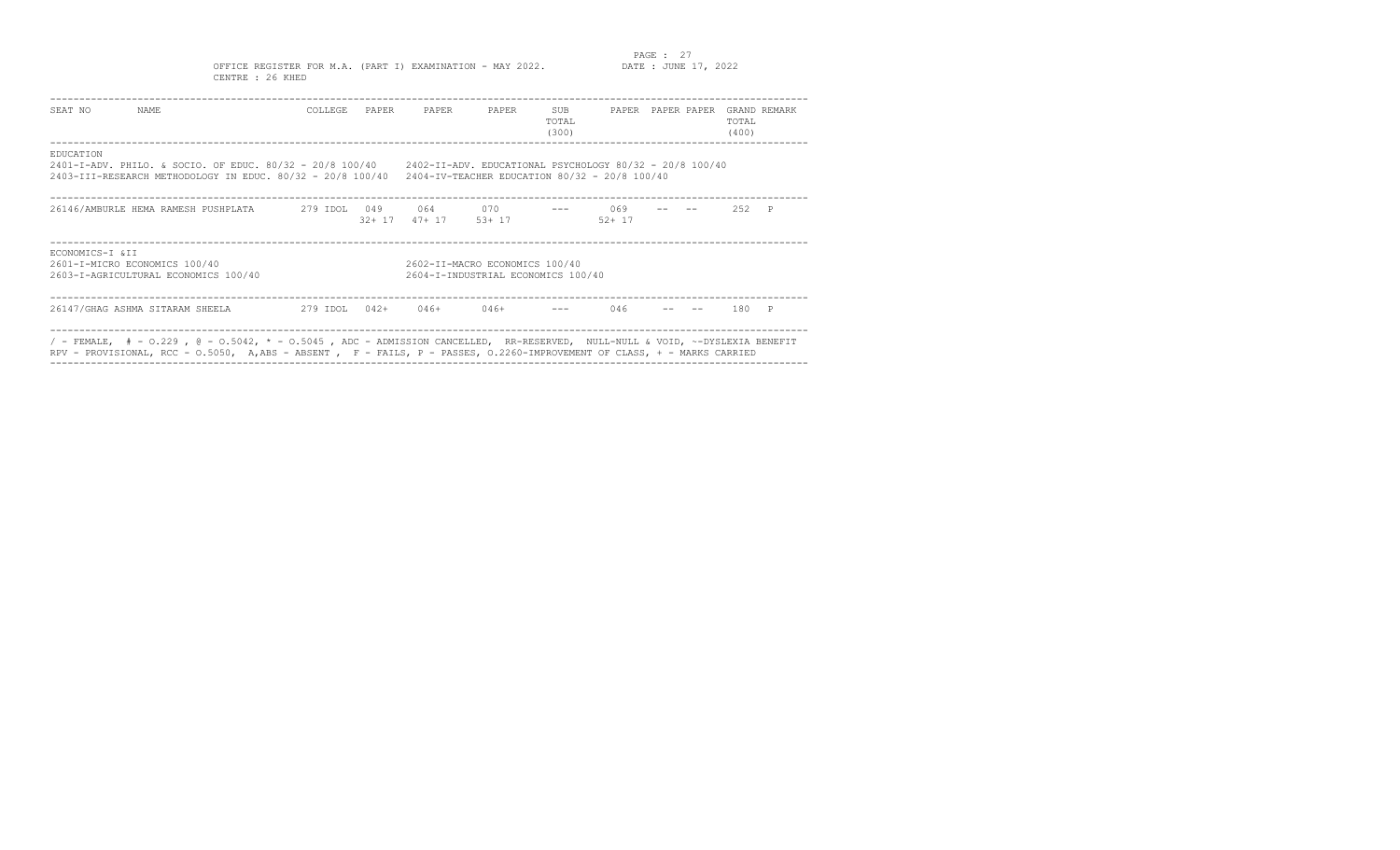### PAGE : 28<br>DATE : JUNE 17, 2022

### OFFICE REGISTER FOR M.A. (PART I) EXAMINATION - MAY 2022. CENTRE : 6 ULHASNAGAR

| SEAT NO<br>NAME                                                                                                                                                                                                                           |  |                                | COLLEGE PAPER PAPER PAPER SUB PAPER PAPER PAPER GRAND REMARK | TOTAL<br>(300)                                                                                                                                                                                                                                                                                                                                                                                                                                                             |                    |                                   | TOTAL<br>(400) |         |
|-------------------------------------------------------------------------------------------------------------------------------------------------------------------------------------------------------------------------------------------|--|--------------------------------|--------------------------------------------------------------|----------------------------------------------------------------------------------------------------------------------------------------------------------------------------------------------------------------------------------------------------------------------------------------------------------------------------------------------------------------------------------------------------------------------------------------------------------------------------|--------------------|-----------------------------------|----------------|---------|
| EDUCATION<br>2401-I-ADV. PHILO. & SOCIO. OF EDUC. 80/32 - 20/8 100/40 2402-II-ADV. EDUCATIONAL PSYCHOLOGY 80/32 - 20/8 100/40<br>2403-III-RESEARCH METHODOLOGY IN EDUC. 80/32 - 20/8 100/40 2404-IV-TEACHER EDUCATION 80/32 - 20/8 100/40 |  |                                |                                                              |                                                                                                                                                                                                                                                                                                                                                                                                                                                                            |                    |                                   |                |         |
| 26148/ARAB YASMIN ILIYAS MUSHTARI 621 SST - 087 087 094                                                                                                                                                                                   |  |                                | 70 17 69 18 75 19                                            | $--- 089$                                                                                                                                                                                                                                                                                                                                                                                                                                                                  | 72 17              |                                   | 357 P          |         |
| 26149/BORSE SARIKA RITESH JAYSHREE 621 SST - 066 075 077                                                                                                                                                                                  |  | 50 16 58 17                    | 59 18                                                        |                                                                                                                                                                                                                                                                                                                                                                                                                                                                            | $--- 081$<br>64 17 |                                   | $299$ P        |         |
| 26150/CHABUKSWAR SAVITA SUBHASH JAMUNA 621 SST - 090 088 092                                                                                                                                                                              |  |                                | 72 18 69 19 74 18                                            |                                                                                                                                                                                                                                                                                                                                                                                                                                                                            | $--- 093$<br>74 19 | where the property of the         | 363 P          |         |
| 26151 CHAUDHARY YOGESH SUPADU MALATI 621 SST - 084                                                                                                                                                                                        |  | 67 17 64 18 72 18              | 082 090                                                      |                                                                                                                                                                                                                                                                                                                                                                                                                                                                            | $--- 094$<br>75 19 |                                   | $350$ P        |         |
| 26152/DATE SUSHAMA SURESH LILABAI 621 SST - 093 088                                                                                                                                                                                       |  | 75 18 69 19                    | 090<br>72 18                                                 | $\frac{1}{2} \left( \frac{1}{2} \right) \left( \frac{1}{2} \right) \left( \frac{1}{2} \right) \left( \frac{1}{2} \right) \left( \frac{1}{2} \right) \left( \frac{1}{2} \right) \left( \frac{1}{2} \right) \left( \frac{1}{2} \right) \left( \frac{1}{2} \right) \left( \frac{1}{2} \right) \left( \frac{1}{2} \right) \left( \frac{1}{2} \right) \left( \frac{1}{2} \right) \left( \frac{1}{2} \right) \left( \frac{1}{2} \right) \left( \frac{1}{2} \right) \left( \frac$ | 095<br>78 17       |                                   | 366 P          |         |
| 26153/DESHMUKH MRUNALINI AJAY VAISHALI 621 SST - 092 087 091                                                                                                                                                                              |  |                                | 75 17 69 18 72 19                                            |                                                                                                                                                                                                                                                                                                                                                                                                                                                                            | $--- 096$<br>78 18 |                                   | 366 P          |         |
| 26154/ENGAWALE DEEPA RAJESH POOJA 621 SST - 093 091 092 092                                                                                                                                                                               |  |                                | 75 18 72 19 74 18                                            |                                                                                                                                                                                                                                                                                                                                                                                                                                                                            | $--- 089$<br>70 19 |                                   | 365 P          |         |
| 26155/ENGAWALE POOJA RAJESH VINDUR 621 SST - 093 090 094                                                                                                                                                                                  |  | 74 19 72 18                    | 75 19                                                        | $\frac{1}{2} \frac{1}{2} \frac{1}{2} \frac{1}{2} \frac{1}{2} \frac{1}{2} \frac{1}{2} \frac{1}{2} \frac{1}{2} \frac{1}{2} \frac{1}{2} \frac{1}{2} \frac{1}{2} \frac{1}{2} \frac{1}{2} \frac{1}{2} \frac{1}{2} \frac{1}{2} \frac{1}{2} \frac{1}{2} \frac{1}{2} \frac{1}{2} \frac{1}{2} \frac{1}{2} \frac{1}{2} \frac{1}{2} \frac{1}{2} \frac{1}{2} \frac{1}{2} \frac{1}{2} \frac{1}{2} \frac{$                                                                               | 088<br>70 18       | and the state of the state of the | 365 P          |         |
| 26156/INDIRA CHANDRASHEKAR POOMANI 621 SST - 088 075 095                                                                                                                                                                                  |  |                                | 70 18 58 17 77 18                                            | $\frac{1}{2} \frac{1}{2} \frac{1}{2} \frac{1}{2} \frac{1}{2} \frac{1}{2} \frac{1}{2} \frac{1}{2} \frac{1}{2} \frac{1}{2} \frac{1}{2} \frac{1}{2} \frac{1}{2} \frac{1}{2} \frac{1}{2} \frac{1}{2} \frac{1}{2} \frac{1}{2} \frac{1}{2} \frac{1}{2} \frac{1}{2} \frac{1}{2} \frac{1}{2} \frac{1}{2} \frac{1}{2} \frac{1}{2} \frac{1}{2} \frac{1}{2} \frac{1}{2} \frac{1}{2} \frac{1}{2} \frac{$                                                                               | 094<br>75 19       | and the state of the              | 352 P          |         |
| 26157/JANI LEENA ROOPCHAND SUNITA 621 SST - 089 087 094                                                                                                                                                                                   |  | 72 17 69 18 75 19              |                                                              |                                                                                                                                                                                                                                                                                                                                                                                                                                                                            | $--- 092$<br>74 18 | where the property of the         | 362 P          |         |
| 26158/KACHAPILLY JOLY                                                                                                                                                                                                                     |  | $621$ SST - A A<br>A A A A A A | $\mathbb A$                                                  |                                                                                                                                                                                                                                                                                                                                                                                                                                                                            | $--- A$<br>A A     |                                   |                | A A ABS |
| 26159/KASTURI MAMTA SUNNY PADMA 621 SST - 092 083 092                                                                                                                                                                                     |  |                                | 74 18 66 17 74 18                                            |                                                                                                                                                                                                                                                                                                                                                                                                                                                                            | $--- 089$<br>70 19 | www.communication.com             | 356 P          |         |
| 26160/KOTIAN JAYASHREE MAHABALA MALATHI 621 SST - 093 078 084                                                                                                                                                                             |  |                                | 74 19 60 18 67 17                                            |                                                                                                                                                                                                                                                                                                                                                                                                                                                                            | $--- 088$<br>70 18 |                                   | $343$ P        |         |

---------------------------------------------------------------------------------------------------------------------------------- / - FEMALE, # - O.229 , @ - O.5042, \* - O.5045 , ADC - ADMISSION CANCELLED, RR-RESERVED, NULL-NULL & VOID, ~-DYSLEXIA BENEFIT RPV - PROVISIONAL, RCC - O.5050, A,ABS - ABSENT , F - FAILS, P - PASSES, O.2260-IMPROVEMENT OF CLASS, + - MARKS CARRIED ----------------------------------------------------------------------------------------------------------------------------------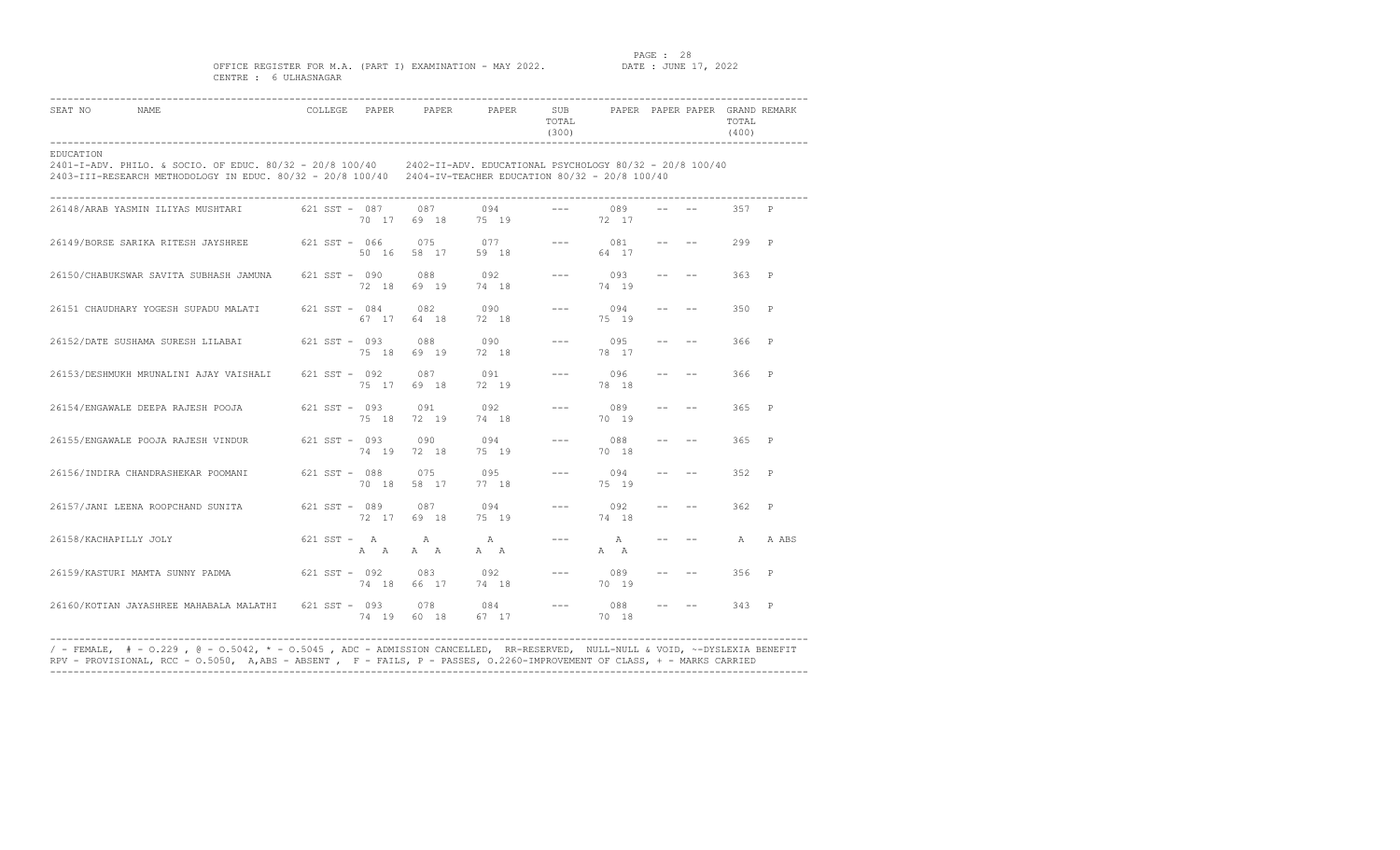### PAGE : 29<br>DATE : JUNE 17, 2022

### OFFICE REGISTER FOR M.A. (PART I) EXAMINATION - MAY 2022. CENTRE : 6 ULHASNAGAR

| SEAT NO<br><b>NAME</b>                                                                                                                                                                                                                    |  |                   | COLLEGE PAPER PAPER PAPER SUB PAPER PAPER PAPER GRAND REMARK | TOTAL<br>(300) |                             |                                                                                                                                                                                                                                                                                                                                                                                              | TOTAL<br>(400) |  |
|-------------------------------------------------------------------------------------------------------------------------------------------------------------------------------------------------------------------------------------------|--|-------------------|--------------------------------------------------------------|----------------|-----------------------------|----------------------------------------------------------------------------------------------------------------------------------------------------------------------------------------------------------------------------------------------------------------------------------------------------------------------------------------------------------------------------------------------|----------------|--|
| EDUCATION<br>2401-I-ADV. PHILO. & SOCIO. OF EDUC. 80/32 - 20/8 100/40 2402-II-ADV. EDUCATIONAL PSYCHOLOGY 80/32 - 20/8 100/40<br>2403-III-RESEARCH METHODOLOGY IN EDUC. 80/32 - 20/8 100/40 2404-IV-TEACHER EDUCATION 80/32 - 20/8 100/40 |  |                   |                                                              |                |                             |                                                                                                                                                                                                                                                                                                                                                                                              |                |  |
| 26161/KUDMULE ANJALI SHYAM CHANDRAKALA 621 SST - 078 084 089 --- 090                                                                                                                                                                      |  |                   | 60 18    67    17    70    19    72    18                    |                |                             |                                                                                                                                                                                                                                                                                                                                                                                              | 341 P          |  |
| 26162 KURALE BHIMARAO BANDU SHIUBAI 621 SST - 075 085 089 --- 095                                                                                                                                                                         |  | 58 17 67 18 72 17 |                                                              |                | 77 18                       | and the second control of the                                                                                                                                                                                                                                                                                                                                                                | 344 P          |  |
| 26163/LONDHE PRACHIPEARL CHETAN USHA 621 SST - 090 087 096                                                                                                                                                                                |  |                   | 72 18 70 17 77 19                                            |                | $--- 092$<br>75 17          | the company of the company of                                                                                                                                                                                                                                                                                                                                                                | $365$ P        |  |
| 26164/MEMON HEENA IQBAL ROSHAN 621 SST - 093 086 095                                                                                                                                                                                      |  | 75 18 67 19 77 18 |                                                              |                | $--- 092$<br>75 17          | where the property of the                                                                                                                                                                                                                                                                                                                                                                    | 366 P          |  |
| 26165/NAIR SEEMA SATISH LALITA 621 SST - 092 083 090<br>74 18 66 17 72 18                                                                                                                                                                 |  |                   |                                                              |                | $--- 089$<br>70 19          | $\frac{1}{2} \frac{1}{2} \frac{1}{2} \left( \frac{1}{2} \frac{1}{2} \frac{1}{2} \frac{1}{2} \frac{1}{2} \frac{1}{2} \frac{1}{2} \frac{1}{2} \frac{1}{2} \frac{1}{2} \frac{1}{2} \frac{1}{2} \frac{1}{2} \frac{1}{2} \frac{1}{2} \frac{1}{2} \frac{1}{2} \frac{1}{2} \frac{1}{2} \frac{1}{2} \frac{1}{2} \frac{1}{2} \frac{1}{2} \frac{1}{2} \frac{1}{2} \frac{1}{2} \frac{1}{2} \frac{1}{2}$ | 354 P          |  |
| 26166 PANDEY PRASHANT RAMCHANDRA 621 SST - 093 085 089                                                                                                                                                                                    |  |                   | 74 19 67 18 72 17                                            |                | $--- 093$<br>74 19          | $\frac{1}{2} \frac{1}{2} \frac{1}{2} \left( \frac{1}{2} \frac{1}{2} \frac{1}{2} \frac{1}{2} \frac{1}{2} \frac{1}{2} \frac{1}{2} \frac{1}{2} \frac{1}{2} \frac{1}{2} \frac{1}{2} \frac{1}{2} \frac{1}{2} \frac{1}{2} \frac{1}{2} \frac{1}{2} \frac{1}{2} \frac{1}{2} \frac{1}{2} \frac{1}{2} \frac{1}{2} \frac{1}{2} \frac{1}{2} \frac{1}{2} \frac{1}{2} \frac{1}{2} \frac{1}{2} \frac{1}{2}$ | 360 P          |  |
| 26167/PANGARKAR FARHA AFAK KAUSAR 621 SST - 091 087 090                                                                                                                                                                                   |  | 74 17 69 18       | 72 18                                                        |                | $--- 092$<br>75 17          | and the state of the state of the                                                                                                                                                                                                                                                                                                                                                            | $360$ P        |  |
| 26168/PAWAR ANAMIKA VIJAY INDU 621 SST - 081 082 091                                                                                                                                                                                      |  |                   | 64 17 63 19 74 17                                            |                | $--- 088$<br>70 18          | and the state of the state of the                                                                                                                                                                                                                                                                                                                                                            | 342 P          |  |
| 26169/PAWAR MANISHA ZUMBARALAL SUJATA 621 SST - 091 084 093                                                                                                                                                                               |  | 74 17 66 18 75 18 |                                                              |                | $--- 092$<br>75 17          |                                                                                                                                                                                                                                                                                                                                                                                              | $360$ P        |  |
| 26170/PAWAR PRERNA SHASHIKANT SUJATA 621 SST - 093 086 092                                                                                                                                                                                |  |                   | 75 18 67 19 74 18                                            |                | $--- 089$<br>70 19          |                                                                                                                                                                                                                                                                                                                                                                                              | 360 P          |  |
| 26171/RAUT ARUNA EKNATH MANORAMA 621 SST - 091                                                                                                                                                                                            |  | 74 17 66 18 70 18 | 084 088                                                      |                | $--- 089$<br>70 19          | $\begin{array}{lllll} -\frac{1}{2} & -\frac{1}{2} & -\frac{1}{2} & -\frac{1}{2} & -\frac{1}{2} & -\frac{1}{2} & -\frac{1}{2} & -\frac{1}{2} & -\frac{1}{2} & -\frac{1}{2} & -\frac{1}{2} & -\frac{1}{2} & -\frac{1}{2} & -\frac{1}{2} & -\frac{1}{2} & -\frac{1}{2} & -\frac{1}{2} & -\frac{1}{2} & -\frac{1}{2} & -\frac{1}{2} & -\frac{1}{2} & -\frac{1}{2} & -\frac{1}{2} & -\frac{$      | 352 P          |  |
| 26172/SAINI NARINDER KAUR JASVINDER SINGH 621 SST - 093 086 092<br>TARSEM KAUR                                                                                                                                                            |  |                   |                                                              |                | $--- 089$                   | $- --$ 360 P                                                                                                                                                                                                                                                                                                                                                                                 |                |  |
| 26173/SALUNKHE UJWALA DEEPAK USHADEVI 621 SST - 092 085 088<br>74 18 66 19 70 18                                                                                                                                                          |  | 74 19 69 17 74 18 |                                                              |                | 70 19<br>$--- 096$<br>77 19 | $--- 361 P$                                                                                                                                                                                                                                                                                                                                                                                  |                |  |

---------------------------------------------------------------------------------------------------------------------------------- / - FEMALE, # - O.229 , @ - O.5042, \* - O.5045 , ADC - ADMISSION CANCELLED, RR-RESERVED, NULL-NULL & VOID, ~-DYSLEXIA BENEFIT RPV - PROVISIONAL, RCC - O.5050, A,ABS - ABSENT , F - FAILS, P - PASSES, O.2260-IMPROVEMENT OF CLASS, + - MARKS CARRIED ----------------------------------------------------------------------------------------------------------------------------------